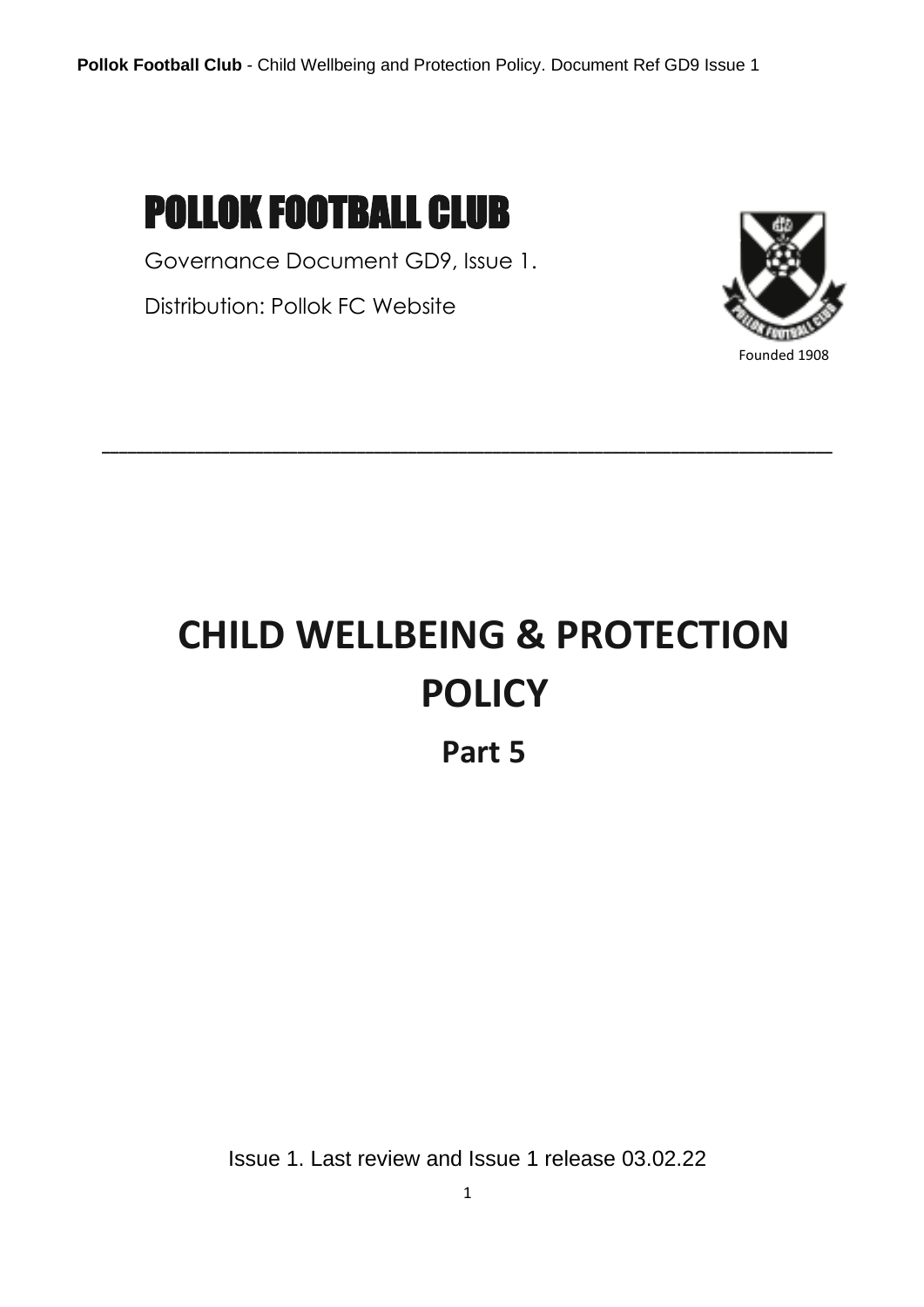**Pollok Football Club** - Child Wellbeing and Protection Policy. Document Ref GD9 Issue 1

# **PART 5 – PRACTICE NOTES**

# **CONTENTS**

| <b>ANTI-BULLYING</b>                         | - Page 2  |
|----------------------------------------------|-----------|
| <b>BEHAVIOURS</b>                            | - Page 6  |
| <b>CELEBRATION</b> - Photography and Filming | - Page 13 |
| <b>COMMUNICATION AND SOCIAL MEDIA</b>        | - Page 19 |
| <b>HEALTH</b>                                | - Page 24 |
| <b>PLANNING AND ORGANISATION</b>             | - Page 27 |
| <b>PREVENTION PLANNING</b>                   | - Page 32 |
| <b>RELATIONSHIPS</b>                         | - Page 36 |
| <b>TRAVEL AND TRIPS AWAY</b>                 | - Page 41 |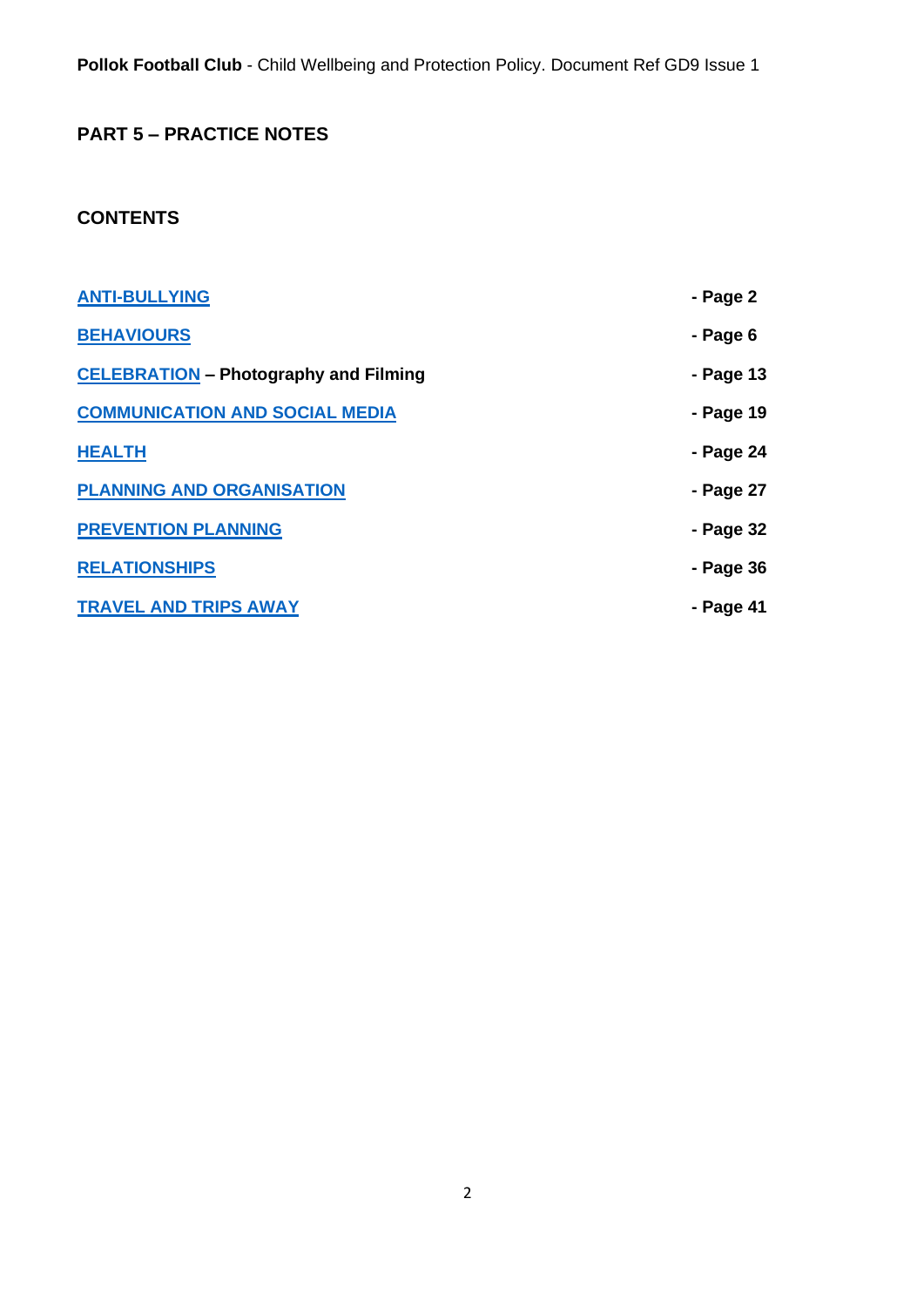**Pollok Football Club** - Child Wellbeing and Protection Policy. Document Ref GD9 Issue 1

# <span id="page-2-0"></span>**ANTI-BULLYING**

# *'Bullying is never acceptable; it doesn't make a child better or stronger to get through it and it should never be seen as a normal part of growing up.' (***respect***me)'*

Children's wellbeing can be seriously impacted by bullying behaviour. Bullying can take some children's rights away from them. Bullying is both behaviour and impact, the impact is on a person's capacity to feel in control of themselves. This is what is termed as their sense of 'agency'. Bullying takes place in the context of relationships; it is behaviour that can make people feel hurt, threatened, frightened and left out. This behaviour happens face to face and online. (respect*me* 2015)

# *What is bullying?*

Bullying behaviour can harm people both physically and emotionally. Something only has to happen once to make a child feel worried, scared, threatened, left out and hurt. The actual behaviour may not be repeated but the threat may be sustained over time, typically by actions, looks, messages, confrontations, physical interventions, or the fear of these. Bullying behaviour is not always deliberate, but that does not mean that the bullying behaviour does not need to be appropriately challenged.

The Club appreciates that bullying behaviour can be difficult to identify because it often happens away from others and young people may be reluctant to tell adults for fear of repercussions or an 'over-reaction' by adults. This Practice Note provides guidance for members of staff and volunteers to recognise 'signs' of bullying behaviour and understand the impact that it can have on the child or young person who is being bullied. It sets out how members of staff and Associated Persons should respond should they have any concerns about bullying behaviour.

# *Prejudice-based bullying*

Prejudice-based bullying is when bullying behaviour is motivated by prejudice based on an individual's actual or perceived identity and can be based on characteristics unique to a child or young person's identity or circumstance eg. their ethnicity or religion or sexuality. When the bullying behaviour is as a result of prejudice, there is a need to address the root cause of the prejudice as well as effectively responding to incidents as they arise.

# *How to recognise bullying behaviour*

#### Bullying behaviour can include: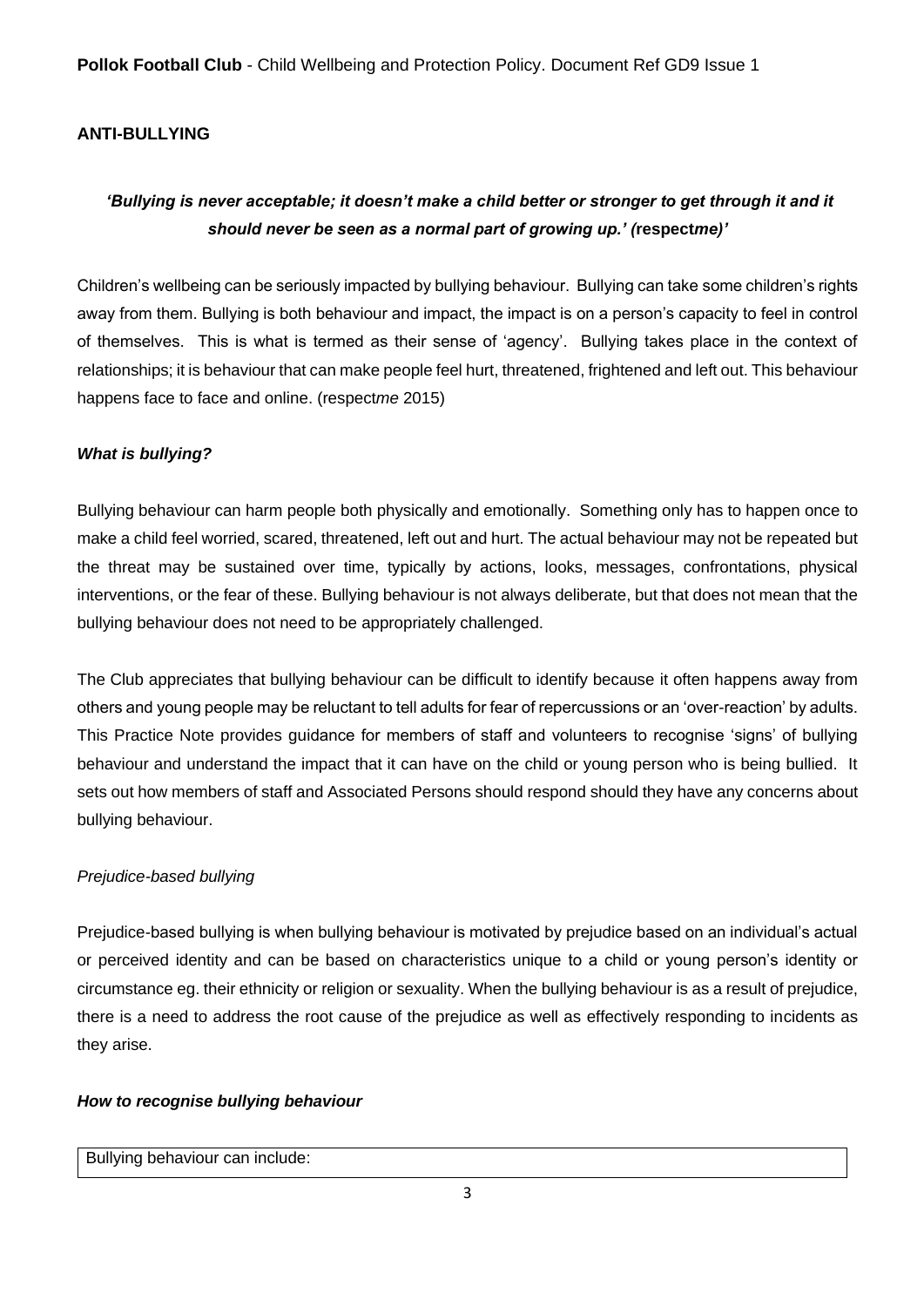| Being called names, teased, put down or          | $\bullet$ | Behaviour which makes people feel like they are      |
|--------------------------------------------------|-----------|------------------------------------------------------|
| threatened (face to face and/or online)          |           | not in control of themselves or their lives (face to |
| Being hit, tripped, pushed or kicked             |           | face and/or online)                                  |
| Being ignored, left out or having rumours spread |           | Being targeted because of who you are or who         |
| about you (face to face and/or online)           |           | you are perceived to be (face to face and/or         |
| Sending abusive messages, pictures or images     |           | online)                                              |
| on social media, online gaming platforms or by   | ٠         | Having belongings, including money, taken or         |
| phone                                            |           | damaged                                              |

|           | The impact can include:                            |           |                                                  |
|-----------|----------------------------------------------------|-----------|--------------------------------------------------|
|           | • Reluctance to attend training or get involved at | $\bullet$ | absences at<br>Unexpected<br>training<br>and/or  |
|           | the club                                           |           | matches                                          |
|           | • Performance can be hindered or the young         | $\bullet$ | Unexplained injuries – this may include injuries |
|           | person may show a lack of interest                 |           | which have been self-inflicted as a means of     |
|           | Change in behaviour when around particular         |           | coping                                           |
|           | people at the club e.g. being more withdrawn or    | $\bullet$ | The child or young person saying they have lost  |
|           | appearing fearful                                  |           | or misplaced items                               |
| $\bullet$ | Change in behaviour in general e.g. may appear     |           |                                                  |
|           | more anxious or more guarded                       |           |                                                  |

# *The Club will:*

- Seek to prevent, reduce and respond effectively to bullying behaviour, through the implementation of this Policy and by ensuring that children and young people know what to do and who they can speak to if they are worried
- Highlight bullying based on prejudice and perceived differences to ensure our practices are effective in dealing with these issues
- Seek to understand the experiences and address the needs of children and young people who are bullied, as well as those who bully, within a framework of respect, responsibility, resolution and support
- Create an environment where bullying behaviour is not tolerated and is responded to in the best interests of the children and/or young people involved

# *How to create the right environment*

Environments that promote respect, celebrate difference and encourage positive relationships and behaviour are less likely to see bullying as acceptable behaviour. Creating the right environment can discourage bullying behaviour and encourage children and young people to share any concerns.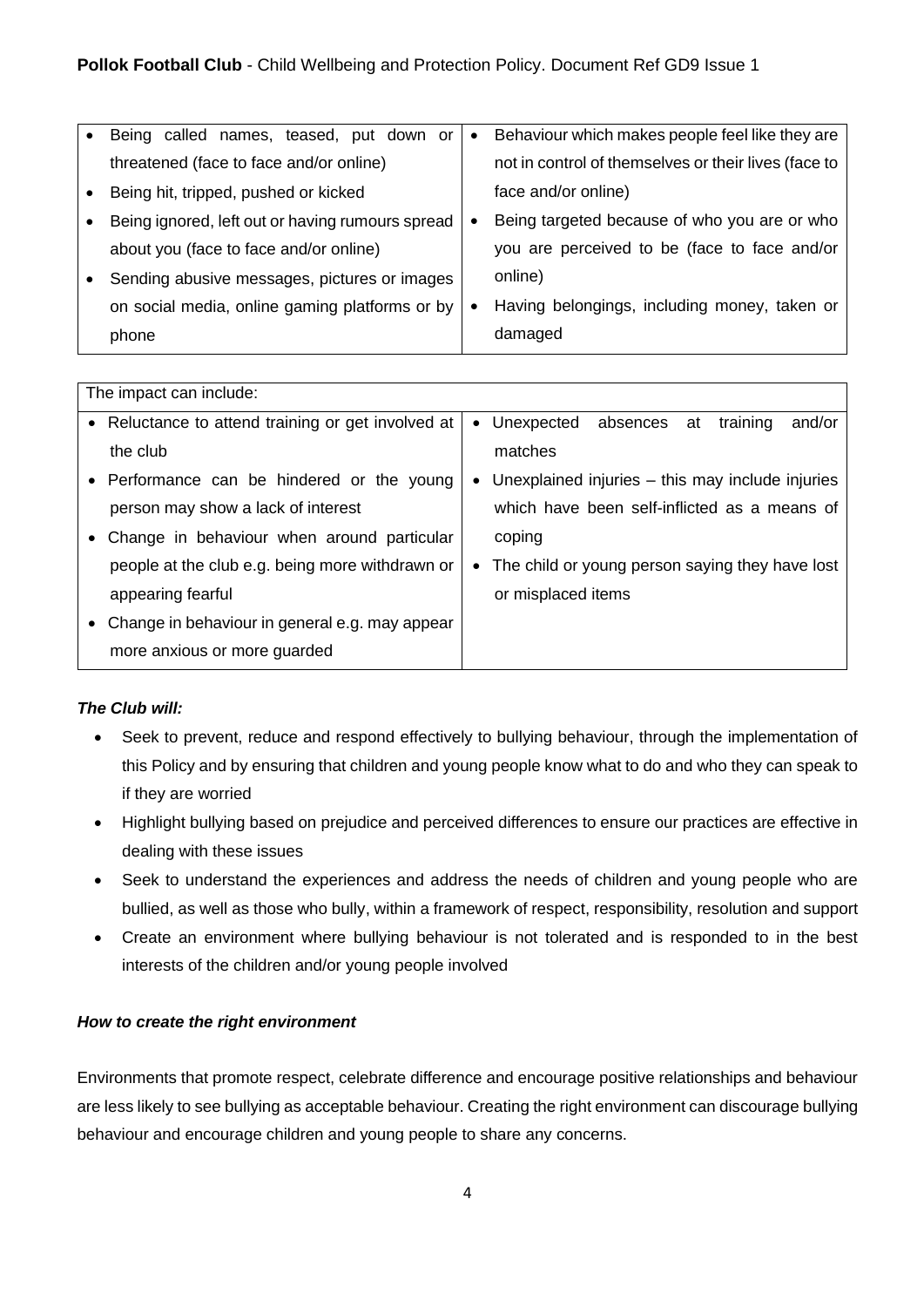| How to create the right environment:                 |           |                                                 |
|------------------------------------------------------|-----------|-------------------------------------------------|
| Cultivate an ethos where there is an anti-           | $\bullet$ | Respond to each incident of bullying behaviour  |
| bullying culture $-$ it is especially important that |           | individually and adopt different practices, if  |
| adults are good role models for children and         |           | necessary, to find the most effective response  |
| young people                                         | ٠         | Encourage all children and young people to      |
| Take all signs and reports of bullying very          |           | speak and share their concerns. Help those      |
| seriously                                            |           | being bullied to speak out by being open and    |
| Take all allegations seriously and take action to    |           | encouraging children and young people to tell a |
| ensure that the child or young person is safe        |           | coach or an adult who can help them             |
| Do not label children or young people as             | $\bullet$ | Have posters and signposting of local support   |
| "victims" and "bullies". Talk about 'bullying        |           | services visible so children and young people   |
| behaviour' and help and support the child or         |           | know where they can go for advice and support   |
| young person to change their behaviour and to        |           | if they do not feel comfortable speaking to     |
| understand and recognise its impact                  |           | someone within the club                         |
| Speak to those being bullied and those               |           |                                                 |
| displaying bullying behaviour separately             |           |                                                 |

# *How to respond to bullying behaviour*

| When responding to incidents or accusations of bullying behaviour the approach should be to ask: |  |                                                  |  |
|--------------------------------------------------------------------------------------------------|--|--------------------------------------------------|--|
| What was the behaviour?                                                                          |  | What attitudes, prejudices or other factors have |  |
| What impact did it have?                                                                         |  | influenced the behaviour?                        |  |
| What do I need to do about it?                                                                   |  | What does the child or young person who has      |  |
|                                                                                                  |  | been bullied want to happen?                     |  |
|                                                                                                  |  |                                                  |  |

**NEVER** allow bullying behaviour, in any form, to go unchallenged and unreported.

# *What to do when bullying incidents and behaviour occur*

|           | How to support the child or young person who is being bullied: |           |                                                |
|-----------|----------------------------------------------------------------|-----------|------------------------------------------------|
|           | Listen to and give the child or young person your              | $\bullet$ | In cases of online/electronic bullying advise  |
|           | full attention, exploring options together of what             |           | children or young people who are being bullied |
|           | you can do to help                                             |           | by text, email or online:                      |
| $\bullet$ | Reassure the child or young person reporting                   |           | to report the behaviour to the social media    |
|           | the bullying that you can be trusted and will help             |           | site and retain the communication e.g. a       |
|           | them, although you cannot promise to tell no-                  |           | screenshot or to print it out                  |
|           | one else                                                       |           |                                                |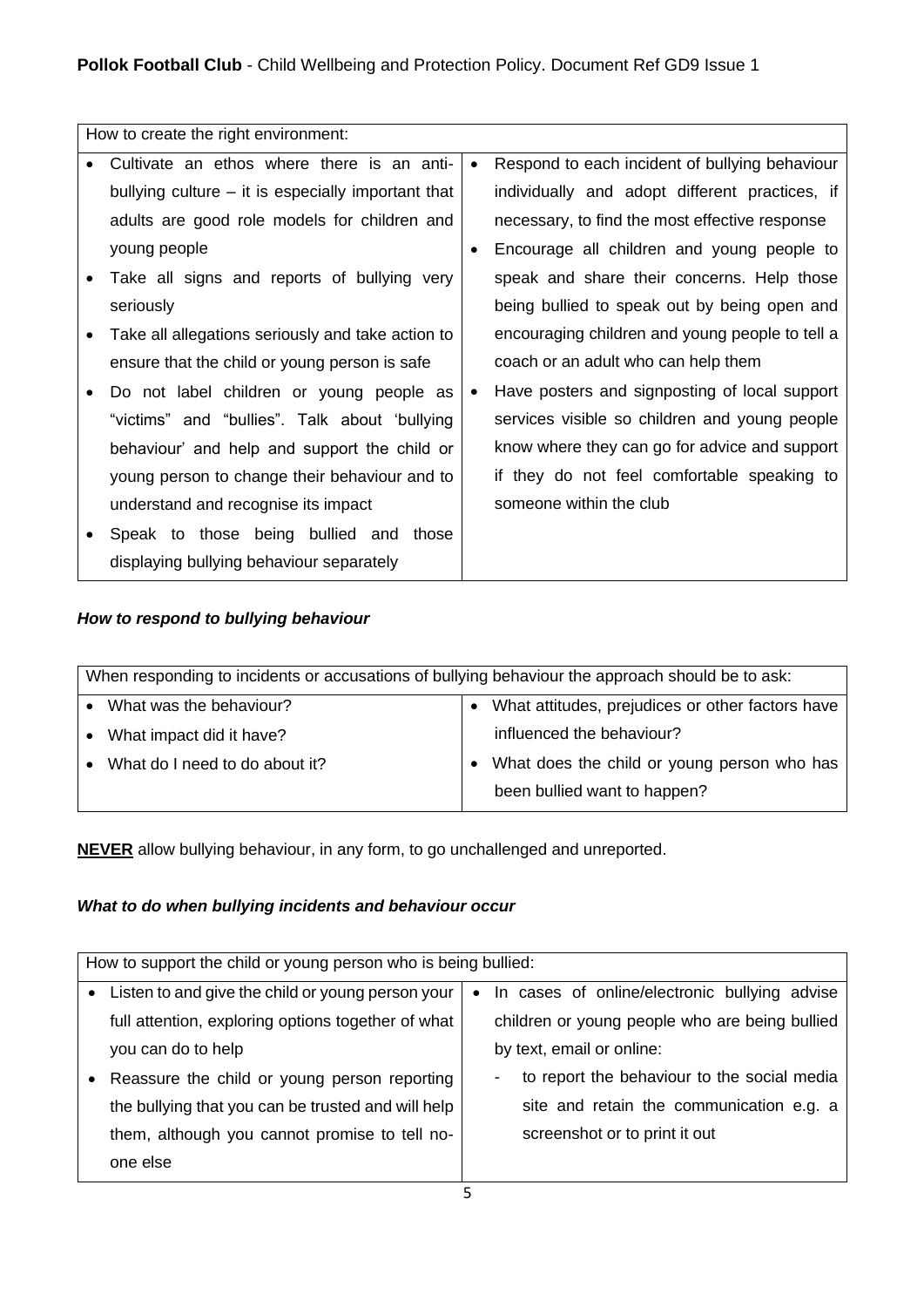| Explain what will happen next and how they are     | $\blacksquare$ | check their privacy settings to ensure their |
|----------------------------------------------------|----------------|----------------------------------------------|
| going to be kept informed                          |                | account is private and that no one can post  |
| Be clear that online bullying behaviour will be    |                | on their page without them accepting the     |
| treated as seriously as any other form of bullying |                | post                                         |
| behaviour                                          | -              | consider blocking the person who is making   |
| Report any concerns to the Child Wellbeing and     |                | negative or offensive comments               |
| Protection Officer by completing the Concern       |                |                                              |
| Recording Form. This should include a record of    |                |                                              |
| what was said                                      |                |                                              |
|                                                    |                |                                              |

Children and young people who are exhibiting bullying behaviour will need help and support too:

|           | Talk with the child or young person who has been   | Be sensitive and use good judgement when it                                                                    |
|-----------|----------------------------------------------------|----------------------------------------------------------------------------------------------------------------|
|           | bullying behaviour.<br>Explain the<br>displaying   | comes to informing the parents/carers of those                                                                 |
|           | situation and try to get them to understand the    | whose negative behaviour is impacting on                                                                       |
|           | consequences of their behaviour.                   | others. Put the child or young person at the                                                                   |
| $\bullet$ | Identify the feelings that cause them to act this  | centre – will telling the parents/carers result in                                                             |
|           | way and develop alternative ways of responding     | more problems for the child or young person?                                                                   |
|           | to these feelings                                  | What are the child/young person's views on                                                                     |
| $\bullet$ | Encourage and support those displaying bullying    | parents/carers knowing? If in any doubt seek                                                                   |
|           | behaviour to change this behaviour. Ask them to    | advice from the Child Wellbeing and Protection                                                                 |
|           | consider the impact their actions is having on the | Officer before responding                                                                                      |
|           | other person                                       | Only consider imposing consequences as                                                                         |
| $\bullet$ | Aim to restore positive relationships. In some     | necessary to ensure the safety of children and                                                                 |
|           |                                                    | the common state of the common state of the common state of the common state of the common state of the common |

cases it might be worth seeking an apology from those involved in bullying behaviour (for examples, where those on the receiving end wish a reconciliation). However, apologies are only of real value when they are genuine young people, e.g. exclusion from the team or particular activity until behaviour standards are improved

**These guidelines have been informed and developed with support from respect***me***, their publication 'Bullying in Scotland 2014' and the Respect for All: National Approach to Anti-Bullying for Scotland's Children and Young People, Scottish Government 2017. Copyright remains with respectme and we acknowledge all and any material taken from [www.respectme.org.uk](http://www.respectme.org.uk/)**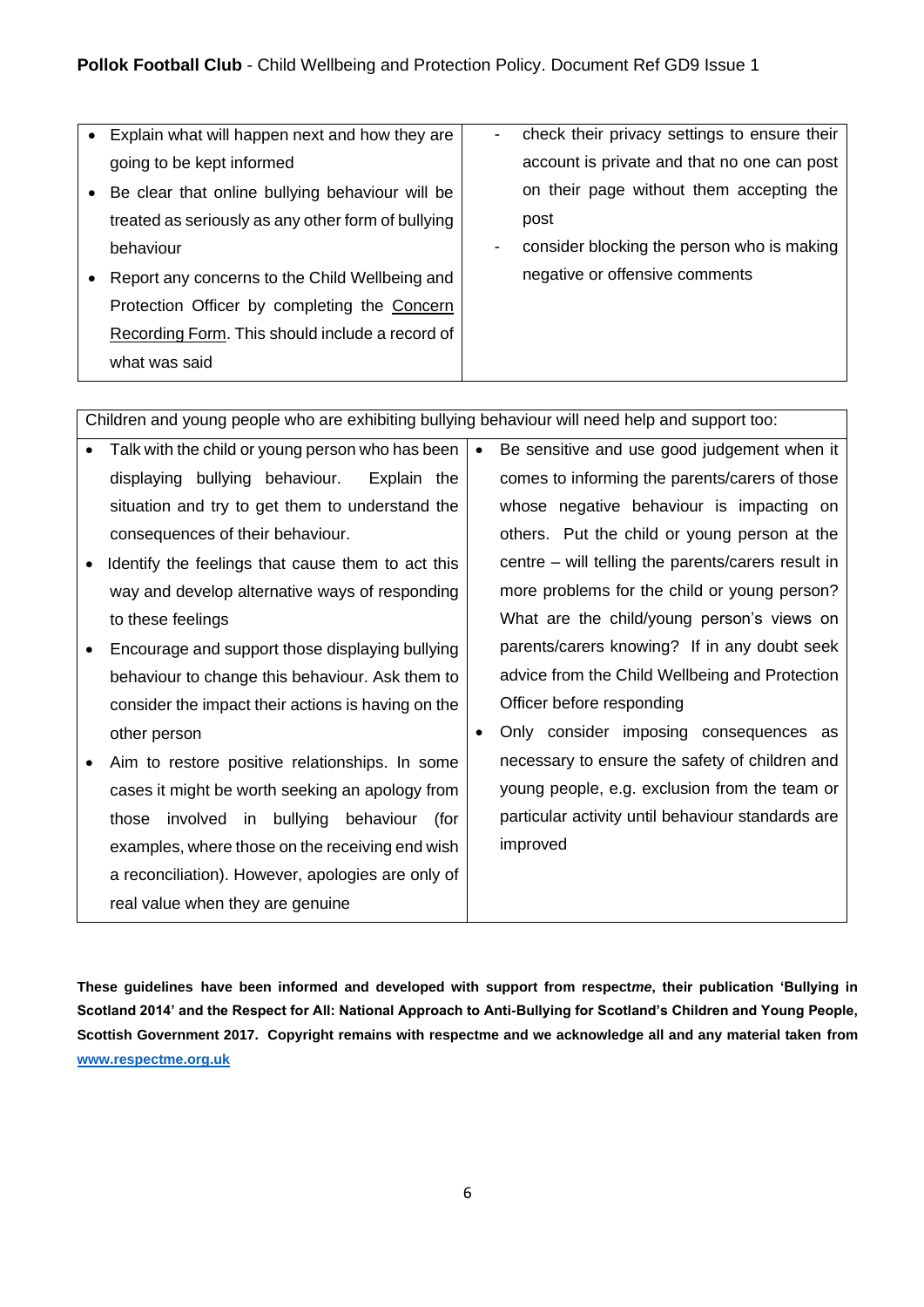# <span id="page-6-0"></span>**BEHAVIOURS**

Football should be an enjoyable activity which allows everyone to take part in a fun and safe manner. At times this will involve managing behaviours in an appropriate way and responding to challenging behaviour in a safe and thought out manner.

This Practice Note aims to promote best practice that can help support children and young people manage their own behaviour. It also identifies unacceptable actions or interventions which must *never* be used by members of staff or volunteers.

These guidelines are based on the following principles:

- The wellbeing of the child or young person is the paramount consideration
- A risk assessment, by means of planning and preparing for each session, should be completed for all activities taking into consideration the needs of all children or young people involved in the activity. For further information see Practice Note – Prevention Planning
- Children and young people must never be subjected to any form of treatment that is harmful, abusive, humiliating or degrading and should always be able to maintain their dignity and respect
- No member of staff or volunteer should attempt to respond to behaviour by using techniques for which they have not been trained

# **MANAGING BEHAVIOUR**

It is important to create the right environment and model the behaviour that you expect from children and young people involved in football.

**Creating the right environment** involves but is not limited to:

- Strong leadership promoting positive relationships at all levels and a culture and ethos of positive and respectful relationships. Members of staff and volunteers should embody the behaviour expected from the children and young people.
- Constructive communication communication between the adults and children or young people includes listening to the child or young person without interruption, or trying to solve the problem, and recognising how the child or young person is feeling.
- Behavioural reinforcement rewards for good behaviour and consequences for negative behaviour.
- All those delivering activities to children and/or young people should receive appropriate training and should be supported to address issues of behaviour through regular conversations with their manager and/or support from the Child Wellbeing and Protection Officer.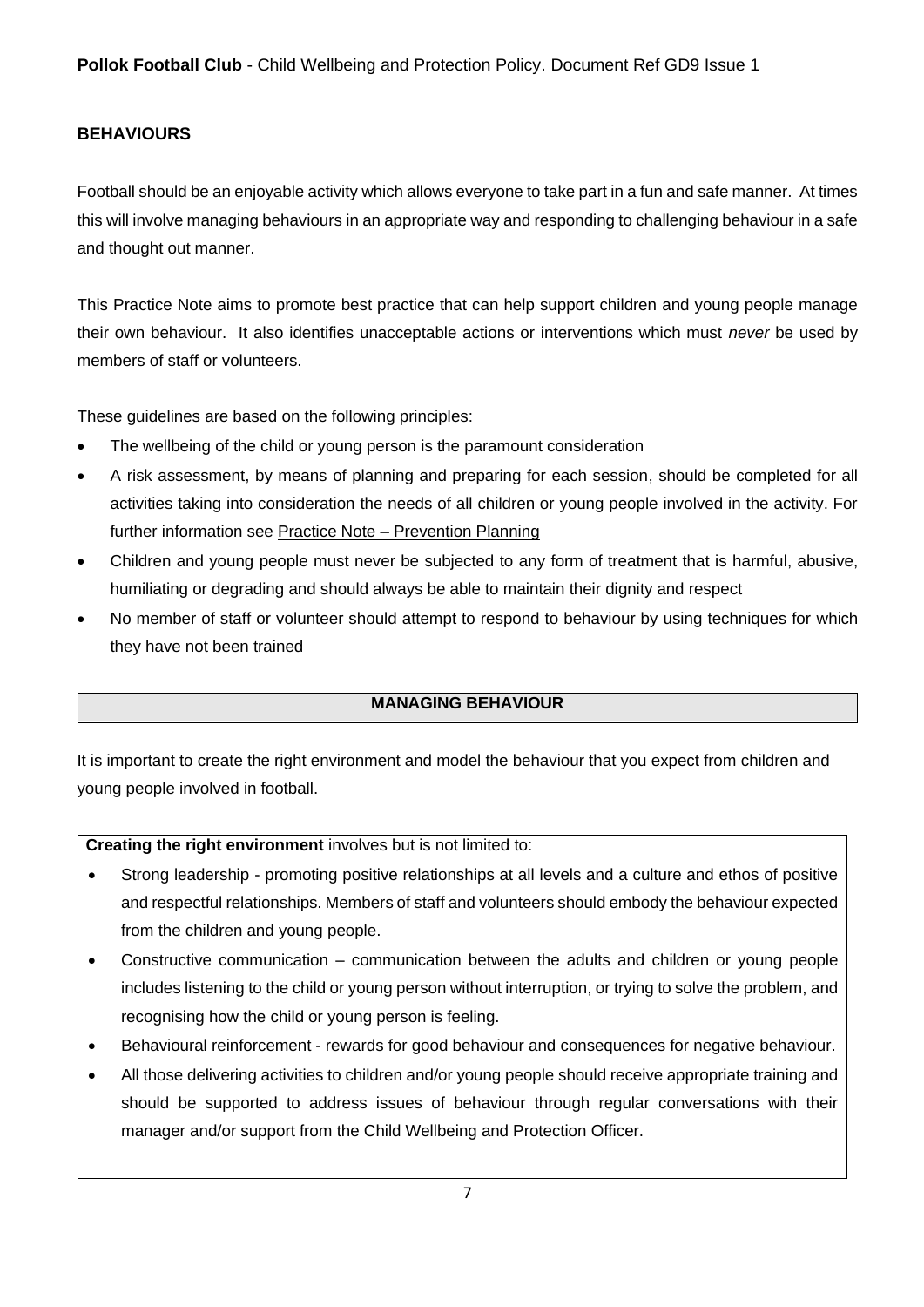From time to time members of staff and volunteers working or volunteering with children and/or young people may be required to deal with a child or young person's behaviour that they find challenging. Managing this behaviour will involve advance planning of activities, responding in an appropriate way to the challenging behaviour and reflecting on how practice can be improved.

#### *Preparation and Planning*

#### *Agreeing Acceptable Behaviour*

Members of staff, volunteers, children/young people and their parents/carers should be involved in developing an agreed statement of what constitutes acceptable and unacceptable behaviour. This is commonly known as a 'Code of Conduct'. All members of staff and volunteers working or volunteering with children and young people will be expected to sign up to the *'Set the Standards – Behaviours, Expectations and Requirements'* and uphold the Wellbeing and Protection Values – Inclusive, Approachable, Empowering and Accountable.

The children and young people involved in club activities should also be encouraged to develop their own Code of Conduct. This will primarily involve children and young people who are playing football and can be done at the start of the season, in advance of a trip away from home or as part of a welcome session.

How do we help children and young people come up with a Code of Conduct?

- Ask the children and/or young people as a group to set out what behaviour they find acceptable and unacceptable within their group or team
- Ask them what the consequences of breaking the 'agreement' should be. Experience shows that they will tend to come up with a sensible and working 'agreement'
- If and when such a list is compiled every member of the group will be asked to sign it, as can new members as they join
- If possible, a copy of the 'agreement' should be visible for reference during the activity e.g. in the team's changing room

# *Planning Activities*

Good practice requires planning sessions around the group as a whole, but also involves taking into consideration the needs of each individual child or young person within that group. Planning sessions involves 'risk assessing' the sessions and those taking the session or activity should consider whether any members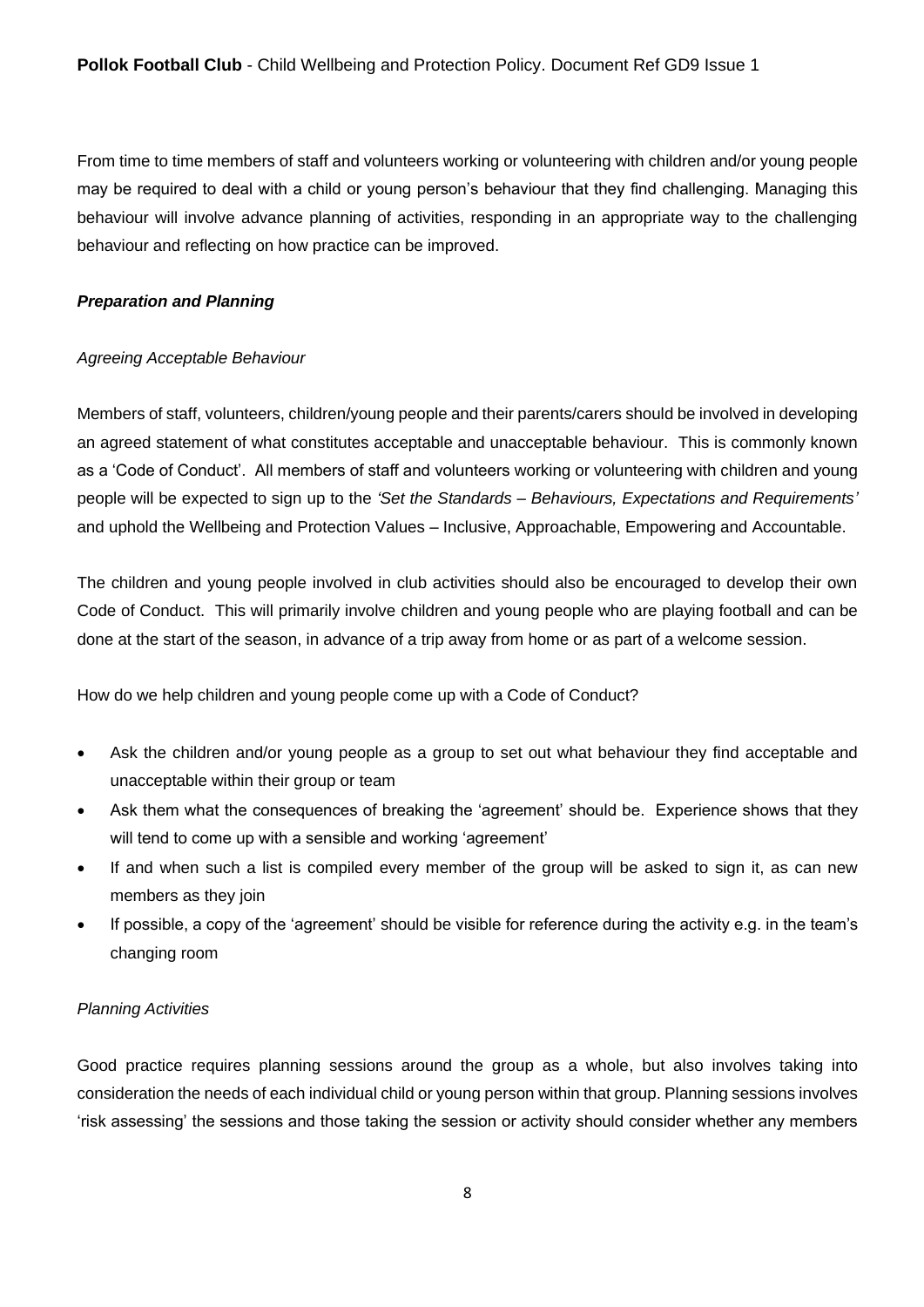of the group have presented challenges in the past or are likely to present any difficulties in relation to the tasks involved, the other participants or the environment.

| When planning a session, activity or event, members of staff and volunteers should:                                                                                                                                                                                                                                                                                                                                                                                                                                                    |                                                                                                                                                                                                                                                                                                                                                                                                                                                                                                                                                                                                                               |  |
|----------------------------------------------------------------------------------------------------------------------------------------------------------------------------------------------------------------------------------------------------------------------------------------------------------------------------------------------------------------------------------------------------------------------------------------------------------------------------------------------------------------------------------------|-------------------------------------------------------------------------------------------------------------------------------------------------------------------------------------------------------------------------------------------------------------------------------------------------------------------------------------------------------------------------------------------------------------------------------------------------------------------------------------------------------------------------------------------------------------------------------------------------------------------------------|--|
| Identify the appropriate number of adults<br>required to safely manage and support the<br>session.<br>increased<br>supervision<br>be<br>may<br>necessary for particular activities or events<br>Be able to adequately respond to any behaviour<br>and safeguard other members of the group,<br>including other members of staff and/or<br>volunteers<br>Where members of staff and/or volunteers<br>identify any potential risks, strategies to manage<br>those risks should be agreed in advance of the<br>session, event or activity | If it is identified that a child or young person is<br>likely to display challenging behaviour:<br>Speak to their parents/carers before the<br>session or at the start of the season to<br>identify techniques used within the home<br>setting to support the child or young person<br>and manage difficult behaviour, if appropriate<br>lf<br>from<br>appropriate, seek<br>advice<br>professionals if the child or young person has<br>particular needs. This should always been<br>done with the support and agreement of the<br>child/young person and their parents/carers<br>Only in circumstances where the risk is too |  |
|                                                                                                                                                                                                                                                                                                                                                                                                                                                                                                                                        | great towards the child or young person or<br>others should the child or young person be<br>asked to sit out of the activity                                                                                                                                                                                                                                                                                                                                                                                                                                                                                                  |  |

# *Managing behaviour during the activity*

It is essential that responding to difficult behaviour is always done in a thought out and calm manner.

|           | Responding to a child who is displaying challenging behaviour: |           |                                                 |
|-----------|----------------------------------------------------------------|-----------|-------------------------------------------------|
|           | Listen to the child or young person and use their              | $\bullet$ | Recognise the emotions and feelings that the    |
|           | name                                                           |           | child or young person has by naming them e.g.   |
|           | Ask the child or young<br>person<br>'what's                    |           | "I can see that you are feeling frustrated"     |
|           | happened?' to help calm the situation and give                 | ٠         | Separate the behaviour from the person          |
|           | them an opportunity to reflect on why they are                 | $\bullet$ | If there is going to be a consequence for their |
|           | behaving this way                                              |           | behaviour,<br>explain to them<br>what<br>the    |
| $\bullet$ | Give them a way out or offer 'time out' e.g.                   |           | consequence will be and what the behaviour      |
|           | "would you like to take a break?                               |           | was that has led to this consequence            |
| $\bullet$ | Tell them that you to want to hear what they                   |           |                                                 |
|           | have to say e.g. say to them "Help me to                       |           |                                                 |
|           | understand what you are saying to me?                          |           |                                                 |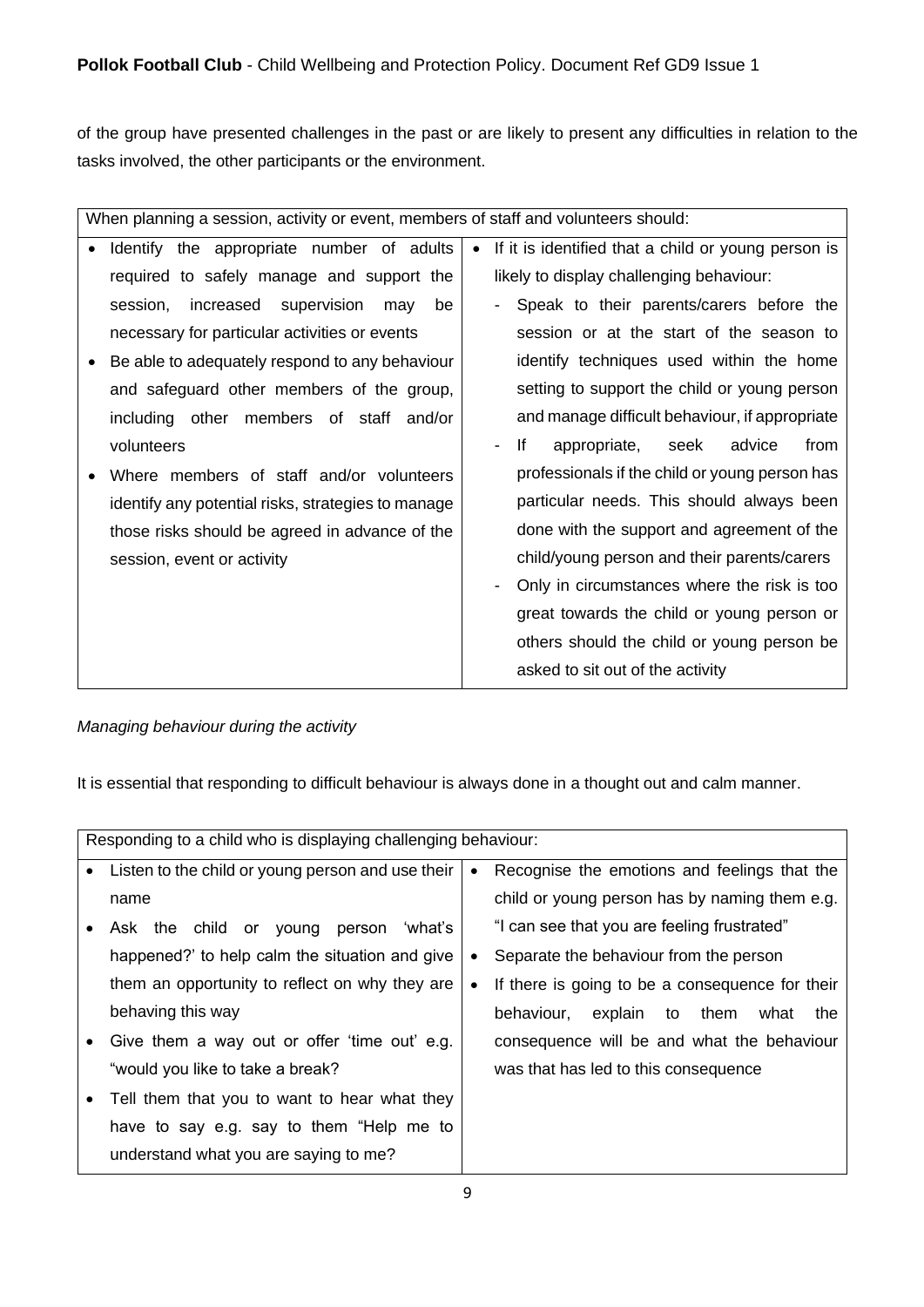# **Pollok Football Club** - Child Wellbeing and Protection Policy. Document Ref GD9 Issue 1

| Consequences for risk-taking or unacceptable behaviours: |           |                                                 |
|----------------------------------------------------------|-----------|-------------------------------------------------|
| Time out - from the activity, group or individual        | $\bullet$ | Making up - the act or process of making        |
| work                                                     |           | amends                                          |
| Payback - the act of giving something back               |           | Use of individual 'contracts' or agreements for |
| Missing an activity                                      |           | their future or continued participation         |
|                                                          |           |                                                 |

| Unacceptable conduct to manage children and young people's behaviour: |                                                                |  |
|-----------------------------------------------------------------------|----------------------------------------------------------------|--|
| • Physical punishment or the threat of such                           | Taking it personally<br>$\bullet$                              |  |
| Invading the child or young person's personal                         | Dismissing their feelings<br>٠                                 |  |
| space                                                                 | The child or young person being deprived of                    |  |
| Shouting, threatening, preaching or arguing                           | food, water or access to changing facilities or                |  |
| Verbal intimidation, ridicule or humiliation                          | toilets                                                        |  |
| Telling the child or young person to "calm down"                      | The threat that the child or young person will be<br>$\bullet$ |  |
| Pointing or shaking your finger                                       | 'dropped' from the team or not selected to play                |  |
| Trying to 'win' or have the last word                                 | in the next game. Unless they present a risk of                |  |
| Interrupting e.g. "no, you listen to what I'm                         | serious harm to themselves or other involved in                |  |
| saying for a change"                                                  | the game and in these circumstances the                        |  |
| The withdrawal of communication with the child                        | reasons for this decision should explained to the              |  |
| or young person                                                       | child or young person and their parents/carers                 |  |

# **After each activity**

- Reflect on practice what worked well, what did not work?
- Issues of behaviour and control should regularly be discussed with members of staff, volunteers, the child or young person and their parents/carers in the context of rights and responsibilities

Members of staff and volunteers should review the needs of any child or young person on whom consequences are frequently imposed. This review should involve the child or young person and their parents or carers to ensure an informed decision is made about the child/young person's future or continued participation in the group or team. Whilst it would always be against the wishes of everyone involved at the club ultimately, if a child or young person presents a high level of risk or danger to themselves, or others, they may not be able to continue participating. This assessment could result from a single incident.

# **PHYSICAL CONTACT**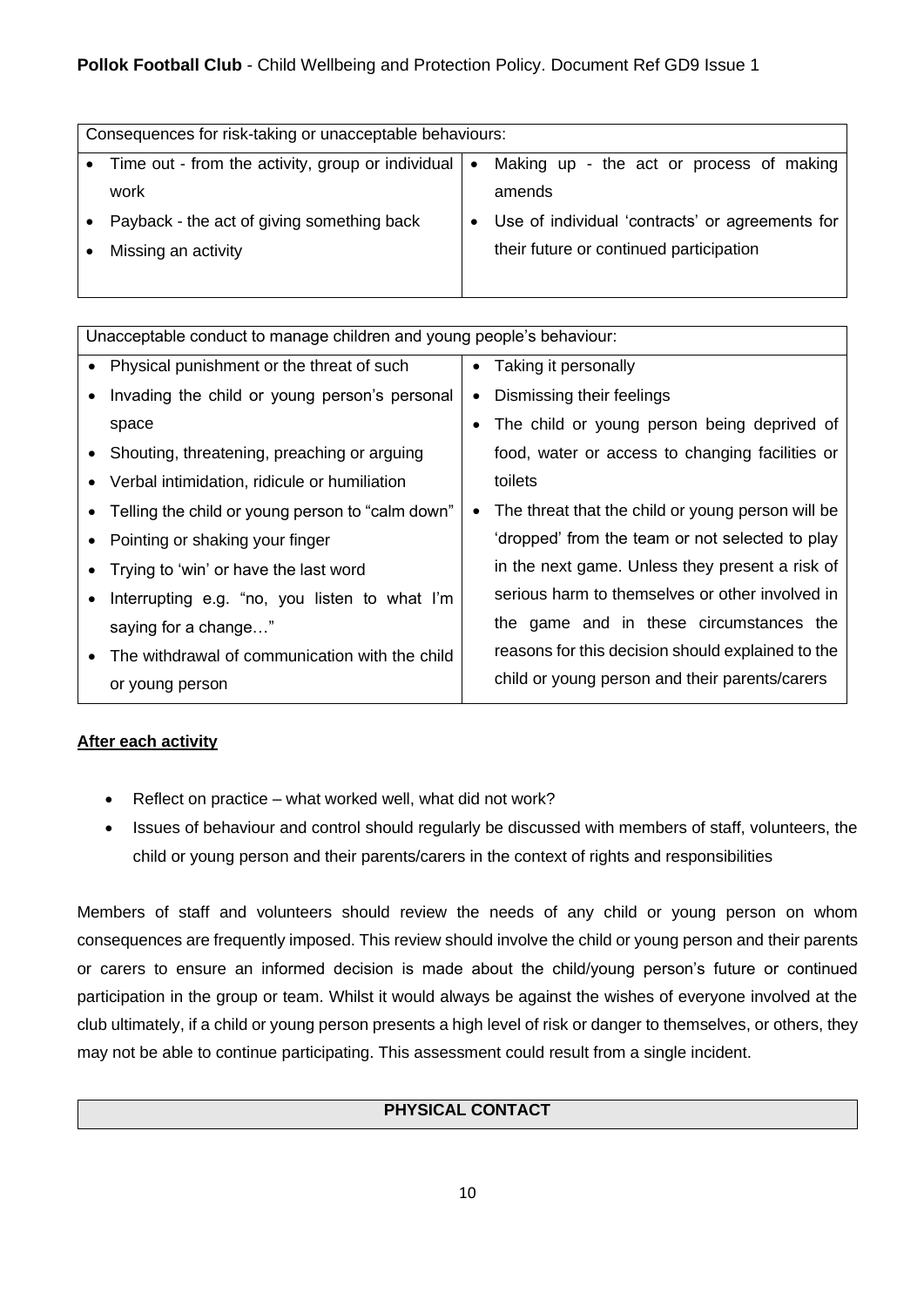There are a range of situations where members of staff and/or volunteers may come into physical contact with the children and/or young people. For example, to prevent or treat an injury, a child who is upset reaching out for comfort, congratulating a player who has done well, to position the player for a drill etc.

#### **The general guidance is as follows:**

- All forms of physical contact should be respectful and be sensitive to the needs and wishes of the child or young person and take place in a culture of dignity and respect
- Children and young people should be encouraged to express their views on physical contact
- Physical contact should be in a reasonable and appropriate manner in an open environment with other adults present, where possible
- Be mindful that to comfort a child or young person who is upset, it is not always necessary or appropriate to place an arm around them. Sitting down and listening to them and maybe holding their hand can show concern for their situation
- Sometimes children or young people will initiate a hug or other forms of excited/happy contact with coaches and other adults, this is a normal form of human expression. It is important that adults respond to this in an appropriate manner, where they engage with the child or young person in a positive way while not prolonging the contact or imitating it. Respond and then re-direct them into a more suitable coach/player form of positive expression such as a high 5 or dropping to one knee to speak to them at eye level

Members of staff and volunteers must **never**:

- initiate unnecessary physical contact with their participants
- engage in sexually provocative games e.g. horseplay or touching a child or young person in a sexually suggestive manner
- engage in 'rough' physical contact

#### *Supporting a child with personal care*

Some members of staff and/or volunteers may be working with younger children or young people with particular needs. It is recommended that the child's parents/carer undertake any personal care, where possible. If it is necessary to help a child or young person with personal tasks e.g. toileting or changing, the child or young person and their parents/carers must be encouraged to express a preference regarding the support and work together with the member of staff and/or volunteer to develop practiced routines for personal care so that the child or young person and their parents/carers know what to expect. It is also important to establish what the child or young person can do themselves and any support should be limited to what the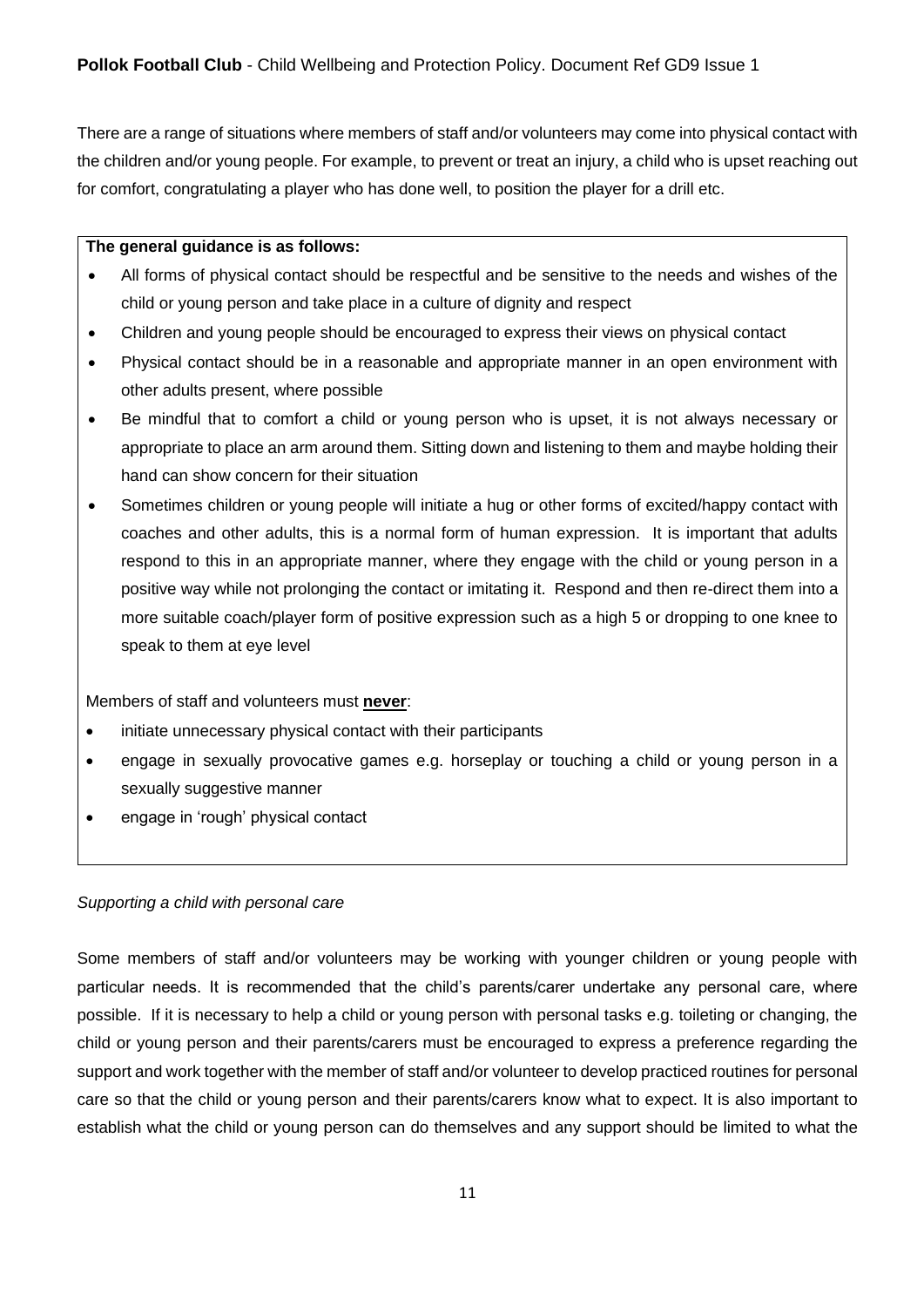child or young person cannot do. The child or young person and their parents/carer should also be encouraged to speak out about methods of support with which they are uncomfortable.

Do not take on the responsibility for tasks for which you are not appropriately trained e.g. manual assistance for a child or young person with a physical disability.

# *Physical Contact for drills*

Members of staff and/or volunteers who are training on particular techniques should demonstrate the move themselves or ask another player who can display the technique being taught. In exceptional circumstances, despite a demonstration or verbal description, it may be necessary to move the child or young person into a particular position. In these circumstances, the child or young person must be asked if they are comfortable to be moved into the correct position and a description given to the child or young person as to what it will involve e.g. "is it ok if I put my hands on your shoulders and move you into the correct position?" Manual support should be provided openly and must always be proportionate to the circumstances and must never involve contact with the child or young person's buttocks, genitals or breasts.

# *Physical Interventions*

The use of physical interventions should always be avoided unless it is absolutely necessary in order to prevent a child or young person injuring themselves, injuring others or causing serious damage to property. All forms of physical intervention shall form part of a broader approach to the management of behaviour.

Physical contact to prevent something happening should always be the result of conscious decision-making and not a reaction. Before physically intervening, the member of staff or volunteer should ask themselves, 'Is this the only option in order to manage the situation and ensure safety?'

| The following must always be considered: |                                                  |  |                                                     |
|------------------------------------------|--------------------------------------------------|--|-----------------------------------------------------|
|                                          | • Contact should always be avoided with the      |  | • The scale and nature of physical intervention     |
|                                          | buttocks, genitals and breasts                   |  | must always be proportionate to the behaviour of    |
| $\bullet$                                | Members of staff and volunteers should never     |  | the child or young person and the nature of         |
|                                          | behave in a way which could be interpreted as    |  | harm/damage they might cause                        |
|                                          | sexual                                           |  | • All forms of physical intervention should employ  |
|                                          | Any form of physical intervention should achieve |  | only a reasonable amount of force - the minimum     |
|                                          | an outcome that is in the best interests of the  |  | force needed to avert injury to a person or serious |
|                                          | child or young person whose behaviour is of      |  |                                                     |
|                                          | concern and achieve<br>immediate<br>better<br>a  |  |                                                     |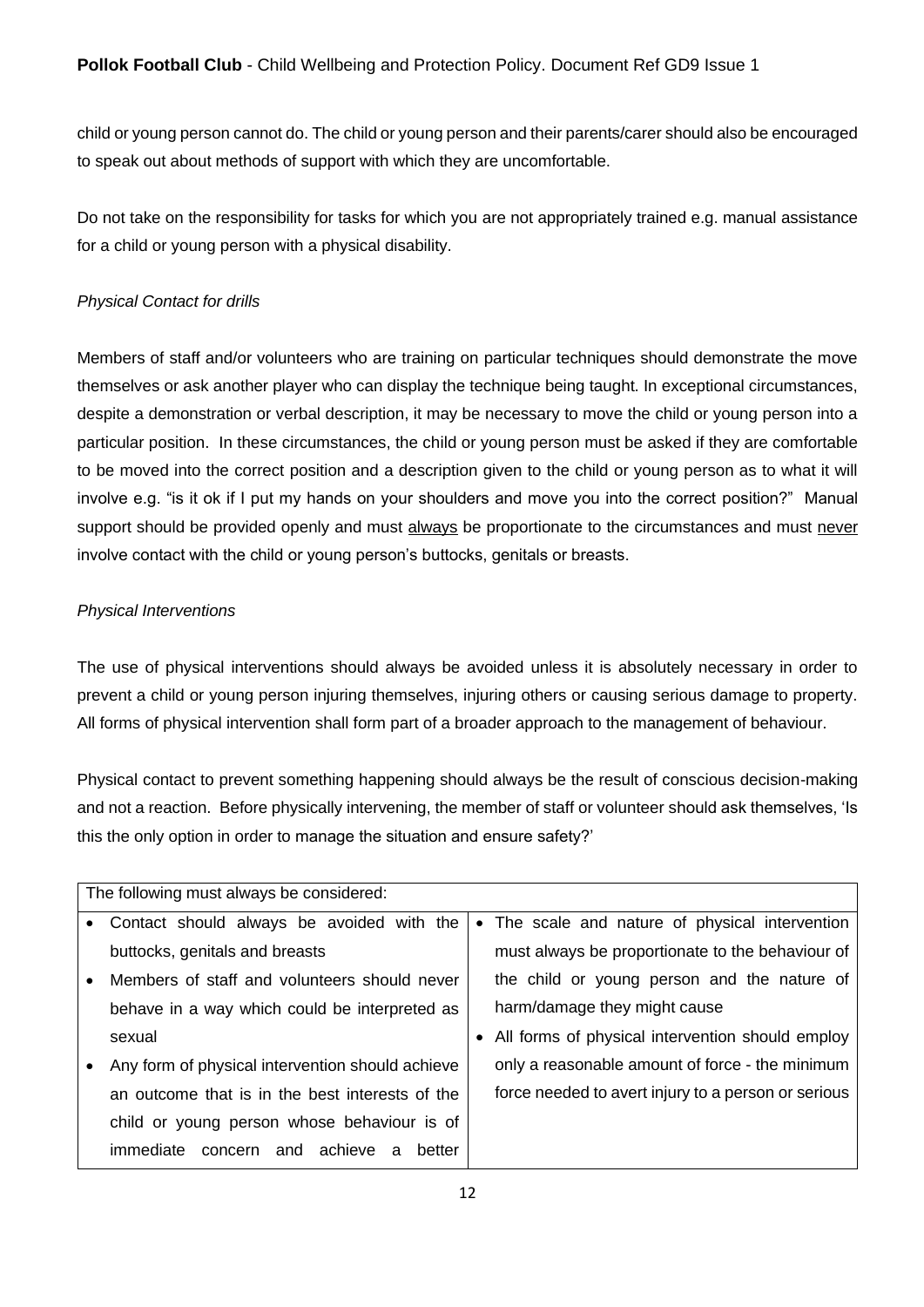|           | outcome for the child or young person than if no |           | damage to property - applied for the shortest       |
|-----------|--------------------------------------------------|-----------|-----------------------------------------------------|
|           | physical intervention is used                    |           | period of time                                      |
| $\bullet$ | Members of staff and volunteers should consider  |           | Members of staff and volunteers should never        |
|           | the circumstances, the risks associated with     |           | employ physical interventions which are deemed      |
|           | employing physical intervention compared with    |           | to present an unreasonable risk to children or      |
|           | the risks of not employing physical intervention |           | young people e.g. risk of injury                    |
|           | Members of staff and volunteers shall never use  | $\bullet$ | Members of staff and volunteers shall never use     |
|           | physical intervention as a form of punishment    |           | a form of physical intervention for which they have |
|           |                                                  |           | not been trained                                    |

Any physical intervention used should be recorded as soon as possible after the incident by the member of staff and/or volunteer and reported to the Child Wellbeing and Protection Officer as soon as possible. This can be done by completing the Concern Recording Form and emailing it to **johnmalexander2@gmail.com***.*

A timely debrief for members of staff and volunteers, the child or young person and their parents/carers should always take place following an incident where physical intervention has been used. This should include ensuring that the physical and emotional wellbeing of those involved has been addressed and ongoing support offered where necessary. Members of staff and volunteers, the child or young person and their parents/carers should be given an opportunity to talk about what happened in a calm and safe environment. There should also be a discussion with the child or young person and their parents/carers about the child/young person's needs and continued safe participation in the group, team or activity.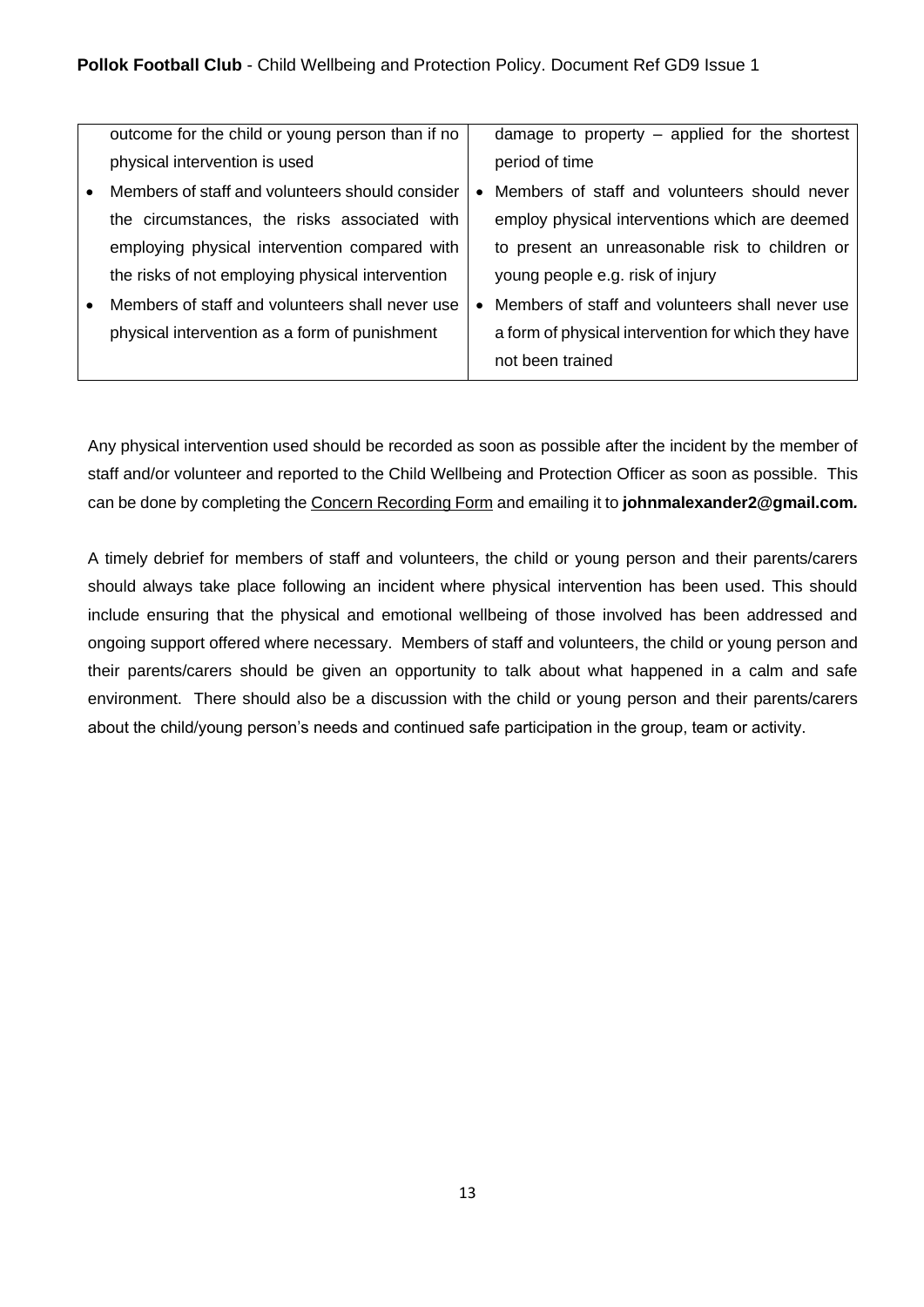# <span id="page-13-0"></span>**CELEBRATION – Photography and filming**

Photographs, films and video clips can be used to celebrate achievements, promote activities and keep people updated. Footage can also be recorded for performance development and analysis reasons. It is important not to curb such activity and to remember that the majority of images taken are appropriate and taken in good faith.

This Practice Note sets out simple measures that must be taken to ensure the safety of children and young people in football when it comes to photography and filming. These measures are necessary to protect children and young people from those who would seek to take or manipulate photos and video footage in a way that harms children and/or young people or places them at risk of harm.

This Practice Note applies to members of staff, volunteers (including professional photographs contracted by the club for particular events and activities), as well as the children and young people and their parents/carer who themselves will want to take photographs or videos of games, training or football related activities.

#### **Potential risks:**

- Inappropriate use, adaption or copying of images for use on websites
- Inappropriate photographs or videos being taken of children and young people
- Identification of children and/or young people when a photograph is accompanied by significant personal information
- Identification and locating of children and/or young people in inappropriate circumstances e.g. where the child or young person has been removed from their family for their own safety, or where there are restrictions on contact with one parent following a parental separation, or any other safeguarding concern away from football.

Young people who have a public profile as a result of their achievements are entitled to the same protection as all other children and young people. In these circumstances common sense is required and all decisions should reflect the best interests of the child or young person and be made in partnership with the child or person.

# **CONSENT FORMS**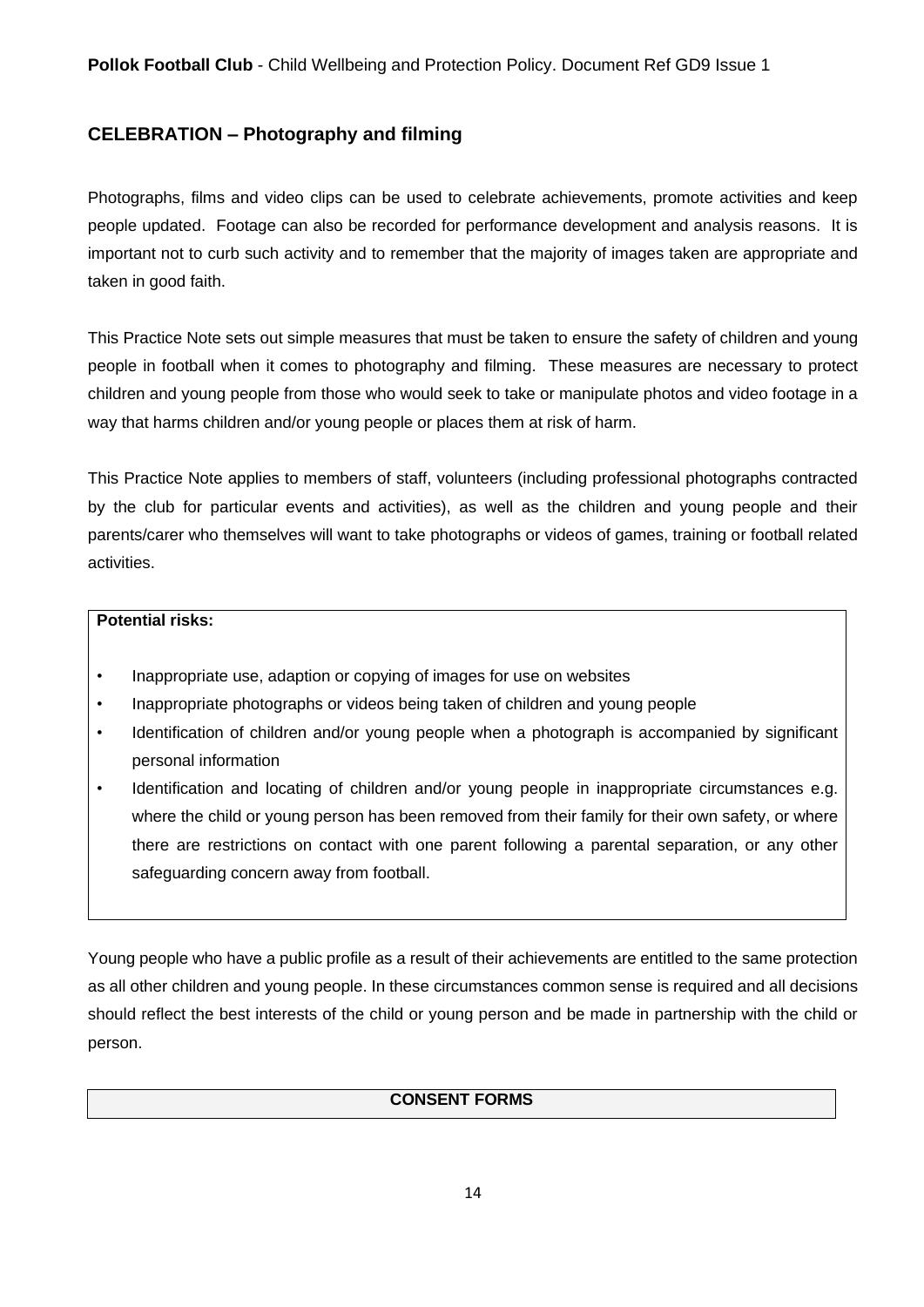# **Pollok Football Club** - Child Wellbeing and Protection Policy. Document Ref GD9 Issue 1

A Consent Form must be completed by the child or young person and their parents/carers before any photography or filming takes place and before any images are published online. This informs them that the child or young person may be photographed or filmed whilst participating in football and the purpose of this.

Special care must be taken in relation to vulnerable children and young people e.g. a child or young person fleeing domestic violence or a child or young person with a disability, and consideration given to whether publication or use of the photographs and/or video footage would place the child or young person at risk. If the Consent Form states that consent is **not** given to the child or young person being photographed this **must** be adhered to and practical arrangements put in place to avoid this happening. For example, the photographer should be told the child or young person's squad number and advised that they are not be photographed or filmed. If the situation cannot be managed safely then filming and/or photography during the activity should be prohibited.

The child or young person may be taking part in a game or event that involves live streaming by the Club. Live streaming is the live visual broadcast over the internet. Live streaming must never take place in the changing rooms and should only be taken by authorised persons. The child or young person, if appropriate, and their parents/carers will be asked to provide consent. Before giving their consent they must be advised of the following:

- Where the live streaming will take place e.g. Facebook, Instagram, YouTube etc.
- Who the stream will be monitored by and for what purpose
- When the live stream will go live and when it will end
- Once the stream has finished, where the footage may be published and/or stored
- How individuals can withdraw their consent, if they wish to do so

#### **SAFE USE OF IMAGES OF CHILDREN/YOUNG PEOPLE**

#### *Use of Images and Information*

Where consent is given to the taking and use of images the following practices will be implemented:

| <b>General Principles</b>                            |                                             |
|------------------------------------------------------|---------------------------------------------|
| 'Action' images should focus on the activity $\cdot$ | Images will not be shared with external     |
| rather than the individual                           | agencies unless express permission is       |
|                                                      | obtained from the child or young person and |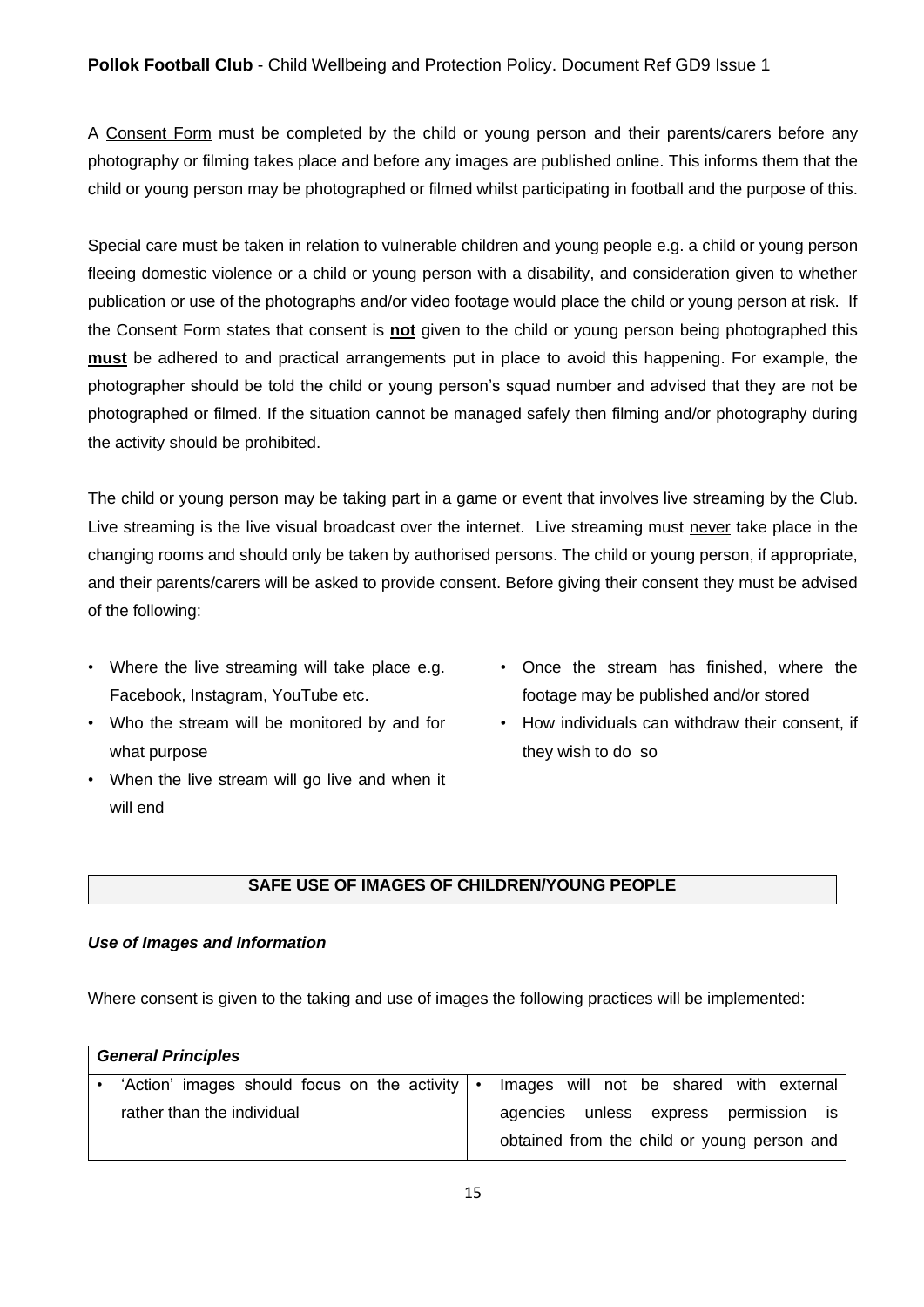- 'Celebration' images should be group images rather than individual images, where possible
- All images should reflect the positive aspect of the children and young people's involvement in football
- All children and young people featured in images and/or videos must be appropriately dressed e.g. a minimum of shirt and shorts
- No photographing or filming will be permitted in changing areas, bathrooms or sleeping areas, including by the children or young people themselves
- All photographic / videoing equipment must be switched off prior to going into changing rooms

their parents/carers over and above the consent form referred to above

- When using a professional photographer, all children and/or young people and their parents/carers should be aware that a professional photographer will be in attendance
- No unsupervised access or one-to-one photography or video sessions will be allowed unless this has been explicitly agreed with the child or young person and their parents/carers
- All images and accompanying information shared publicly will only include appropriate personal details

# *Taking of Images*

| $\bullet$ | For promotional, marketing or social networking  | $\bullet$ | The Club may seek publicity to positively         |
|-----------|--------------------------------------------------|-----------|---------------------------------------------------|
|           | use of images for the Club publications or       |           | promote football. Elite young players receiving   |
|           | online, members of staff and volunteers will use |           | endorsements or sponsorship may well              |
|           | the club's equipment or equipment used by an     |           | welcome positive media coverage on a local,       |
|           | approved contractor                              |           | regional or national level. As well as giving     |
|           | Members of staff and/or volunteers who take      |           | consent, it is important for these players, their |
|           | images of players should follow this Practice    |           | parents/carers and media representatives to be    |
|           | Note and comply in terms of use of images,       |           | clear about appropriate arrangements and          |
|           | retention,<br>safe<br>consent,<br>storage<br>and |           | ground rules for interviews, filming and photo    |
|           | confidentiality                                  |           | sessions                                          |
|           | For both safety and safeguarding reasons         | $\bullet$ | Where images are taken agreement and              |
|           | children and young people and members of         |           | arrangements can be in place for the child or     |
|           | staff and volunteers should not use personal     |           | young person and their parents/carers to be       |
|           | mobile<br>phones,<br>tablets<br><b>or</b>        |           | given copies but they must confirm they will not  |
|           | photographic/videoing<br>equipment<br>during     |           | upload any of these images or videos to their     |
|           | training or at match or event activities         |           | own or the child or young person's social media   |
|           |                                                  |           | or online platforms                               |

*Filming as a coaching aid*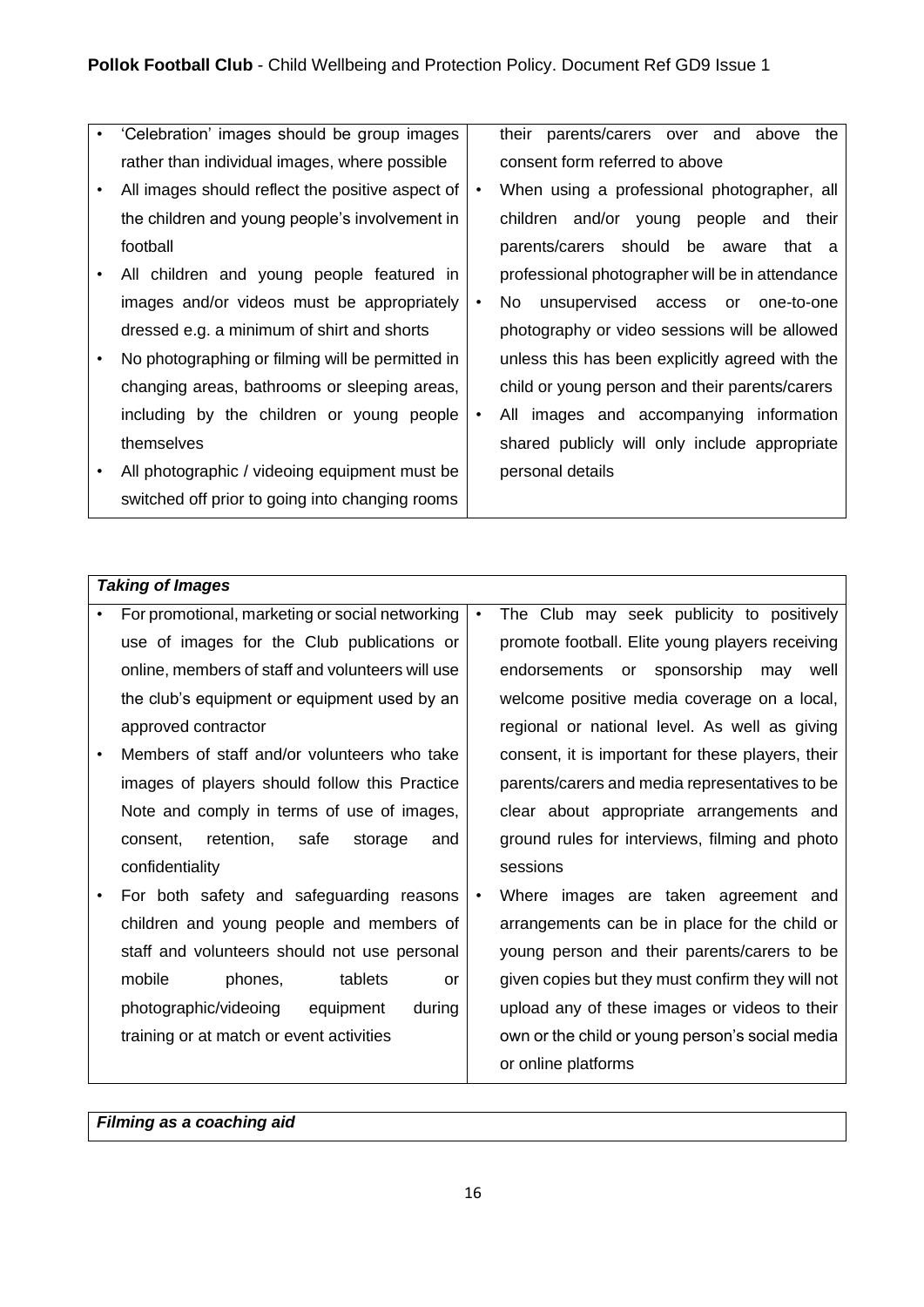| Members of staff and volunteers using videoing | $\bullet$ | At training, members of staff and/or volunteers |
|------------------------------------------------|-----------|-------------------------------------------------|
| as a legitimate coaching aid should make the   |           | only use the club's equipment, or<br>will       |
| child or young person and their parents/carers |           | equipment of an approved contractor, for the    |
| aware that this will be part of the coaching   |           | purposes to taking photographs or video for     |
| programme and consent for this filming should  |           | player development or performance analysis.     |
| be sought through the Consent Form             |           | There should be no personal use of equipment,   |
| External agencies need permission from the     |           | including mobile phones                         |
| Club to take any images during the training    |           |                                                 |
| environment                                    |           |                                                 |
|                                                |           |                                                 |

|   | <b>Matches and Events</b>                               |           |                                                  |
|---|---------------------------------------------------------|-----------|--------------------------------------------------|
| ٠ | Any photography or videos taken by children             | $\bullet$ | Photographers' from external agencies should     |
|   | and young people and their parents/carers               |           | be aware of the organisations expectations       |
|   | should be restricted to immediate<br>family             |           | with regards to photography and filming and      |
|   | members for private, non-commercial purposes            |           | the safeguards which must be adhered to          |
|   | and not put online on any personal social media         | $\bullet$ | If competing abroad, steps will be taken to find |
|   | platforms.<br><b>This</b><br>online<br>be<br>must<br>or |           | out about the hosting club's rules and           |
|   | communicated to child or young person and               |           | requirements on photography and videoing at      |
|   | their parents/carers                                    |           | events and games and information shared to       |
| ٠ | External agencies need permission from the              |           | the children and/or young people and their       |
|   | Club to take any images during the match/event          |           | parents/carers about what to expect              |
|   | activities                                              |           |                                                  |

The Club will take all reasonable steps to promote the safe use of photography and filming at all events and activities with which it is associated, however the club has no power to prevent individuals photographing or filming in public places.

If there are concerns about the safety and wellbeing of children and young people, the Club reserves the right at all times to prohibit the use of photography or filming at any event or activity with which it is associated and in locations where the club has jurisdiction.

# **REMEMBER:**

It is not an offence to take appropriate photographs in a public place, even if the person has not been asked to do so. No one has the right to decide who can and cannot take images on public land.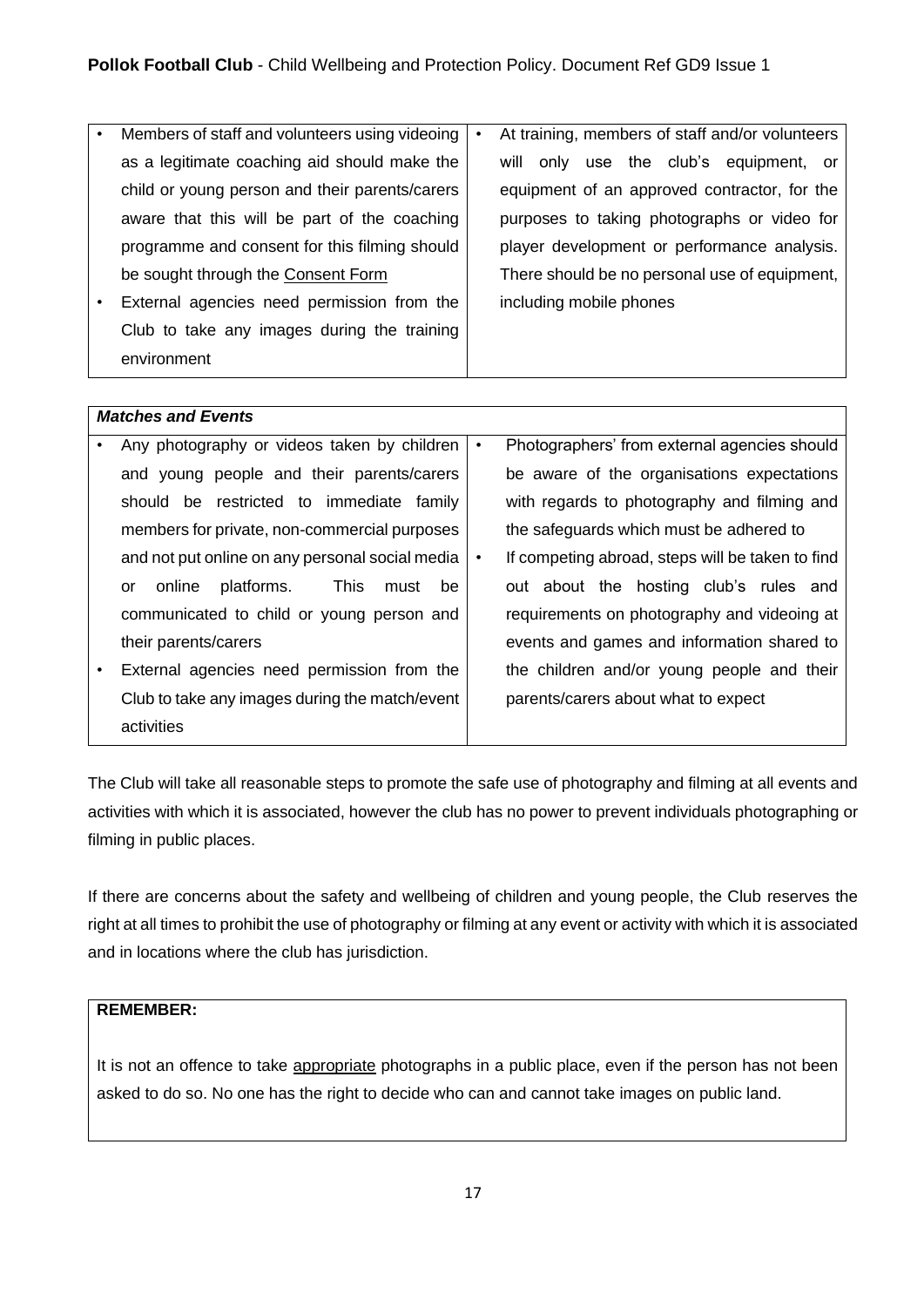*However,* anyone behaving in a way which could reasonably be viewed as inappropriate in relation to filming or photographing should be approached for an explanation. If a satisfactory explanation is not provided, the circumstances should be reported to the Child Wellbeing and Protection Office in line with the Responding to Concerns Procedure.

If you have *serious* concerns about a possible child protection issue relating to the filming or taking of photographs then the matter should also be reported to the Police without delay. This action should be taken where you believe that someone may be acting unlawfully or putting a child or young person at risk.

# **MOBILE PHONE CAMERAS/VIDEOS**

There have already been a number of cases where children and young people have been placed at risk as a result of the ability to discreetly record and transmit images through mobile phones. There is also scope for humiliation and embarrassment if films or images are shared on popular websites such as YouTube. The use of mobile phones in this way can be very difficult to monitor.

This Practice Note should be observed in relation to the use of mobile phones as cameras/videos. Particular care is required in areas where personal privacy is important e.g. changing rooms, bathrooms and sleeping areas. No photographs or filming should ever be permitted in such areas of personal privacy.

Members of staff and volunteers who become aware that inappropriate photographs or video footage has been taken in any of the above areas, whether by an adult or another child or young person, should immediately report the matter to the Child Wellbeing and Protection Officer as per the Responding to Concern Procedure.

# **INTERNET/WEBSITE**

The Club may post information, photographs and videos on its website which is available to all members of the public. In terms of publishing anything that includes an image or information about a child or young person, the following good practice should be followed:

| Use of Images and Information                    |  |                                                |  |  |
|--------------------------------------------------|--|------------------------------------------------|--|--|
| Information published on the websites/social   • |  | Information about specific events or meetings  |  |  |
| networking sites must never include personal     |  | e.g. coaching sessions must not be distributed |  |  |
| information that could identify a child or young |  |                                                |  |  |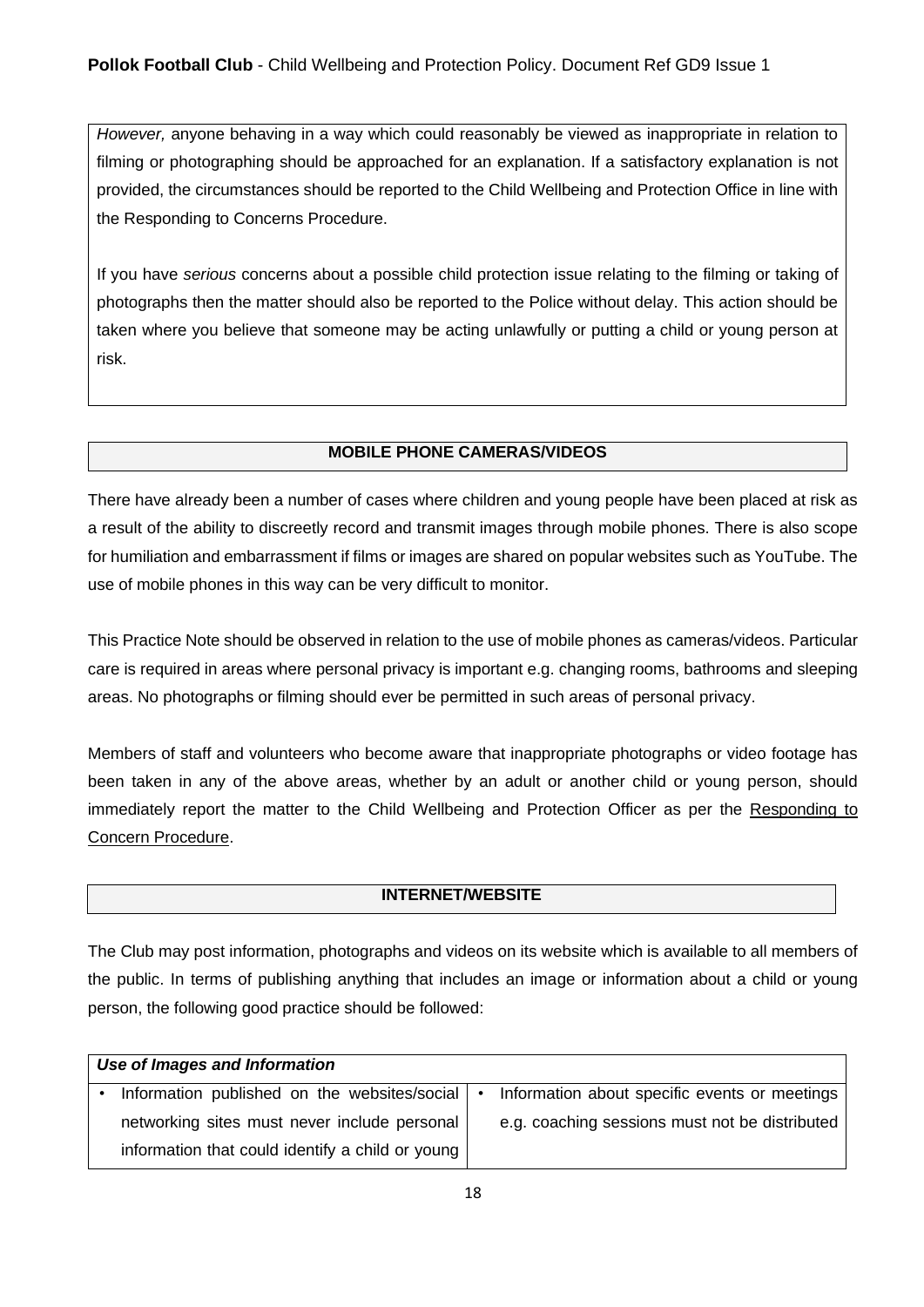| person e.g. home address, email address,     | to any individuals other than to those directly |
|----------------------------------------------|-------------------------------------------------|
| telephone number of a child or young person. | concerned                                       |
| All contact must be directed to the club     | Where an event or game will be streamed live    |
| Children and young people must never be      | appropriate consent will be sought from the     |
| portrayed in a demeaning, tasteless or a     | players and/or their parents/carers             |
| provocative manner.                          | Photographs of children and young people        |
| Children and young people should never be    | attending games as spectators may be used by    |
| portrayed in a state of partial undress      | the club for commercial purposes as specified   |
|                                              | in the terms and conditions for ticket purchase |

## **STORAGE AND RETENTION OF IMAGES**

The Club will ensure that all images, negatives, videos and photographs will be stored in a secure environment, whether digital or hard copy. These will not be kept for any longer than is necessary having regard to the purposes for which they were taken.

Images, negatives, videos and photographs will be reviewed regularly and held in line with the Club's Data Retention Schedule.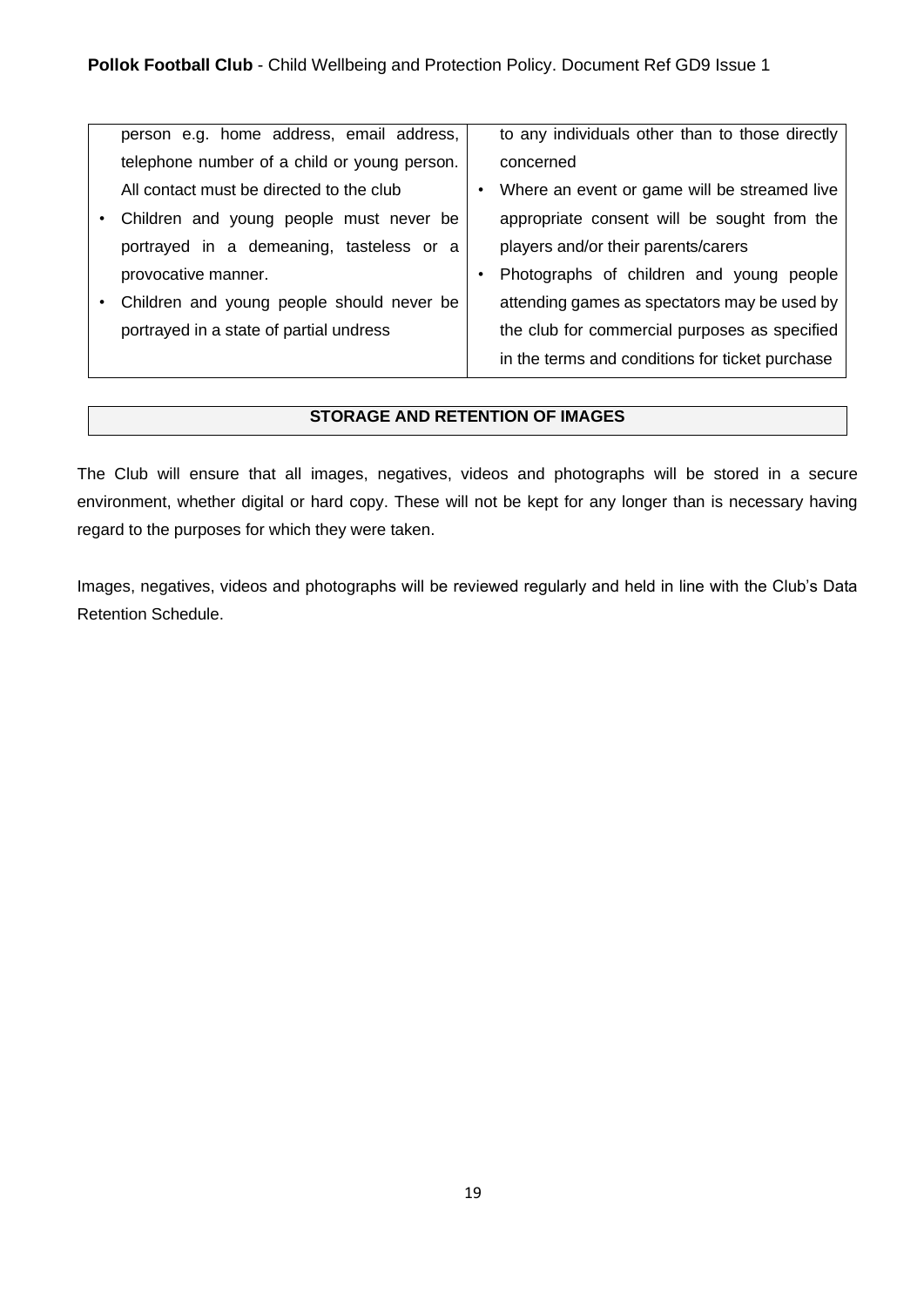# <span id="page-19-0"></span>**COMMUNICATION AND SOCIAL MEDIA**

Information and communication technology (ICT) and social media are developing and advancing extremely quickly, meaning the way in which we communicate and receive and absorb information is changing all the time. These advancements provide significant benefits for organisations, including opportunities to promote activities and communicate easily with children and young people, their parents/carers and the wider community through various channels e.g. text, email and social media. It allows people to connect to the world instantly and it enables organisations to disseminate information widely at a low to no cost and provide a platform to celebrate success.

In addition to the benefits there is also potential for misuse and it is the misuse of communication technology and social media which can put children and young people at considerable risk. Therefore, safeguards around its use must be put in place.

#### **Risks associated with ICT and Social Media**

For children and young people:

- Access to inappropriate websites or inappropriate content
- Inappropriate access to, use or sharing of personal details e.g. names, email address, school
- Unwanted contact from adults or other children or young people with wrongful or questionable intent
- Receiving, sending or sharing inappropriate or offensive images, material and/or comments
- Online bullying
- Grooming for sexual abuse
- Direct contact and abuse
- A distorted view between the "real world" and the "online world"

For adults:

- Their communication with children and young people being misinterpreted
- **Bullving**
- Young People/Adults attempting to contact them or access personal information

The Club may contact children and young people and their parents/carers via text or email, or possibly through social networking sites, depending on the football activity that each child or young person is involved in with the club.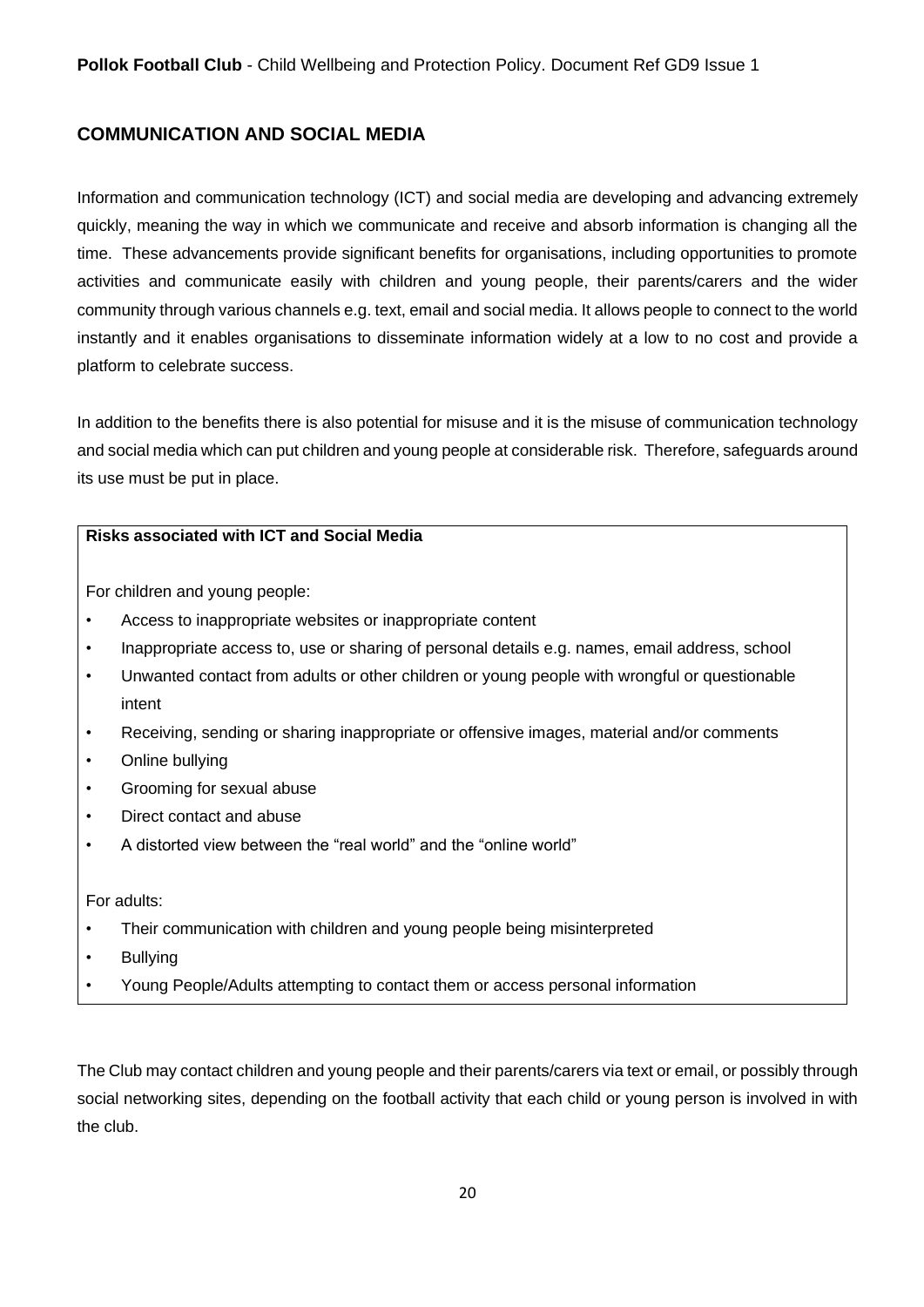This Practice Note is for members of staff and volunteers who use any of these methods to communicate with children and young people.

|           | <b>General principles</b>                          |           |                                                    |  |
|-----------|----------------------------------------------------|-----------|----------------------------------------------------|--|
| DO:       |                                                    |           |                                                    |  |
|           | Communicate in an open and transparent             | $\bullet$ | For 'private' group chats on social media, make    |  |
|           | manner                                             |           | sure that there is more than one member of staff   |  |
|           | Only send communication via text, email or         |           | and/or volunteer part of the group chat            |  |
|           | social media if it is necessary and relates to the | $\bullet$ | Remove and report any offensive comments or        |  |
|           | activity the child or young person is involved in  |           | messages immediately to the Child Wellbeing        |  |
|           | Get signed consent from parents/carers before      |           | and Protection Officer and to the social media     |  |
|           | using any of these methods of communication        |           | site, if appropriate                               |  |
|           | with children or young people. Explain to the      | $\bullet$ | phone<br>Keep<br>all<br>numbers<br>and/or<br>email |  |
|           | parents/carers<br>the<br>purpose<br>for<br>the     |           | addresses of children and young people in a        |  |
|           | communication and the method by which              |           | secure and confidential place                      |  |
|           | communication will be sent to the children         | $\bullet$ | Keep access to personal mobile numbers and         |  |
|           | and/or young people                                |           | email addresses of the children and young          |  |
| $\bullet$ | Get signed consent from the young person, if       |           | people to a practical minimum with only relevant   |  |
|           | they are aged 13 or over, about the agreed         |           | members of staff and/or volunteers having          |  |
|           | methods of communication, depending on the         |           | access to this information and only when           |  |
|           | young person's maturity and ability to consent     |           | necessary to enable them to fulfil their role      |  |
|           | Members of staff and/or volunteers should          | $\bullet$ | Report to the Child Wellbeing and Protection       |  |
|           | information<br>communicate<br>regarding            |           | Officer any instances where you receive any        |  |
|           | programmes, events, training and matches           |           | inappropriate communications from a child          |  |
|           | through the agreed method of communication         |           | and/or a young person. Do not reply. The Child     |  |
|           | and:                                               |           | Wellbeing and Protection Officer will agree what   |  |
|           | copy in with another designated member of          |           | action the club will take e.g. notifying parents   |  |
|           | staff or volunteer to the communication            |           | and any other appropriate individuals or           |  |
|           | copy in the child and young person's               |           | agencies                                           |  |
|           | parents/carer, if possible                         |           |                                                    |  |
|           | only use group texts or emails, if possible        |           |                                                    |  |
|           |                                                    |           |                                                    |  |
|           |                                                    |           |                                                    |  |
|           | DON'T:                                             |           |                                                    |  |
|           | Contact or correspond privately with a child or    | $\bullet$ | Send<br>which<br>contain<br>any<br>messages        |  |
|           | person on a 1:1 basis unless in<br>young           |           | inappropriate, abusive or offensive material or    |  |
|           | exceptional circumstances. If it is necessary to   |           | that are open to misinterpretation                 |  |
|           |                                                    | 21        |                                                    |  |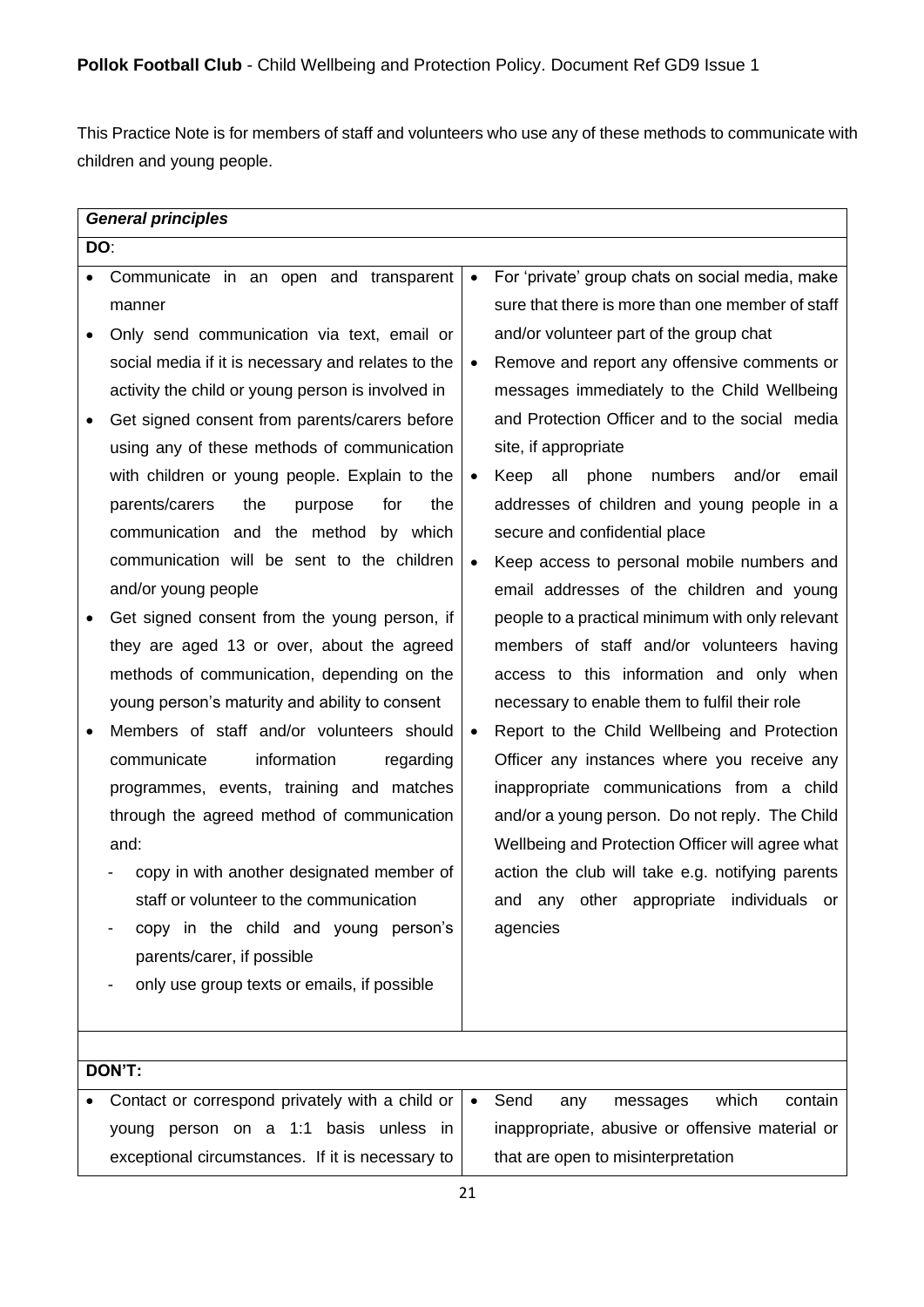| communicate directly this should only be in       | $\bullet$ | Use text or emails for personal conversation,    |
|---------------------------------------------------|-----------|--------------------------------------------------|
| connection with the football activity and must    |           | sending pictures, jokes or other items of a      |
| never be sent from a personal device              |           | personal nature                                  |
| • Use language that is directly (or could be      | $\bullet$ | Respond to emails from children and/or young     |
| sexist.<br>racist,<br>misinterpreted as<br>being) |           | people other than those directly related to club |
| derogatory, threatening, abusive or sexualised    |           | matters                                          |
| in tone                                           |           |                                                  |
|                                                   |           |                                                  |

# **SOCIAL MEDIA AND INTERNET FORUMS**

**REMEMBER – there is no such thing as privacy online** 

**Consider 3 key questions before posting anything online:** 

- **1. Would you say this in front of your family members?**
- **2. Would you say this in front of the youngest child in your club?**
- **3. Would you say this to a journalist at a press conference or in front of your coach or manager?**

**If the answer is no to any of the above then do not post it on social media!**

For further information on publishing photographs or videos of children and young people on social media see the Safe Use of Images section in the Practice Note - Celebration.

| What we expect of members of staff and volunteers |           |                                                     |  |
|---------------------------------------------------|-----------|-----------------------------------------------------|--|
| DO:                                               |           |                                                     |  |
| Get signed consent from parents/carers and/or     | $\bullet$ | Members of staff and volunteers should review       |  |
| the young person to allow mutual interaction      |           | the privacy settings on their own social media      |  |
| with the organisation profile e.g. Facebook page  |           | profiles and consider whether it is appropriate     |  |
| or Twitter account                                |           | for children and young people to be able to view    |  |
| Set up a closed (i.e. private) group chat between |           | their profiles easily                               |  |
| the team and ensure that the correct people are   | $\bullet$ | organisational<br>Monitor<br>media<br>social<br>any |  |
| part of the group e.g. parents and/or another     |           | accounts and remove any abusive or offensive        |  |
| member of staff/volunteer to ensure impartiality  |           | content and report the matter to the Child          |  |
| and monitoring. If setting up a closed group chat |           | Wellbeing and Protection Officer and police, if a   |  |
|                                                   |           | criminal matter                                     |  |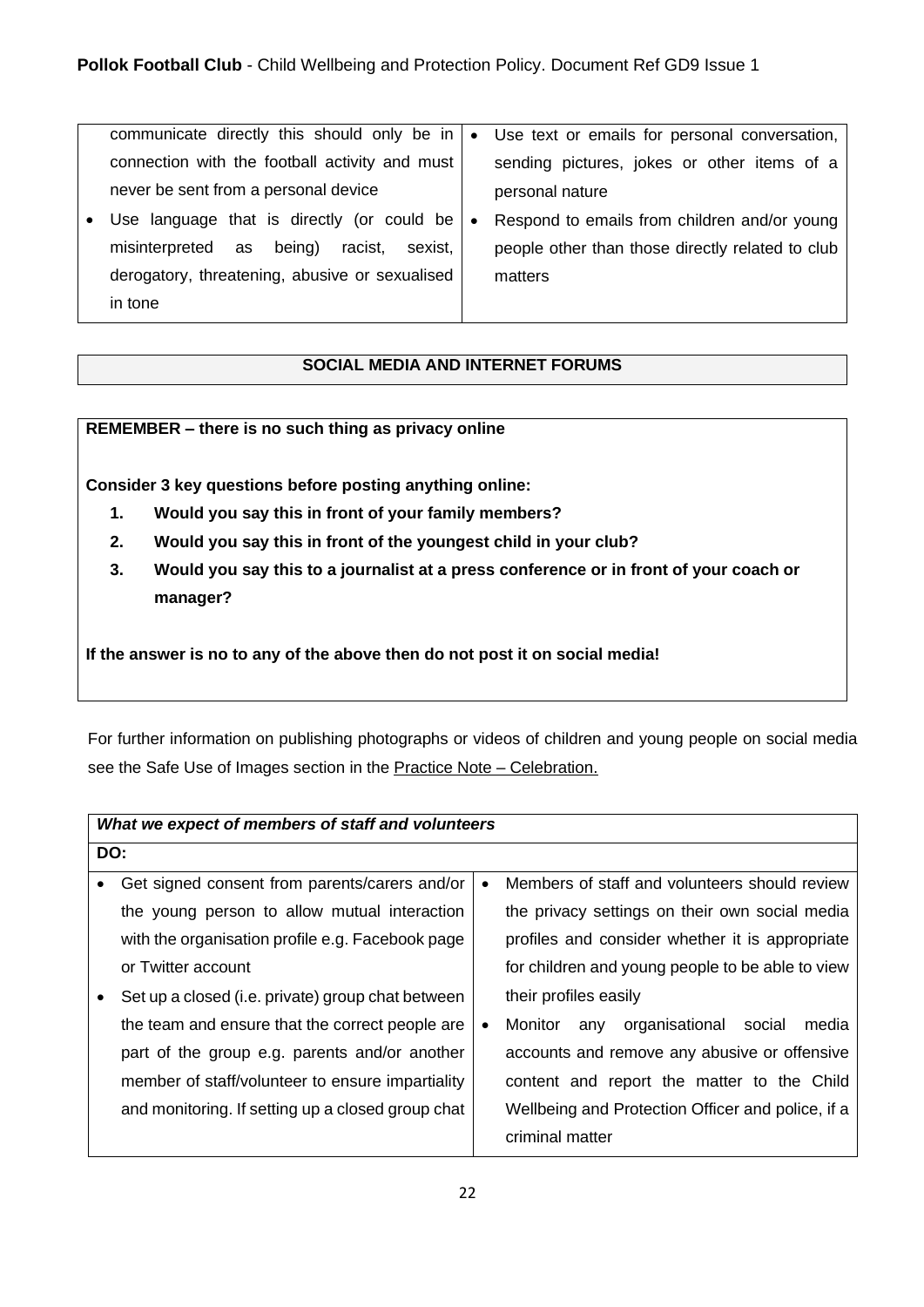|        | consideration must be given to the minimum age<br>requirements for that particular social media site<br>Make parents/carers aware of the profiles<br>existence and the site the child or young person<br>will be accessing and the restrictions of use for<br>this preferred site<br>Have an official agreement should be in place<br>which states that access to members' profiles<br>are used only to pass on relevant information or<br>to answer questions regarding the Club or<br>football issues | $\bullet$<br>$\bullet$ | Report any disclosure of abuse or bullying<br>through social media to the Child Wellbeing and<br>Protection Officer in line with the Responding to<br><b>Concerns Procedure</b><br>Block and report anyone who is sending abusive<br>or inappropriate messages. DO NOT respond to<br>the post |
|--------|---------------------------------------------------------------------------------------------------------------------------------------------------------------------------------------------------------------------------------------------------------------------------------------------------------------------------------------------------------------------------------------------------------------------------------------------------------------------------------------------------------|------------------------|-----------------------------------------------------------------------------------------------------------------------------------------------------------------------------------------------------------------------------------------------------------------------------------------------|
| DON'T: |                                                                                                                                                                                                                                                                                                                                                                                                                                                                                                         |                        |                                                                                                                                                                                                                                                                                               |
|        |                                                                                                                                                                                                                                                                                                                                                                                                                                                                                                         |                        |                                                                                                                                                                                                                                                                                               |
|        | Become friends, follow or tag children and                                                                                                                                                                                                                                                                                                                                                                                                                                                              | $\bullet$              | Communicate with children via social media                                                                                                                                                                                                                                                    |
|        | young people for whom they are in a position of                                                                                                                                                                                                                                                                                                                                                                                                                                                         |                        | about personal matters                                                                                                                                                                                                                                                                        |
|        | authority or trust via their own social media                                                                                                                                                                                                                                                                                                                                                                                                                                                           | $\bullet$              | Contact children and young people who play for                                                                                                                                                                                                                                                |
|        | account                                                                                                                                                                                                                                                                                                                                                                                                                                                                                                 |                        | other clubs through social media as a means of                                                                                                                                                                                                                                                |
|        | Give out their password, pin or login details                                                                                                                                                                                                                                                                                                                                                                                                                                                           |                        | attracting them to or signing them at the club                                                                                                                                                                                                                                                |
|        | either face to face or online and make sure they                                                                                                                                                                                                                                                                                                                                                                                                                                                        | $\bullet$              | Become involved in any debates concerning                                                                                                                                                                                                                                                     |
|        | sign out of their social media if logged in on a                                                                                                                                                                                                                                                                                                                                                                                                                                                        |                        | selection, performance or personalities - even                                                                                                                                                                                                                                                |
|        | shared device                                                                                                                                                                                                                                                                                                                                                                                                                                                                                           |                        | where the subject of the discussion is                                                                                                                                                                                                                                                        |
|        | children via<br>Communicate with<br>personal                                                                                                                                                                                                                                                                                                                                                                                                                                                            |                        | anonymous                                                                                                                                                                                                                                                                                     |
|        | accounts or private messages. If a child or                                                                                                                                                                                                                                                                                                                                                                                                                                                             |                        |                                                                                                                                                                                                                                                                                               |
|        | young person contacts them directly they should                                                                                                                                                                                                                                                                                                                                                                                                                                                         |                        |                                                                                                                                                                                                                                                                                               |
|        | discourage the child or young person having                                                                                                                                                                                                                                                                                                                                                                                                                                                             |                        |                                                                                                                                                                                                                                                                                               |
|        | conversations away from the group chats                                                                                                                                                                                                                                                                                                                                                                                                                                                                 |                        |                                                                                                                                                                                                                                                                                               |

There has been an increase in the use and abuse of internet forums to target individuals or to engage contributors in debates which can cause upset and embarrassment to children and young people. Sites should be well monitored and any offending comments removed and reported to the relevant site and the Child Wellbeing and Protection Officer, where appropriate.

# **REPORTING CONCERNS**

Any inappropriate or offensive or abusive texts/email/use of social media must be reported to the Child Wellbeing and Protection Officer and will be dealt with in line with the Responding to Concerns Procedure.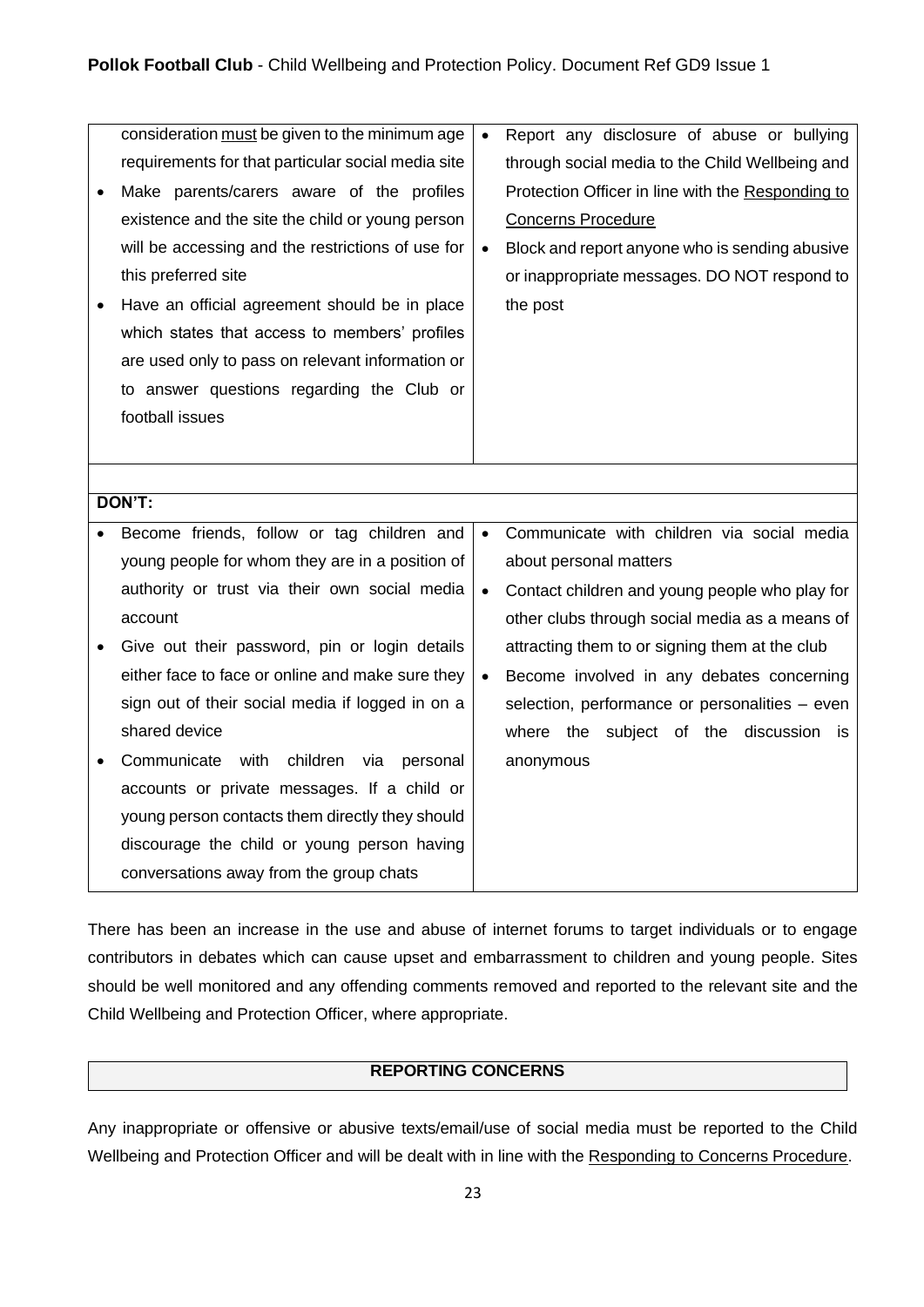**Pollok Football Club** - Child Wellbeing and Protection Policy. Document Ref GD9 Issue 1

Any offensive or abusive comments posted on social media or within a shared group chat must be removed immediately. Group administrators must familiarise themselves with how to do this when the Group is set up.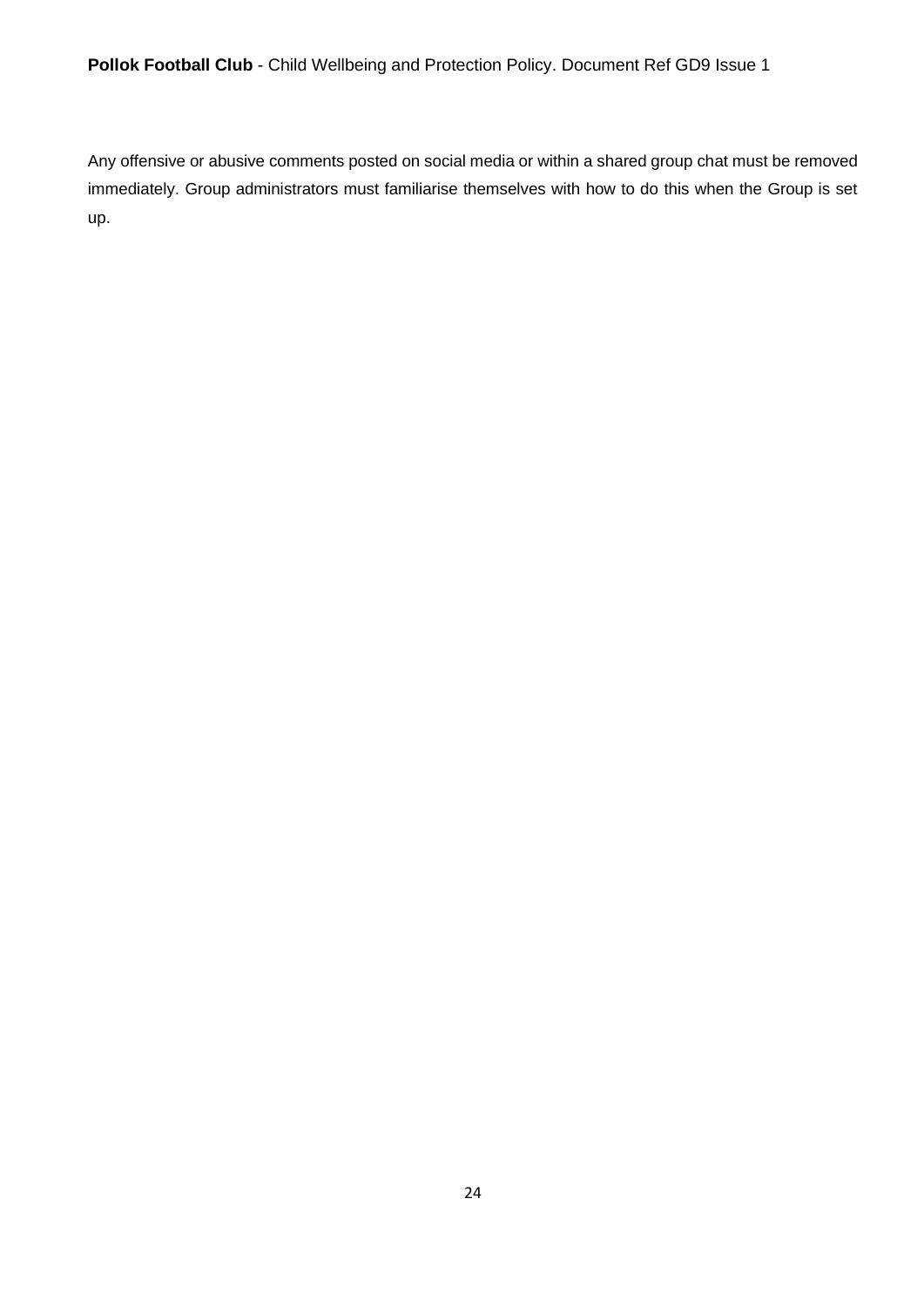# <span id="page-24-0"></span>**HEALTH**

During football there are times when children and young people may sustain an injury which requires treatment. This Practice Note looks at wellbeing and protection best practice in first aid and the treatment of injuries in these circumstances and covers situations where a child or young person has a pre-existing medical condition.

# **CONSENT FORM**

Parents or carers and the young person, if they are aged 13 and over, must complete the Consent Form before participating in any football activity. This ensures that members of staff and volunteers running an event or activity are aware of any pre-existing medical conditions, any medication taken by the participants or existing injuries and treatment required.

For children and young people who play football this form should be completed at the start of every season and will be retained by the Club for the season. Young people and parents/carers **must** update the form should anything change during the season.

For children and young people who are involved in a specific event or activity a consent form should be completed in advance of the event or activity.

# **FIRST AID AND THE TREATMENT OF INJURIES**

| All members of staff and/or volunteers must ensure: |           |                                                      |  |
|-----------------------------------------------------|-----------|------------------------------------------------------|--|
| There is an accessible and well-resourced first     | $\bullet$ | If a child or young person needs to be               |  |
| aid kit at the venue, which is regularly checked    |           | transferred<br>the<br>to<br>hospital<br>their<br>and |  |
| to ensure that it contains appropriate stock        |           | parents/carers are not in attendance a member        |  |
| Only those with a current, recognised First Aid     |           | of staff or volunteer must travel with them to       |  |
| qualification treat injuries. In more serious       |           | their<br>them<br>contact<br>supervise<br>and         |  |
| cases assistance should be obtained from a          |           | parents/carers immediately                           |  |
| medically qualified professional as soon as         | $\bullet$ | If a child or young person sustains a significant    |  |
| possible                                            |           | injury the incident must be recorded as a            |  |
| They are aware of any pre-existing medical          |           | concern and reported to the Child Wellbeing          |  |
| relevant medication taken<br>conditions,<br>bv      |           | and Protection Officer along with the details of     |  |
| participants or existing injuries and treatment     |           | any treatment given. Common sense should             |  |
| required                                            |           |                                                      |  |
|                                                     |           |                                                      |  |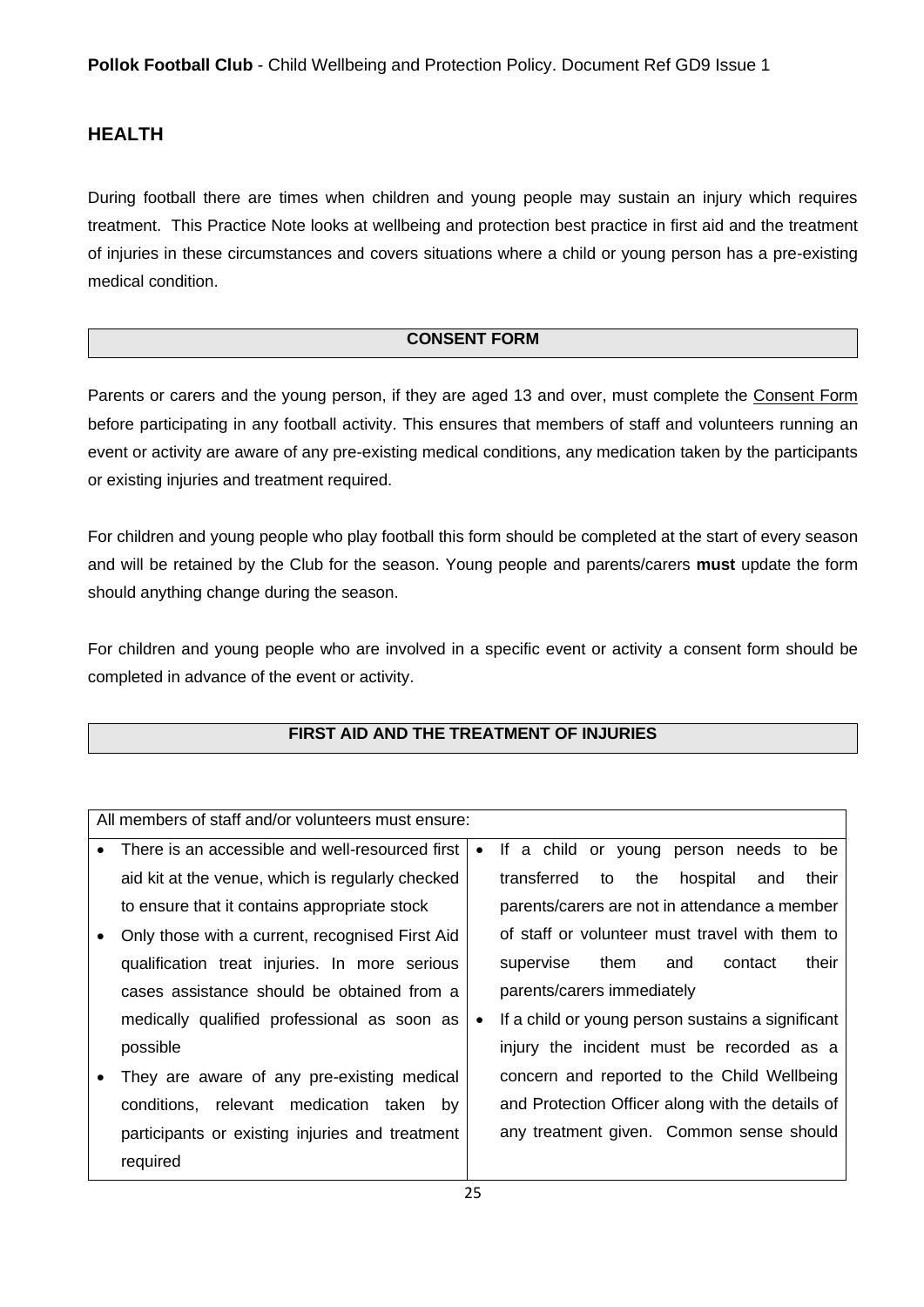- Where possible, access to medical advice and/or assistance is available
- A child or young person's parents/carers are informed of any injury and action taken as soon as possible
- Treatment should be administered in an open environment, when possible, avoiding private or unobserved situations. Where a private room is needed for the treatment to preserve the child or young person's dignity their parent/carer or another appropriate adult must be present

be applied when determining which injuries are significant

- Physio treatment should only be administered by a qualified and registered physiotherapist. If continued treatment is required, the child or young person's parent/carer or another appropriate adult must be present
- The circumstances in which any accidents occur are reviewed to avoid future repetitions as far as possible

# **CHILDREN WITH ALLERGIES/PRE-EXISTING MEDICAL CONDITIONS**

Football is an inclusive game and the Club seeks to provide opportunities to children and young people of all abilities regardless of any medical conditions, disabilities or allergies they may have. It is important that children or young people with medical conditions or allergies are not unnecessarily excluded from taking part in activities with their peers and that reasonable steps are taken to accommodate their individual needs.

This Practice Note highlights how the club expects its members of staff and volunteers to respond to children or young people with allergies or pre-existing medical conditions in order to safeguard and protect the child or young person's wellbeing whilst attending their football activity. It also sets out the responsibilities of the child or young person's parents/carer in alerting members of the staff and volunteers of any pre-existing medical conditions or allergies. Parents/carers should be informed that they are required to provide this information, where appropriate.

#### *Parent/Carer Responsibility*

When a child or young person with an allergy or pre-existing medical condition joins a football activity, parents/carers should:

| • Ensure they complete the Consent Form   • Check the expiry date of adrenaline injectors |                                                   |
|-------------------------------------------------------------------------------------------|---------------------------------------------------|
| accurately and also take the time to talk to the                                          | and any medication regularly. An out-of-date      |
| member of staff or volunteer about the specific                                           | injector may offer some protection, but this will |
| needs of their child and how to address and                                               | be limited                                        |
| accommodate these needs                                                                   |                                                   |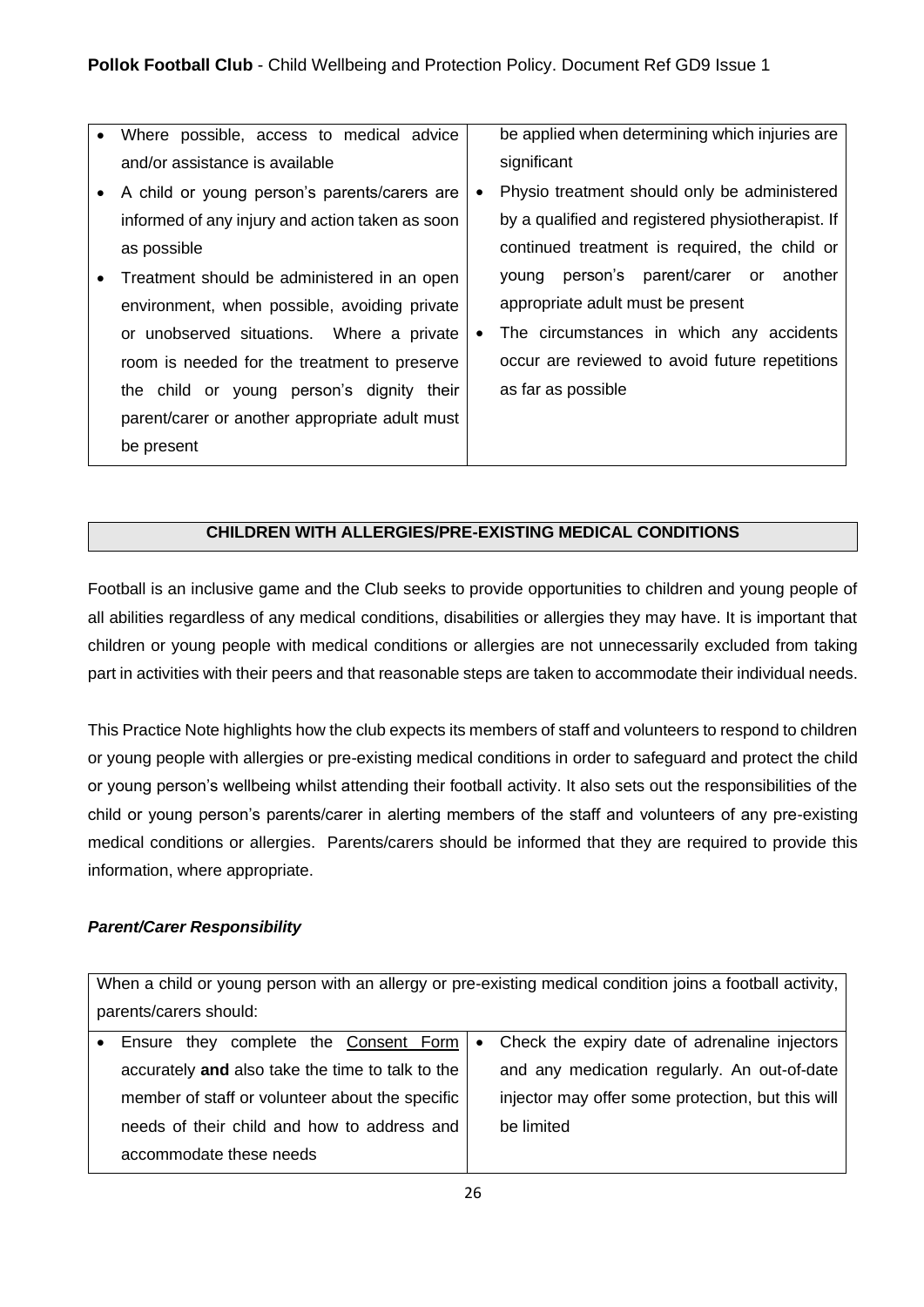| • Update the member of staff or volunteer of any   • If their child has a 'rescue pack' this is given to |                                             |
|----------------------------------------------------------------------------------------------------------|---------------------------------------------|
| change in circumstances                                                                                  | the member of staff or volunteer along with |
| • Consider a medic alert bracelet/watch for their                                                        | instructions on how it should be used       |
| child                                                                                                    |                                             |

# *The Club's Responsibility*

| Members of staff and volunteers should:               |           |                                                    |  |
|-------------------------------------------------------|-----------|----------------------------------------------------|--|
| Ensure Consent Forms for all children and             | $\bullet$ | Be familiar with the nearest medical facilities in |  |
| young people attending the football activity are      |           | the event it is required                           |  |
| available and up to date together with full           | $\bullet$ | Medication should only be administered by the      |  |
| details of the child's allergies                      |           | child or young person or their parent/carer        |  |
| Ensure that the Consent Forms are stored in a         |           | unless<br>it<br>is<br>emergency.<br>In such<br>an  |  |
| confidential but accessible way so that               |           | the<br>medication should<br>circumstances<br>be    |  |
| appropriate members of staff and volunteers,          |           | administered in line with the parent/carer's       |  |
| those who need the information to fulfil their        |           | instructions or a medical professional. For trips  |  |
| role, can access the information                      |           | away from home consideration should be given       |  |
| Have a copy of the child or young person's care       |           | to the child's parent/carer accompanying the       |  |
| individual<br>allergies<br>plan<br>for<br>and<br>risk |           | trip in circumstances where the child or young     |  |
| assessment                                            |           | person cannot administer the medication            |  |
| Communicate with the child oy young person            |           | themselves                                         |  |
| and their parent/carer directly, when necessary       | $\bullet$ | Have their mobile phones charged and check         |  |
| Appropriately share the information with others       |           | they have a signal to allow calls to be made       |  |
| involved in the football activity - ask yourself 'do  | $\bullet$ | Plan for additional supervision e.g. depending     |  |
| the right people know so they can respond if          |           | on child or young person's medical condition/s     |  |
| necessary?'                                           |           | and environment                                    |  |
| Ensure correct storage of medication<br>by            | $\bullet$ | Record incidents or concerns and report them       |  |
| following the appropriate instructions                |           | to a member of the Child Wellbeing and             |  |
|                                                       |           | <b>Protection Officer</b>                          |  |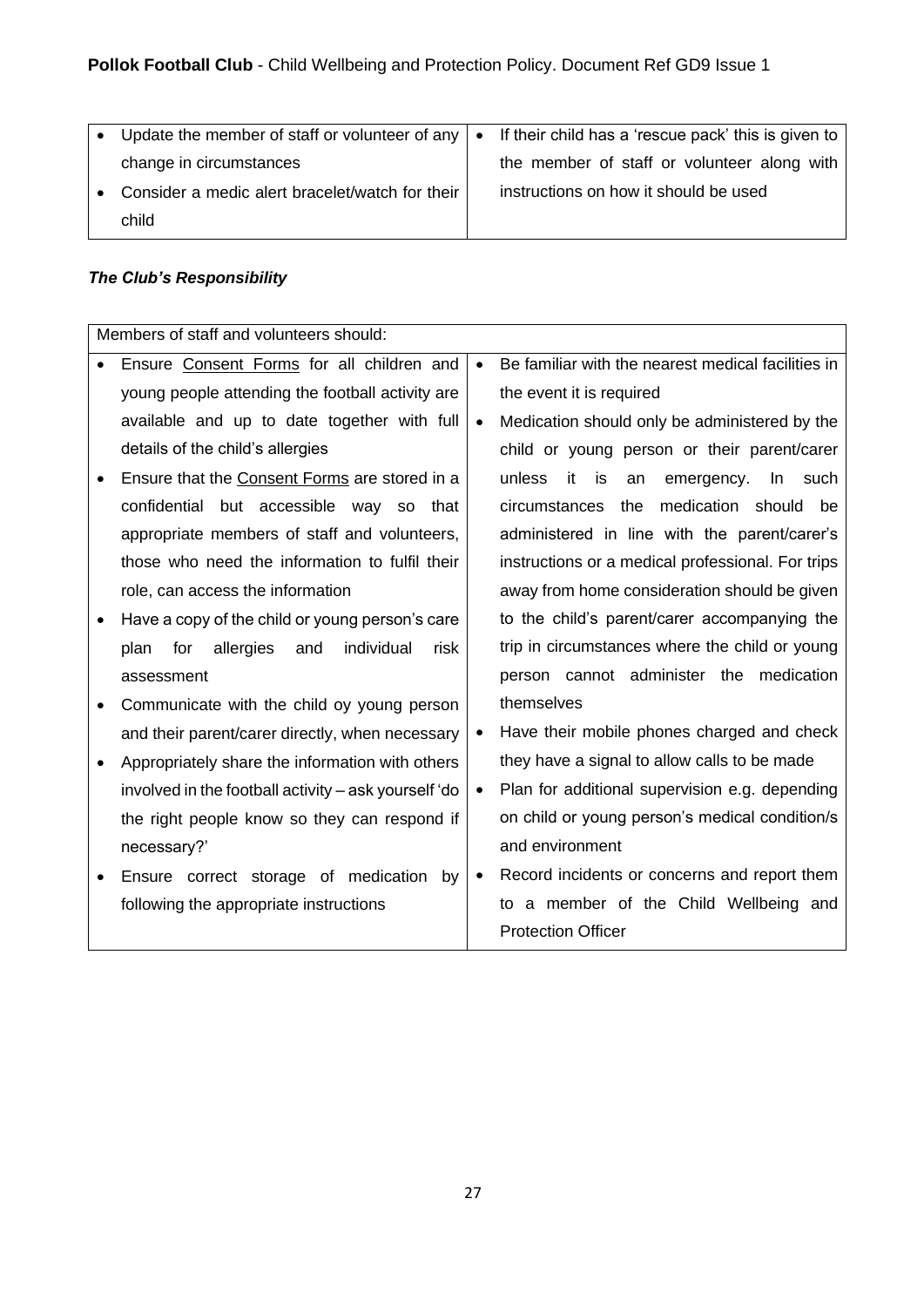# <span id="page-27-0"></span>**PLANNING AND ORGANISATION**

Planning and organising is a vital part of the delivery of club activities for children and young people and is essential to ensure the safety and wellbeing of all taking part.

# **ADULT TO CHILD RATIOS**

All activities must be planned to involve *at least* two adults. For teams that include both girls and boys it is recommended that there is at least one male adult and one female adult present. For each activity a risk assessment should be completed and, based on that risk assessment, a decision made as to how many adults are necessary to safely supervise the activity. With a minimum of at least two adults present, the following ratios are recommended<sup>1</sup> as a general quide:

| AGE                                        | <b>RATIO</b> |
|--------------------------------------------|--------------|
| 2 to 3 years old                           | 1:5          |
| 3 to 7 years old                           | 1.8          |
| All children are aged 8 years old and over | 1:10         |

Other factors will also be taken into consideration in deciding how many adults are required to safely supervise the activity or event.

| This list is not exhaustive but it may include:                |                                                   |  |  |
|----------------------------------------------------------------|---------------------------------------------------|--|--|
| The nature of the activity e.g. training session,<br>$\bullet$ | Whether any of the children or young people       |  |  |
| match, an event, does it include a trip away or                | have challenging behaviour                        |  |  |
| overnight stay?                                                | The particular risks associated with the football |  |  |
| The number of children or young<br>people                      | activity or event                                 |  |  |
| involved in the football activity                              | The particular risks associated<br>with<br>the    |  |  |
| The age, maturity and experience of the<br>$\bullet$           | environment                                       |  |  |
| children and/or young people involved                          | The level of qualification and experience of the  |  |  |
| Whether any of the members of staff,<br>$\bullet$              | members of staff and volunteers                   |  |  |
| volunteers or children or young people have a                  | The programme of activities<br>$\bullet$          |  |  |
| physical disability or<br>learning or<br>special               |                                                   |  |  |
| requirements                                                   |                                                   |  |  |
|                                                                |                                                   |  |  |

 $1$  The ratios are recommended in the National Care Standards: Early Education and Childcare up to the age of 16 (Scottish Executive, 2005, revised September 2009). They are a relevant minimum for daytime activities, but should be modified for overnight stays, trips away from home and to take into account other risk factors.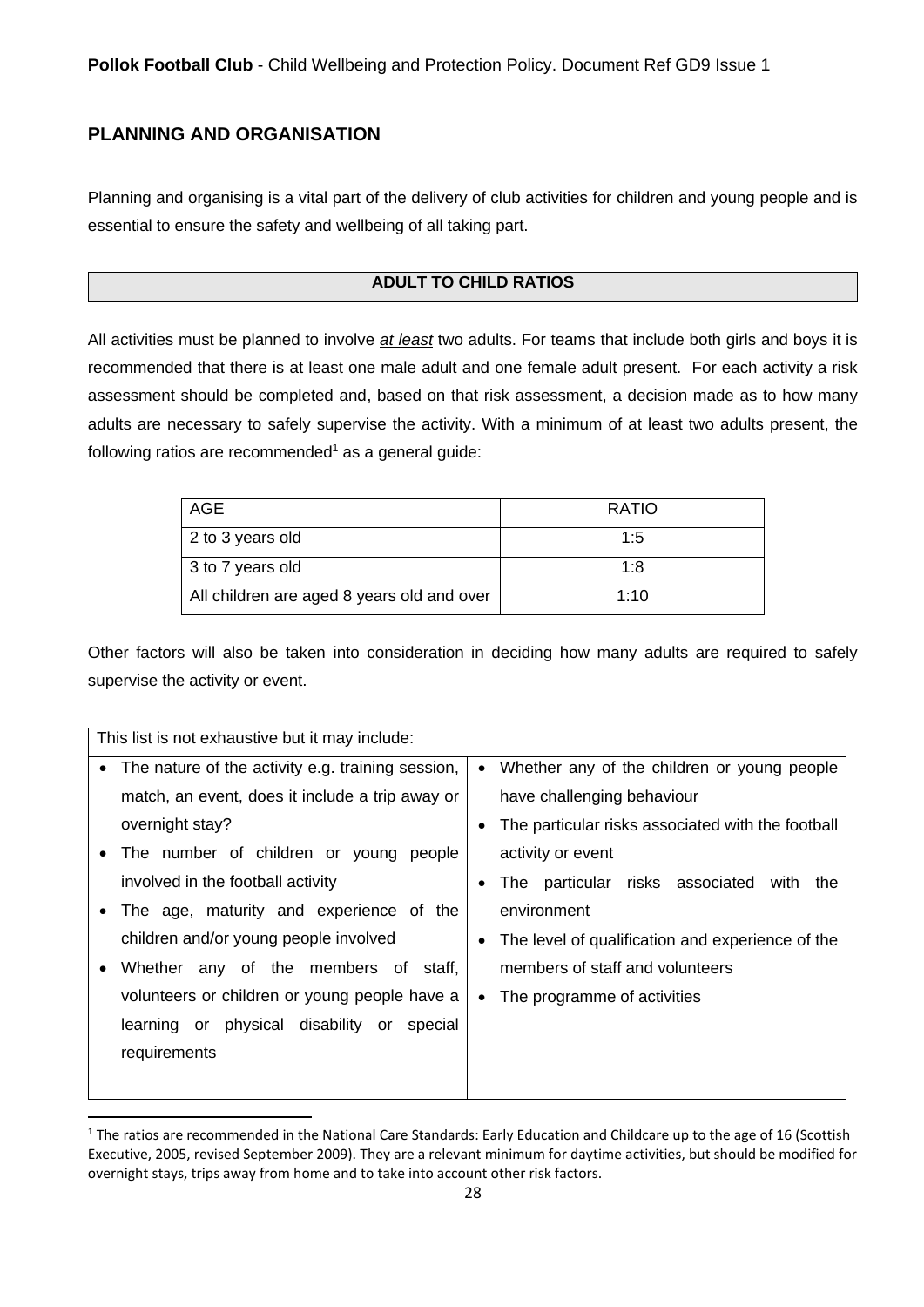**Pollok Football Club** - Child Wellbeing and Protection Policy. Document Ref GD9 Issue 1

# **RISK ASSESSMENTS**

A key part of the planning an activity or event is considering any risks associated with the activity or event and how these risks can be minimised and managed.

For further information on risk assessments see Practice Note – Prevention Planning.

# **COLLECTION BY PARENTS/CARERS**

There may be occasions when a parent/carer is late to pick up their child at the end of a football activity. It is not the responsibility of the Club to transport children or young people home on behalf of parents/carers who have been delayed however, the club does continue to have a duty of care to the child or young person in the absence of their parent/carer.

Staff and volunteers will:

- 1. Make sure that the club's communications are:
	- Clear about starting and finishing times of the football activity.
	- Clear about the expectations of parents/carers not to drop children off too early and collect children promptly when the football activity finishes.
- 2. Ensure that there is more than one member of staff and/or volunteers at the end of the football activity to supervise collections.
- 3. Ensure that in emergency situations, the members of staff and/or volunteers know how to deal with being left alone with a child or young person. This will be done by putting preventative measures in place and agreeing simple steps about how the situation should be dealt with if this arises.

As a general rule members of staff should not be in a position where they are alone with a child or young person, however there are exceptions and an emergency situation is such an example. For example, if there is an emergency situation which requires an adult to respond, this may result in the other adult being left alone a child or young person.

# **REMEMBER:**

**The wellbeing and best interests of the child/young person are paramount and have to take precedence, so leaving children or young people alone is not an option.**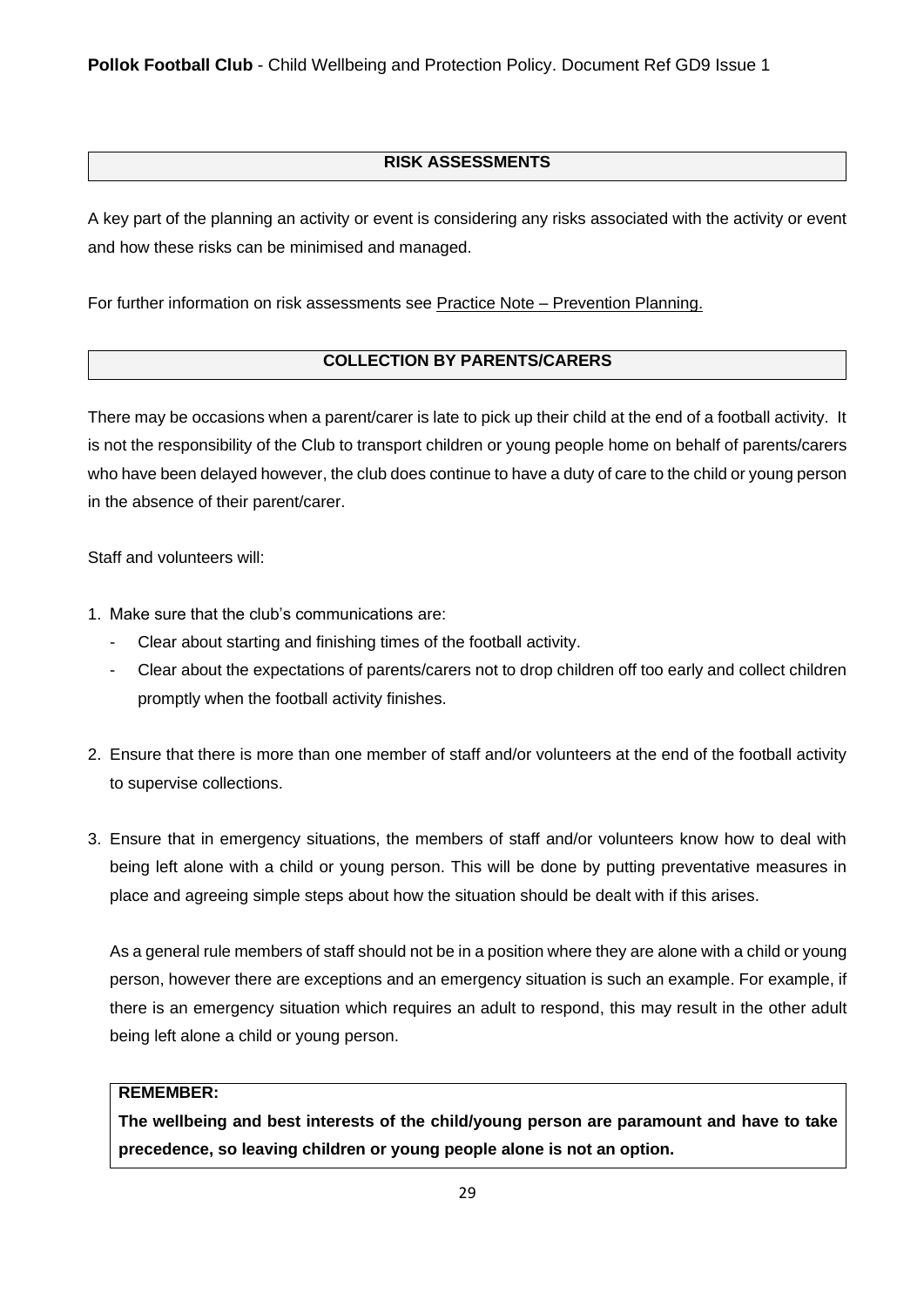- 4. Ensure they have access, as appropriate, to child or young person's address, contact telephone number and an alternative phone number of another responsible adult, provided by the parent/carer. The consent form completed prior to the activity or completed at the start of the season must include an emergency contact and a late collection contact number.
- 5. It may be appropriate for a young person to travel unaccompanied to and from the activity or event e.g. if the activity is for young people who are an appropriate age and ability to travel independently. If it would be appropriate for a young person to make their way to and from the activity or event alone consent must first be sought from the young person themselves and their parents/carers. This can either be done through the Consent Form signed annually or verbal consent.

A child or young person should never be allowed to travel home alone unless the express consent of the parent/carer has been given in advance or is obtained by telephone and, even with this consent, a common sense approach should be taken about whether it is safe for them to do so in the circumstances e.g. the distance, location, time of day and weather will all be relevant factors.

- 6. Never transport a child or young person alone on a 1 to 1 basis, unless necessary due to an emergency situation. In such circumstances the child or young person should be transported in line with the requirements set out in Practice Note – Travel and Trips Away on 'Transporting Children'.
- 7. In the rare situation when the staff or volunteer are left alone with a child or young person, transparency is the key Keep a record of your actions; and Inform the Child Wellbeing and Protection Officer and the child's parents/carers as soon as possible.
- 8. When all else fails and a child or young person has not been collected and there is no sign of them being so and it would not be appropriate to or you are unable to transport the child or young person, call the police.
- 9. Any concerns about the child or young person or their parents/carers which arise during collection should be responded to in line with the Responding to Concerns Procedure. If you have a concern about the immediate safety of a child or young person, or others, you must take all reasonable steps to ensure their safety and contact the police.

#### **REMEMBER:**

**While running the football activity members of staff and volunteers have a duty of care to the children and/or young people that are in their charge.**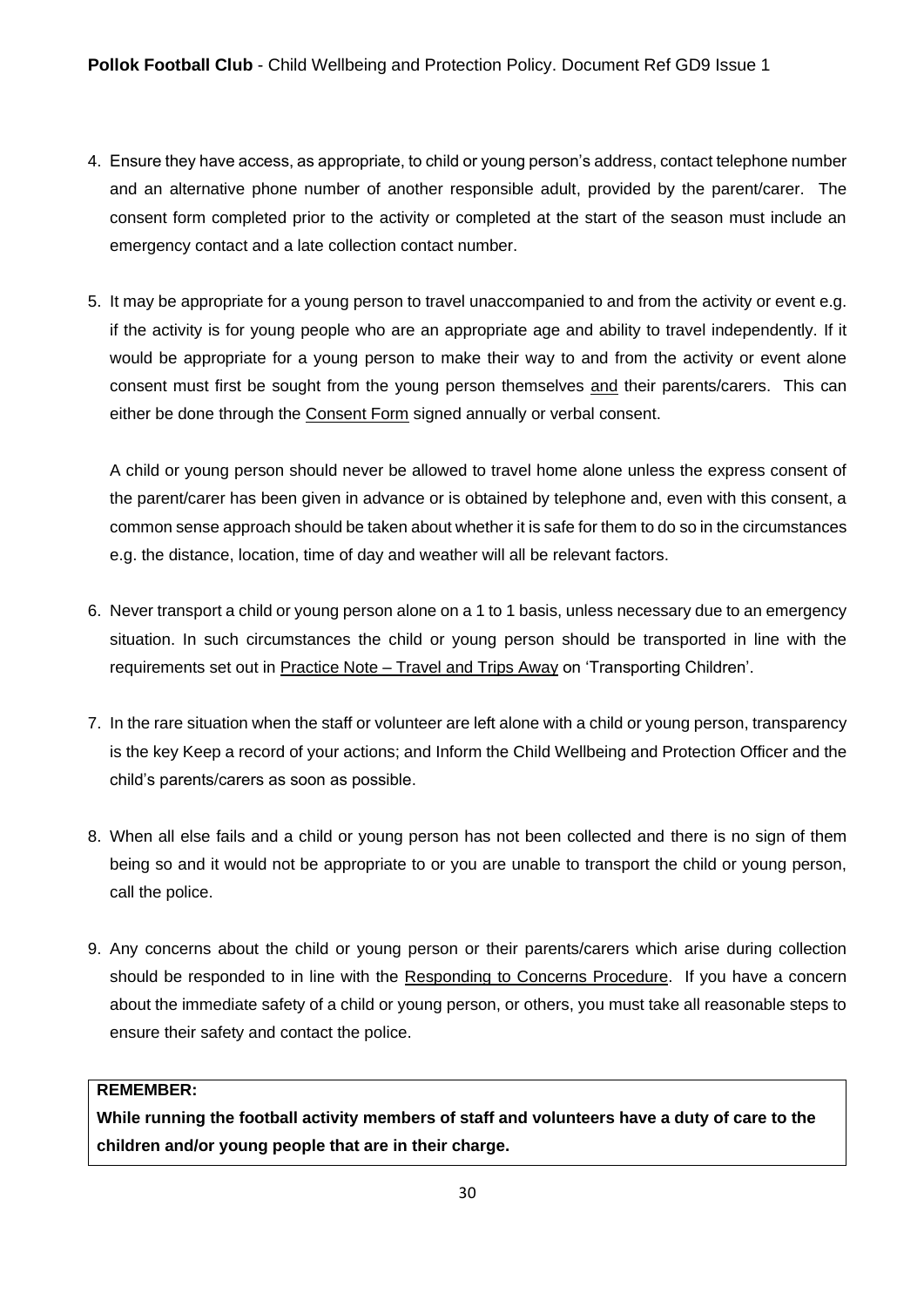**When the football activity has finished the duty of care continues in the absence of a parent/carer or other responsible adult.** 

# **SAFE USE OF CHANGING FACILITIES**

One of the areas where children and young people are particularly vulnerable at football is the changing room. Limited changing facilities sometimes mean that people of all ages regularly need to change and shower during the same period.

To avoid possible misunderstandings and embarrassing situations, adults need to exercise particular care when children or young people are changing and provide enough supervision to recognise if there are any issues between the children and young people while they are using the changing room e.g. bullying behaviour.

|                                          | To ensure the wellbeing of all children and young people while they are using the changing rooms the |           |                                                     |  |
|------------------------------------------|------------------------------------------------------------------------------------------------------|-----------|-----------------------------------------------------|--|
| following strategies should be followed: |                                                                                                      |           |                                                     |  |
|                                          | Adults should not change or shower at the                                                            | $\bullet$ | The use of mobile phones and/or photographic        |  |
|                                          | same time as children and young people                                                               |           | equipment is prohibited within areas where          |  |
|                                          | If space is limited identify a period of time which                                                  |           | children and/or young people are changing or        |  |
|                                          | is solely for children and young people or adults                                                    |           | showering - see Practice Note - Celebration for     |  |
|                                          | to use the changing facilities and a sign placed                                                     |           | further information                                 |  |
|                                          | on the door to make people aware of the                                                              | $\bullet$ | If a child or young person requires assistance      |  |
|                                          | restricted use                                                                                       |           | when changing due to their age or ability, this     |  |
|                                          | If a child or young person is uncomfortable                                                          |           | should be done by the child or young person's       |  |
|                                          | changing or showering in public, no pressure                                                         |           | parent/carer. If this is not possible, the child or |  |
|                                          | should be placed on them to do so                                                                    |           | young person, where possible, and their             |  |
|                                          | Children aged 10 and under must<br>be                                                                |           | parents/carers should be involved in deciding       |  |
|                                          | supervised/monitored in the changing rooms -                                                         |           | how they should be assisted – see Practice          |  |
|                                          | see below for further information                                                                    |           | Note – Health for further information               |  |
|                                          | Where no changing facilities are available the                                                       | $\bullet$ | While some activities may be restricted to          |  |
|                                          | children and/or young people and their                                                               |           | changing rooms for the purposes of team talks,      |  |
|                                          | parents/carers should be notified in advance                                                         |           | if at all possible another area should be           |  |
|                                          | and advised to make alternative arrangements                                                         |           | considered for this. If there are no other options, |  |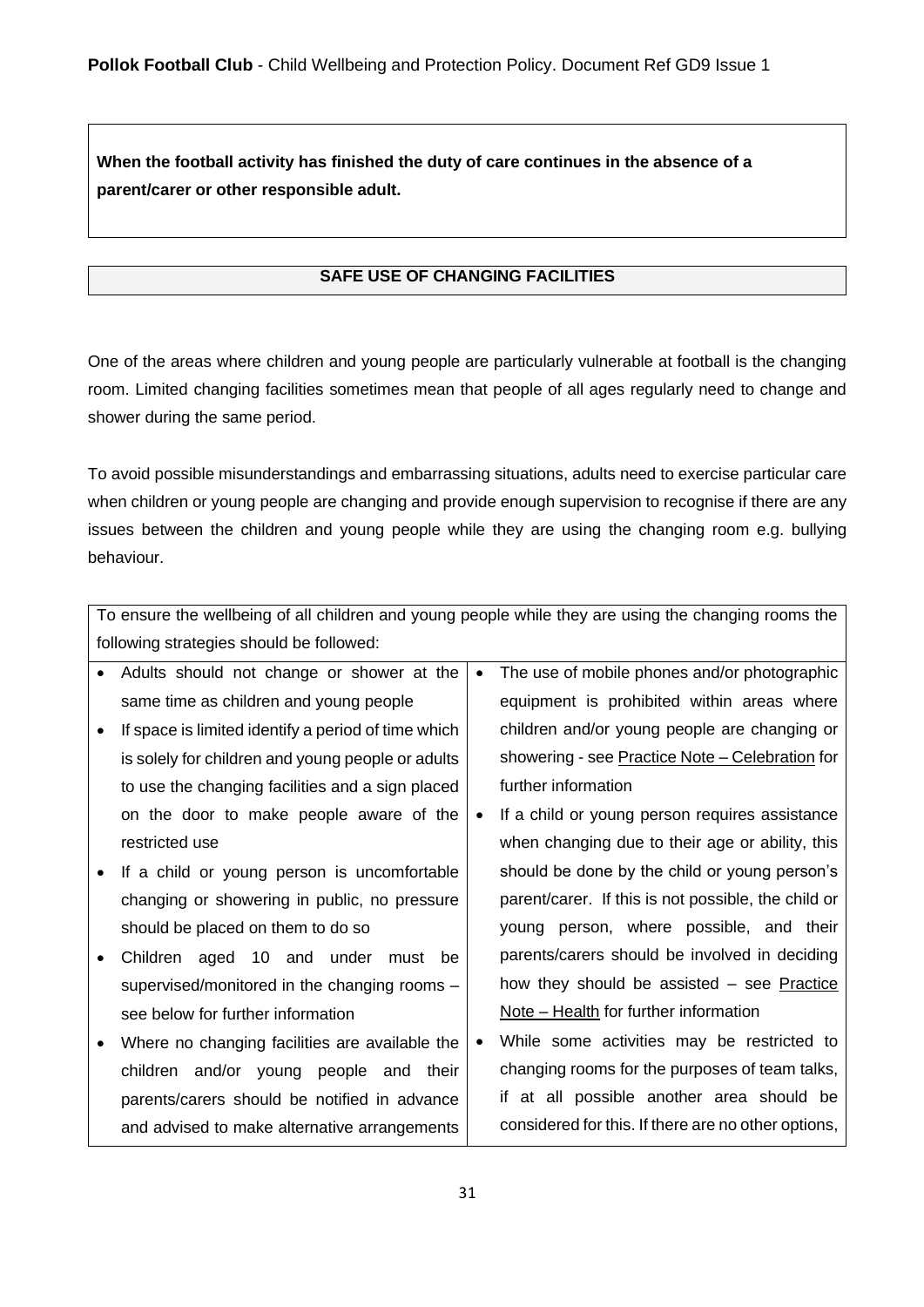| and to take appropriate additional clothing e.g. | it is best practice to wait until all children and |
|--------------------------------------------------|----------------------------------------------------|
| tracksuits                                       | young people are fully dressed                     |
|                                                  |                                                    |

| Chaperoning/Supervising changing facilities   |  |  |  |  |
|-----------------------------------------------|--|--|--|--|
| Only those members of staff and/or volunteers |  |  |  |  |
| who are in regulated work and appointed in    |  |  |  |  |
| accordance with the appointment and selection |  |  |  |  |
| procedure for those in regulated work should  |  |  |  |  |
| enter the changing room when children and/or  |  |  |  |  |
| young people are present, unless there is an  |  |  |  |  |
| emergency situation that requires assistance  |  |  |  |  |
|                                               |  |  |  |  |
|                                               |  |  |  |  |
|                                               |  |  |  |  |
|                                               |  |  |  |  |
|                                               |  |  |  |  |

**In an emergency, if a member of staff or volunteers is required to enter the changing area they should be accompanied by another adult. If they have to go into a single gender changing room e.g. a male has to enter a female changing area, or vice versa, another adult of the opposite gender should accompany them.**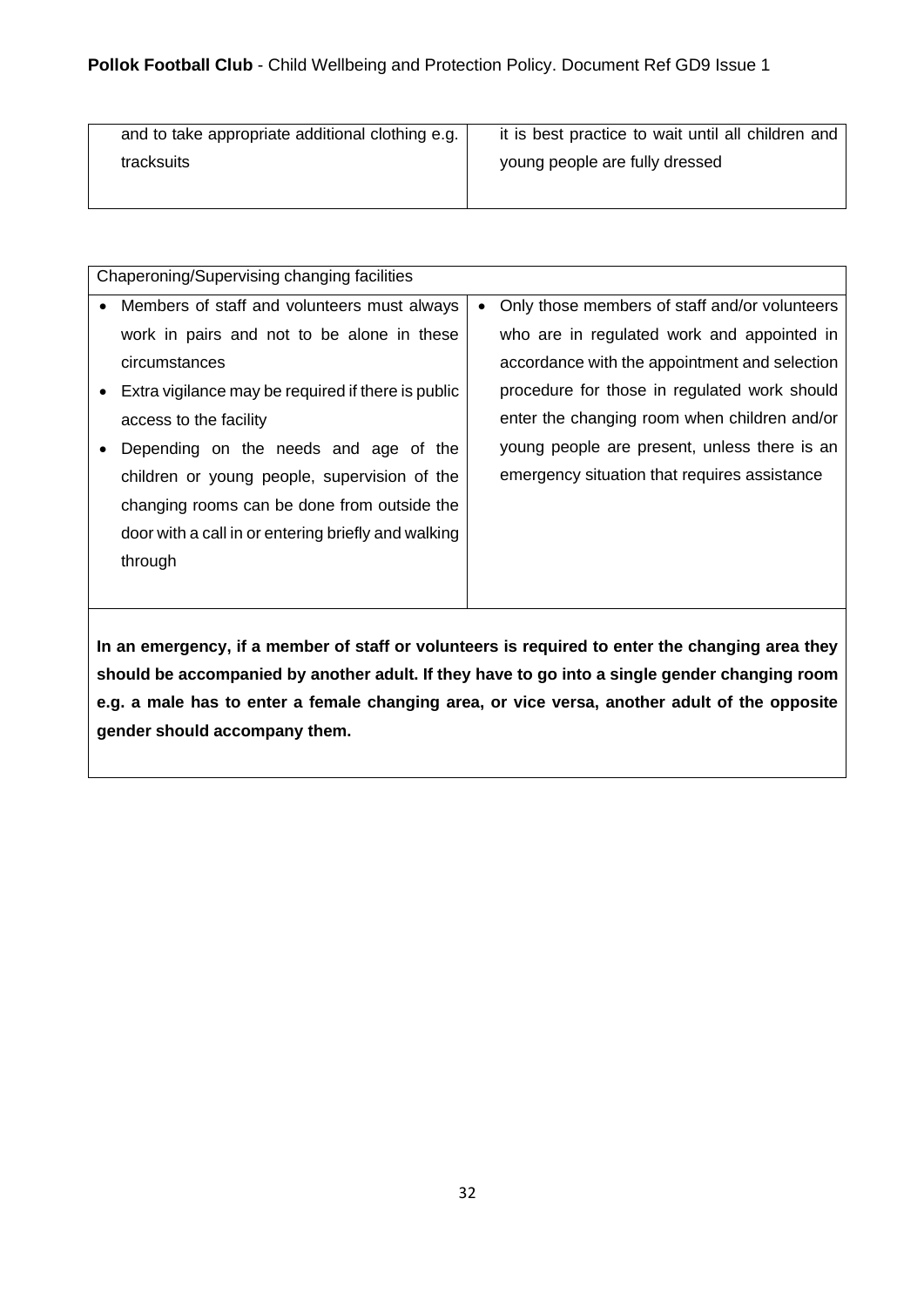# <span id="page-32-0"></span>**PREVENTION PLANNING**

Prevention planning is considering all the risks associated with running football related activities and planning and managing the risks by putting in preventative measures to minimise them. Prevention Planning may take the form of various assessments but for day to day activities or one off events this will involve conducting a risk assessment as part of planning and organising the activity or event.

Members of staff and volunteers who provide football activities for children and young people have a duty to undertake a risk assessment of the environment in which they are operating, the activity itself and the group to ensure that the group's requirements are met. Potential areas of risk should be identified at the planning stage and should be recorded in writing. Safeguards should then be put in place to manage the risks identified. Depending on the nature of the event, activity or trip the risk assessment may be an ongoing process as unexpected situations can arise.

#### *What is a risk assessment?*

A risk assessment is an important step to ensure the safe delivery and involvement of everyone participating in football activities, in any capacity e.g. as a player, a coach, a spectator, a referee, a volunteer etc. Completing a risk assessment allows those running day to day football activities or a specific event or activity to focus on the risks that really matter – the ones with the potential to cause significant harm.

A risk assessment is simply a careful examination of what could cause harm to other people so that the risks are identified and an informed decision be made as to whether enough precautions have been taken or more should be done to prevent harm.

#### *Why is a risk assessment necessary?*

The Policy Statement declares that the Club will act in the best interests of children and young people and promote children's rights, including the right to be protected from harm and abuse. To do this effectively, those working with children and young people must first be aware of the areas of risk and be able to adequately assess these risks. By doing this members of staff and volunteers will be:

- making sure children and young people are safe
- protecting members of staff and volunteers
- making sure that the club complies with legislation
- reducing or removing liability
- giving the sport a good reputation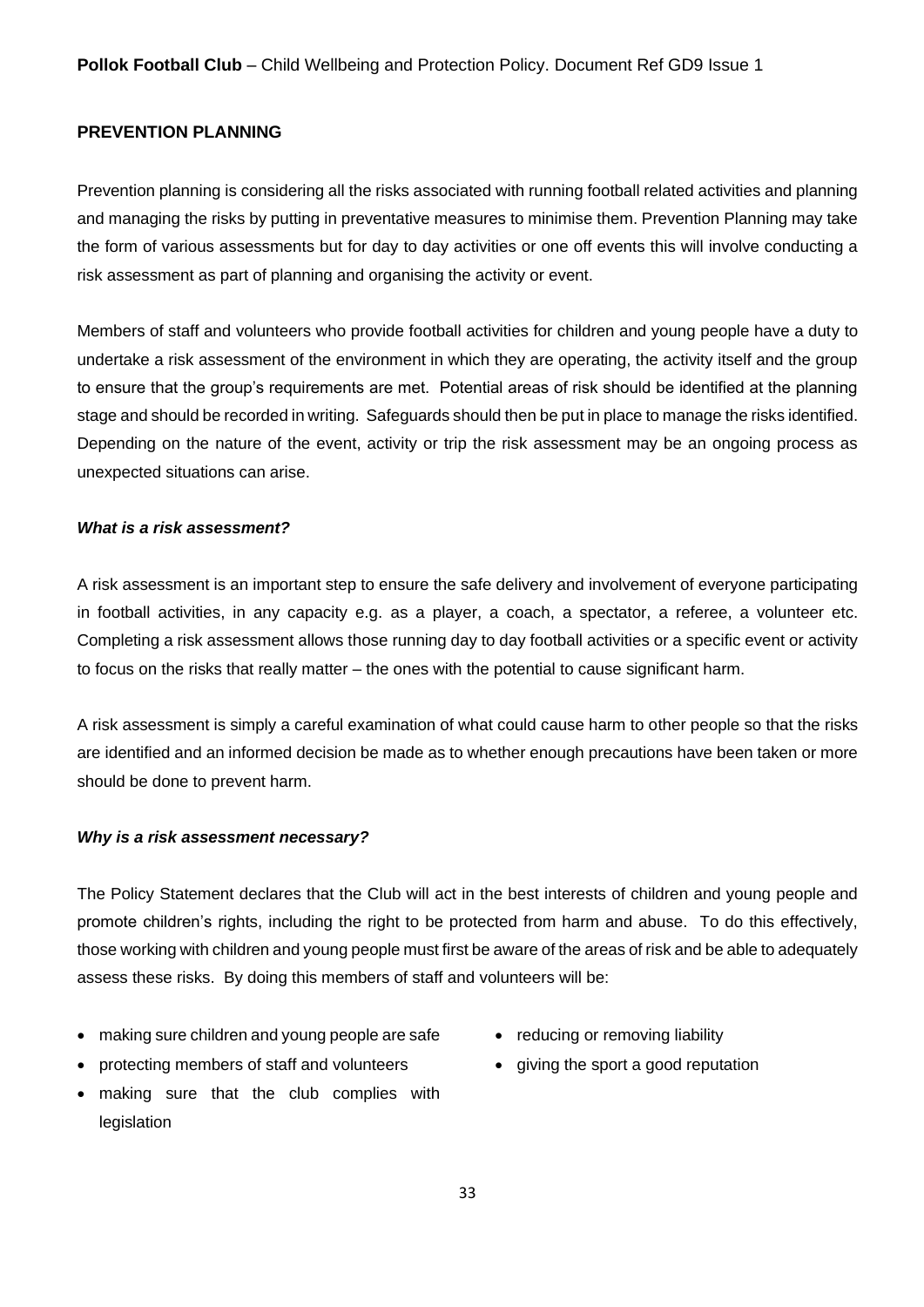# *What does the law state?*

The United Nations Convention on the Rights of the Child (UNCRC) states that all children have the right to be protected from harm, abuse and exploitation at all times. Section 5 of the Children (Scotland) Act 1995 states that if you are 16 or over and have children in your care or control then you must do what is reasonable in all circumstances to safeguard their health, development and welfare.

#### *Carrying out a risk assessment*

#### *Step 1 - Identify potential risks*

Think about who or what might cause harm to children and/or young people taking part in the activity or event.

|                                | In preparation for an activity member of staff and volunteers must the following: |  |                                                     |  |
|--------------------------------|-----------------------------------------------------------------------------------|--|-----------------------------------------------------|--|
|                                | • What is the nature of the activity?                                             |  | • What are the experience and qualification levels  |  |
|                                | • Where will the activity be carried out?                                         |  | of the coaches and/or volunteers?                   |  |
|                                | • What are the potential risks?                                                   |  | • Is a First aider present? A qualified First Aider |  |
|                                | • Who may be at risk?                                                             |  | with a First Aid kit must be present for all        |  |
|                                | • Will the group be mixed?                                                        |  | activities                                          |  |
|                                | • What will the age range be?                                                     |  | How will children be supervised? Children           |  |
|                                | • Are there special needs within the group?                                       |  | should be properly supervised at all times,         |  |
| • How do you control the risk? |                                                                                   |  | always with a satisfactory ratio of coaches and     |  |
| $\bullet$                      | What actions need to be carried out to do this?                                   |  | volunteers to children                              |  |
|                                |                                                                                   |  |                                                     |  |
|                                |                                                                                   |  |                                                     |  |

*Step 2 – Identify who might be harmed and how* 

When identifying who might be harmed and how try to be specific. For example, during the game a child may be injured by an opponent's tackle. In this example, the possibility of an injury has been identified as a potential risk and this step allows for further consideration as to how this risk can be reduced and responded to in the event it does arise.

*Step 3 – Evaluate the risks and decide on precautions* 

Evaluating risks includes considering how likely it is that harm could occur and how serious would it be. This is often described as 'rating' risk. Risk should be evaluated for likelihood and impact and a risk rating given for each. An example of rating is: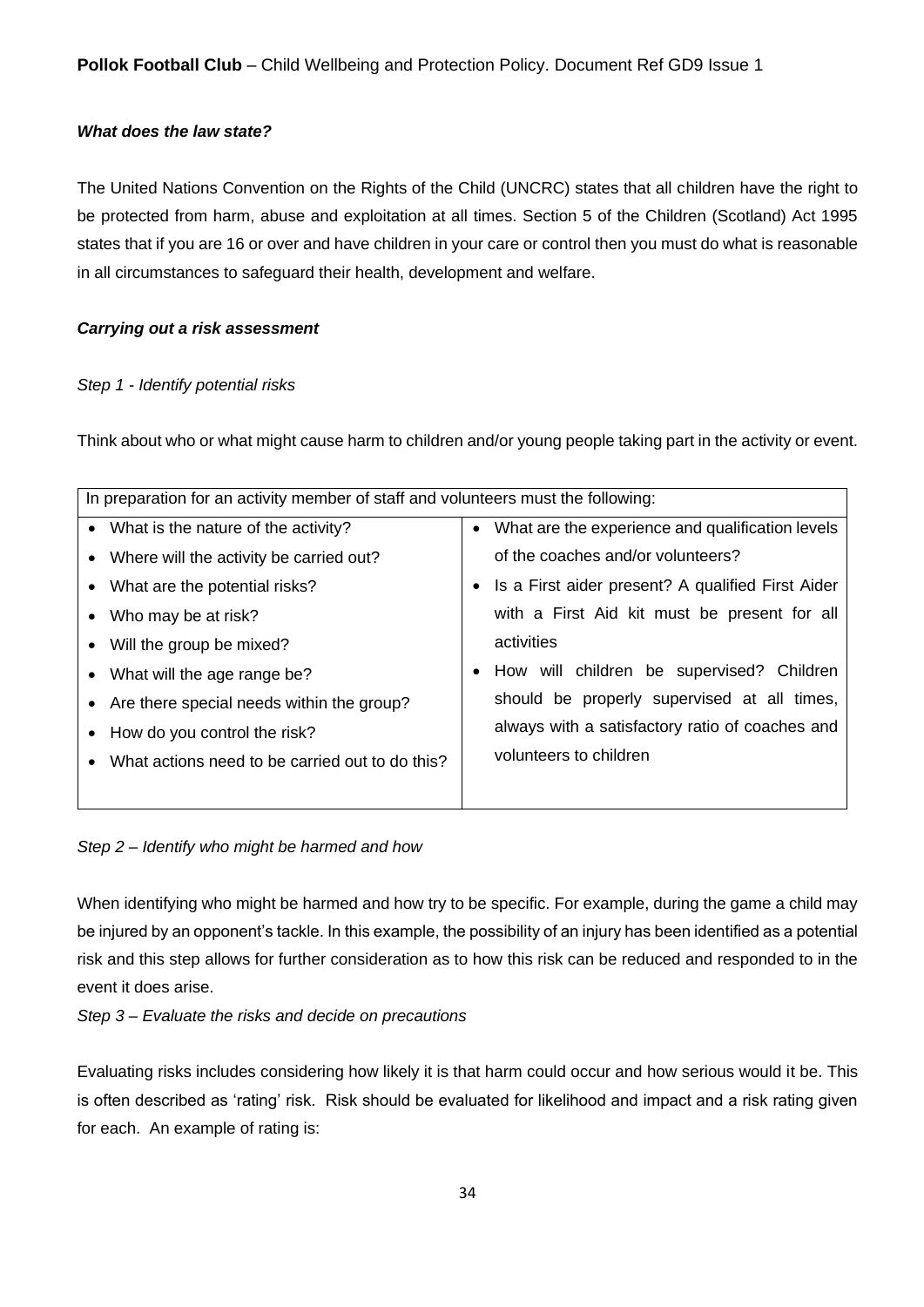# **Pollok Football Club** – Child Wellbeing and Protection Policy. Document Ref GD9 Issue 1

| High:   | could occur quite easily       | High:   | could cause significant harm |
|---------|--------------------------------|---------|------------------------------|
| Medium: | could occur sometimes          | Medium: | could cause moderate harm    |
| Low:    | unlikely, although conceivable | Low:    | could cause minimal harm     |

In the example above of the young person being injured by an opponent tackle the evaluation may be High/Low to Medium. This would show that the risk 'could occur quite easily' but would cause minimal to moderate harm.

Once the risk has been evaluated a decision can be made on what action should be taken. It is up to the member of staff and/or volunteer as to what action should be taken and this will include understanding that the law expects the club to do what is reasonable in all the circumstances.

For each risk assessment a risk owner should be assigned. The risk owner will assess what current controls are in place to reduce the risk, what future actions must be done to reduce the risk and what else they need to do about the risk.

The risk owner should consider the following:

- 1. Can we eliminate the risk altogether?
- 2. If yes, what do we need to achieve this?
- 3. If no, what can we do that will allow us to manage the risk so that it becomes an acceptable level of risk?
- 4. Who will manage this risk?

If the assessment of risk is that there is a high likelihood of occurring and a risk of significant harm and safeguards cannot be put in place to reduce the likelihood or harm then the activity should not go ahead.

# *Step 4 – Record your findings and act on them*

It is helpful to record the result of your risk assessment. The benefits of recording are:

- It shows everyone involved that you take this seriously and that you value their involvement; and
- It will be helpful in the future when you look back to review what action is identified.

Keep it simple. If there are a number of actions required, tackle the important ones or those which are rated 'high' first. Agree timescales for addressing the other actions and who will be responsible.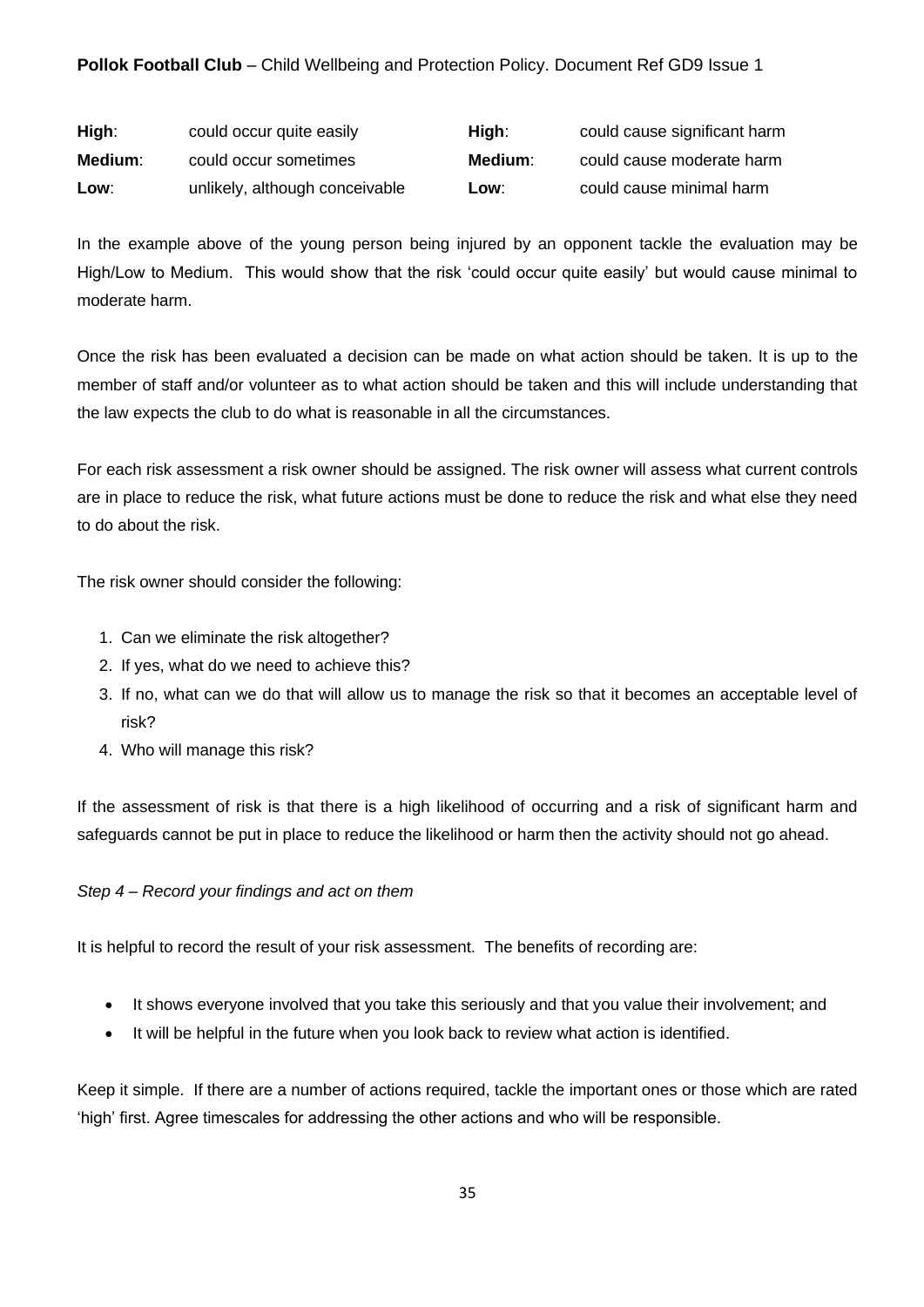## *Step 5 – Monitor and review*

After the event/activity/trip review how it went:

- Were the controls effective?
- Were the actions effective?
- What can we learn?

Ask the children and/or young people who took part in the activity or event, their parents and carers and the member of staff and volunteers who were involved as to what would be realistic and work in practice for future activities and events. Where appropriate, children and young people should also be consulted at the planning stage as they may be able to highlight risks which have not been considered by the adults involved.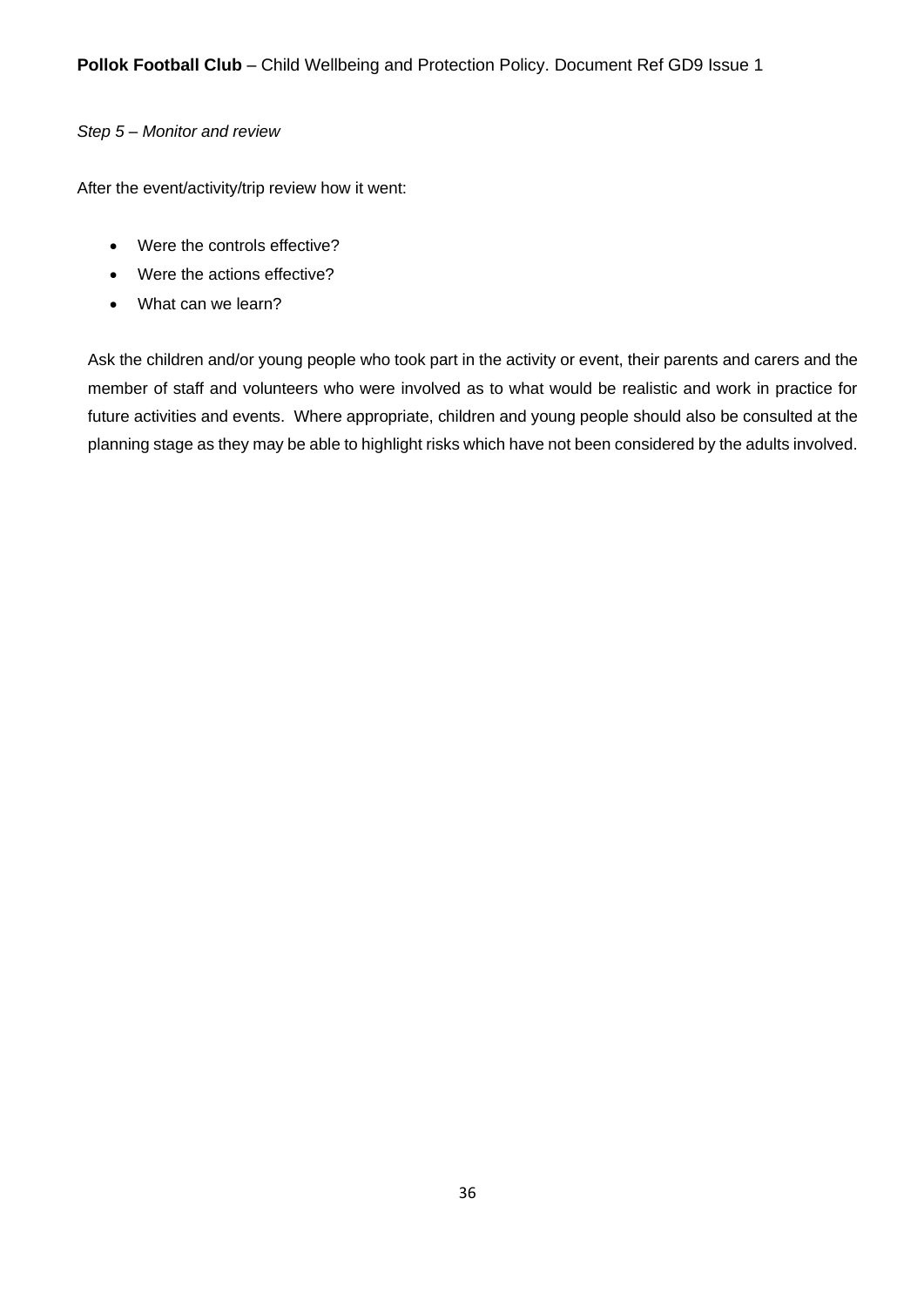# <span id="page-36-0"></span>**RELATIONSHIPS**

Developing good relationships leads to positive behaviour on and off the pitch. Positive relationships are essential for creating the right environment. Unfortunately, there may be occasions where inappropriate relationships with children and young people are formed through football.

Within the Club all staff and volunteers are expected to be proactive in promoting positive relationships with all children and young people involved in football. This Practice Note sets out how members of staff and volunteers can develop positive relationships, it includes information about 'positions of trust' and it highlights behaviour which is inappropriate and the response which should be take should by anyone involved in football if they have concerns.

#### **POSITIVE RELATIONSHIP**

Positive relationships are essential for creating an environment of inclusivity and fun. They lead to effective learning and create place where children and young people feel able to share any worries or concerns. Where children and young people feel included, respected, safe and secure they are more likely to develop self-confidence, resilience and positive views of themselves.

|           | How to develop positive relationships with the children and young people: |           |                                                 |  |
|-----------|---------------------------------------------------------------------------|-----------|-------------------------------------------------|--|
| <b>DO</b> |                                                                           |           |                                                 |  |
|           | Have fun and help them get the most out their                             | $\bullet$ | Celebrate the success but put the interests of  |  |
|           | football experience                                                       |           | each child before winning                       |  |
|           | Support the children and young people to                                  | $\bullet$ | Encourage them to be the best version of        |  |
|           | understand their rights in football                                       |           | themselves and to recognise their strengths     |  |
| $\bullet$ | Treat them with respect, dignity, sensitivity and                         |           | and weaknesses                                  |  |
|           | fairness                                                                  | $\bullet$ | Give enthusiastic and constructive feedback     |  |
|           | Listen to what they have to say and, when                                 | $\bullet$ | Challenge inappropriate behaviour e.g. bullying |  |
|           | possible, include them in decisions on matters                            |           | behaviour, swearing or sexualised language      |  |
|           | that affect them                                                          | $\bullet$ | Involve the parents/carers wherever possible    |  |
|           | Set clear boundaries so they know what to                                 |           |                                                 |  |
|           | expect from you and what you expect from                                  |           |                                                 |  |
|           | them                                                                      |           |                                                 |  |
|           |                                                                           |           |                                                 |  |
|           | <b>DON'T</b>                                                              |           |                                                 |  |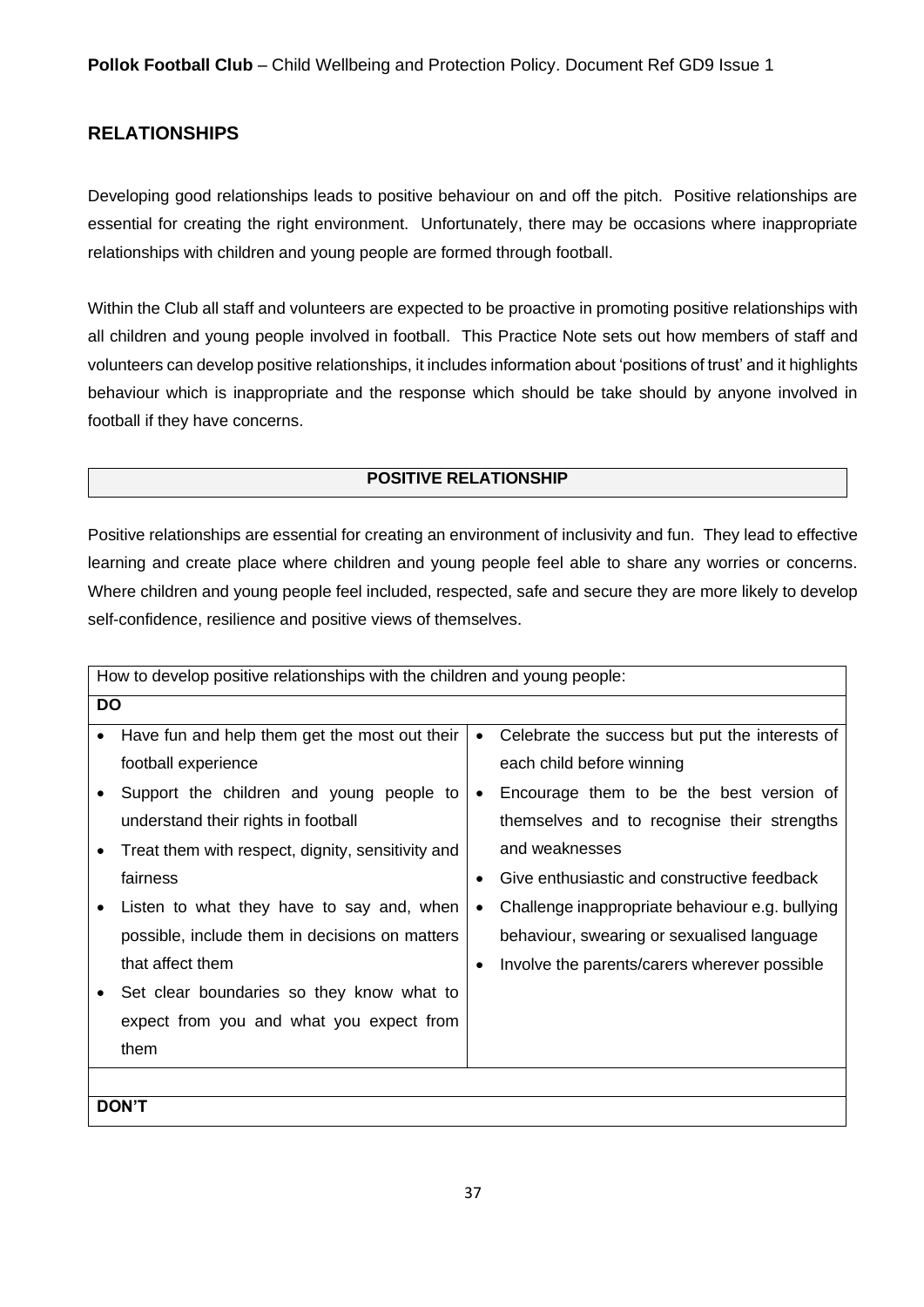|           | - this could lead to<br>Have<br>'favourites'  | • Form intimate emotional, physical or sexual   |
|-----------|-----------------------------------------------|-------------------------------------------------|
|           | resentment and jealousy by other children and | relationships with children and young people    |
|           | could be misinterpreted by others             | • Have a child or young person to stay at your  |
| $\bullet$ | Spend excessive amounts of time alone with    | home where this is not part of a pre-existing   |
|           | children and young people away from others    | family relationship or social relationship with |
| $\bullet$ | Make sexually suggestive comments to a child  | other members of your family                    |
|           | or young person, even in fun                  |                                                 |
|           |                                               |                                                 |

#### **POSITION OF TRUST**

In football, as in many sports, children and young people look up to the adults involved in the game and those in leadership roles. They see these individuals are idols, role models and sometimes the people who can help them achieve their goal of becoming a professional footballer, whether this is real or perceived.

A position of trust is any position of authority that requires the holder of the position to enjoy the trust of a person over whom they exercise this authority and can also be known as a 'relationship of trust'. In the context of this Practice Note people who hold positions of trust are generally adults but will also apply to young people who are aged under 18 and have taken on leadership roles.

The power and influence a member of staff and/or volunteer has over a child or young person, who they are coaching or looking after in football, cannot be underestimated. Therefore, members of staff and volunteer will be considered to be in a position of trust.

If there is an additional competitive aspect to the activity and the person in the position of authority is seen as having a role in the child or young person's success or failure, for example through team selection, then the dependency of the younger person has upon the person in a position of authority will be increased. It is therefore vital for everyone to recognise the responsibility they must exercise in ensuring that they do not abuse their position of trust.

Current sexual offences legislation classifies any sexual activity involving children under 16 years old as unlawful. The Sexual Offences (Scotland) Act 2009 defines specific roles and settings where sexual activity between 16 or 17 year olds and those in a position of trust, responsibility, or authority, constitutes a criminal offence. The legislation does not currently include sports roles (e.g. coaches, instructors or helpers) or sports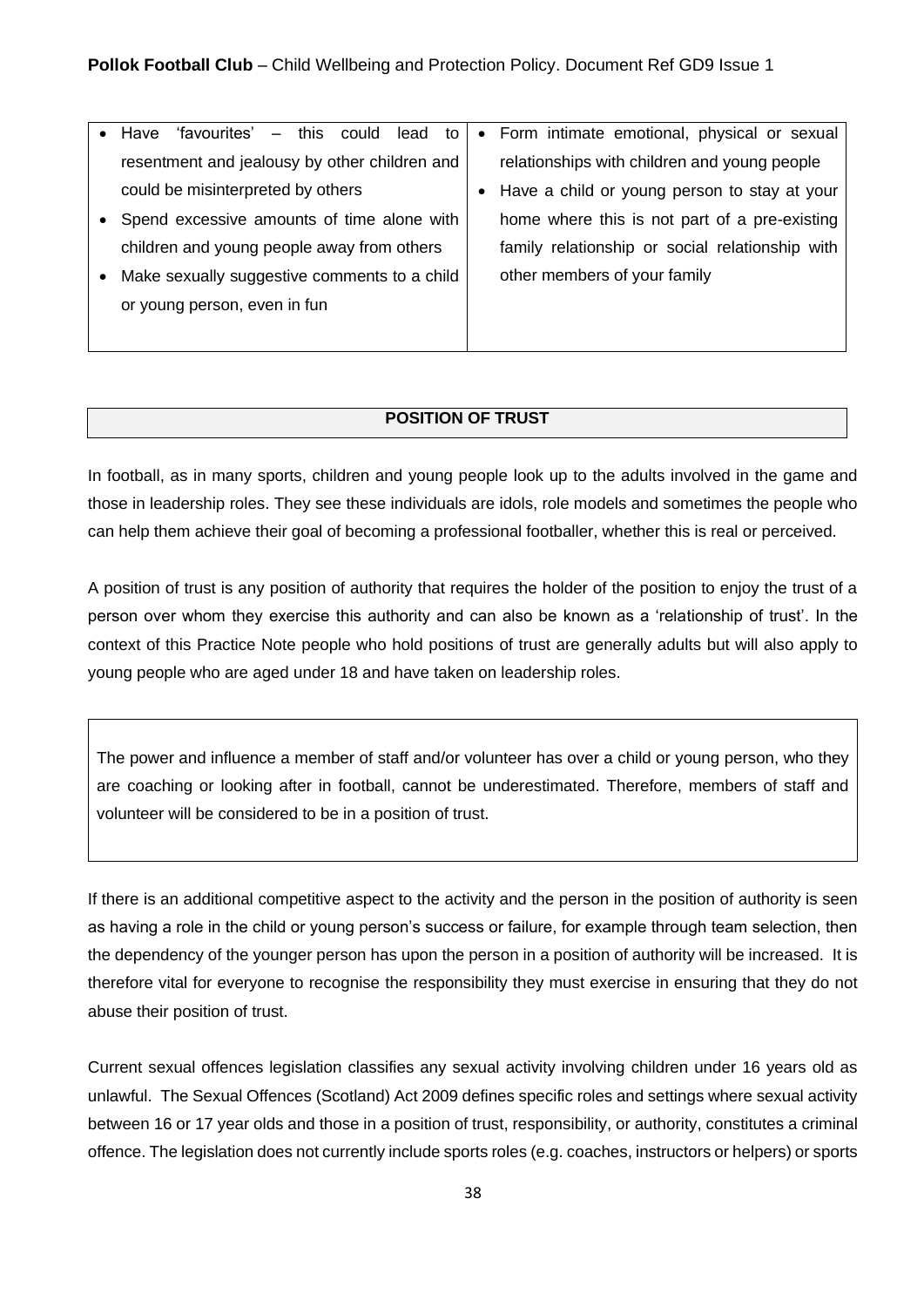organisation settings (e.g. clubs, leisure facilities or events) within these definitions. Nonetheless the Club recognises the influence that a member of staff and/or volunteer has over children and young people, and that by virtue of their role they have the capacity to influence their personal, social and sporting development.

Genuine relationships do occur, however, no intimate relationship should begin whilst the member of staff or volunteer is in a position of trust with the child or young person, regardless of whether they are both over the legal age of consent.

Any concerns that a member of staff and/or volunteer is or has abused their position of trust **must** be reported to the Child Wellbeing and Protection Officer.

#### **PEER ON PEER ABUSE**

Football is a great place to make new friends and increase your social circle. Through a common interest in football friendships will form and relationships will develop between the children and young people. This may include intimate emotional relationships between children and/or young people. Often no harm comes from them, indeed they can be positive relationships. However, children and/or young people who suffer abuse can do so at the hands of other children and/or young people. Peer on peer abuse may include physical, emotional and/or sexual abuse. The Club takes harmful behaviour by children and/or young people towards other children and/or young people seriously. Any concerns about such conduct **must** be reported to the Child Wellbeing and Protection Officer and, if appropriate, reported to the police and local statutory services.

'Positions of trust' also apply to children and young people who have taken on a leadership role within football. If there is a concern that a young person has abused their position of trust or acted inappropriately towards another young person this will be responded to in line with the Responding to Concerns Procedure.

#### **GROOMING**

The vast majority of adults involved in Club activities with children and young people participate with the aim of providing a fun and positive experience for those with whom they work. However, the club recognise that some people (though a minority) may use football as a way of gaining access to children and young people for inappropriate reasons, including sexual abuse.

In order to gain access to children and young people, those who commit offences often first earn the trust of people surrounding the child or young person. This may include representatives of the child or young person, members of the club, coaches and volunteers, parents and carers and other children or young people. This process is referred to as 'grooming'. This predatory behaviour is an offence and may be prosecuted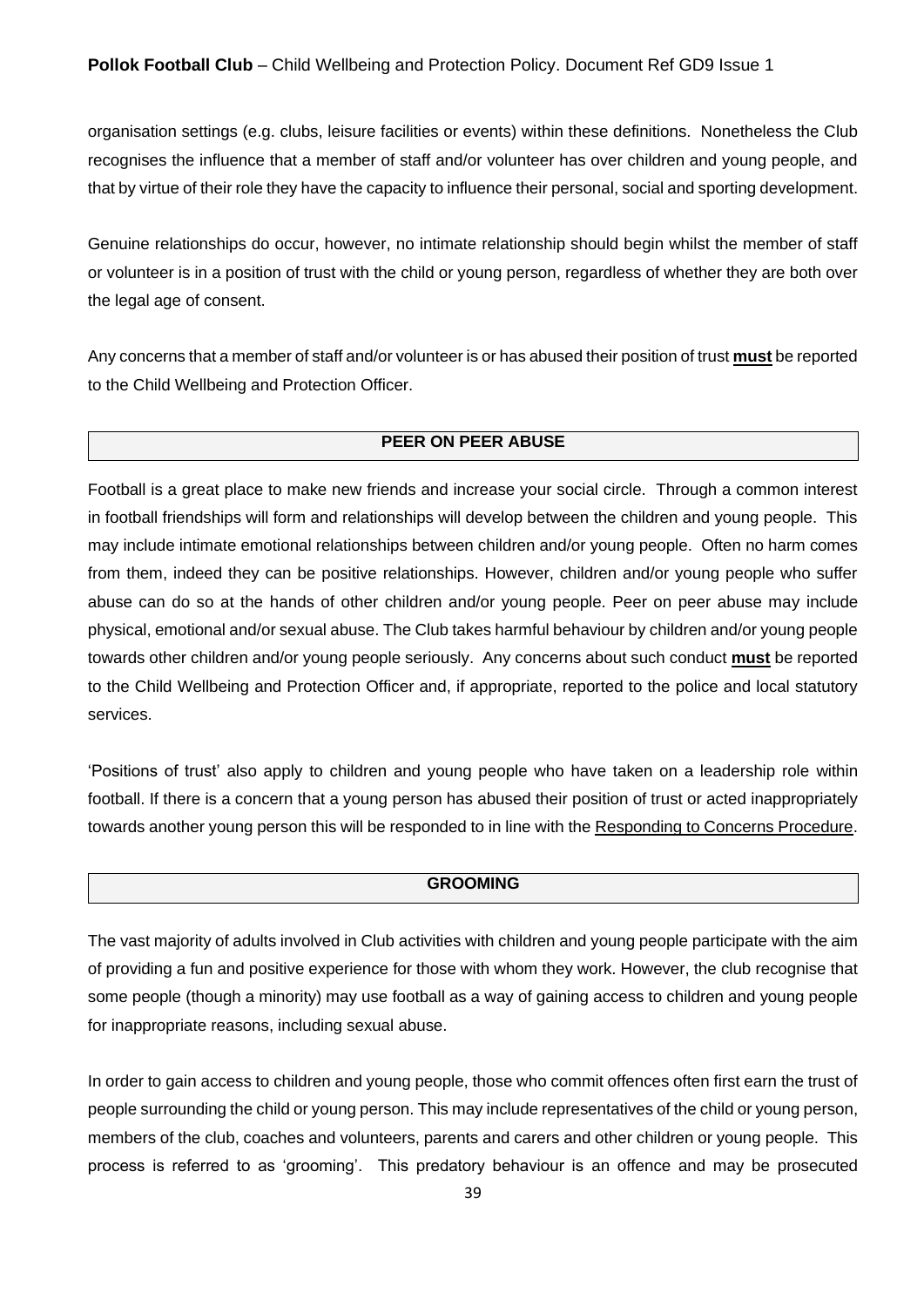## **Pollok Football Club** – Child Wellbeing and Protection Policy. Document Ref GD9 Issue 1

separately to direct sexual abuse. Those who commit offences often portray themselves as caring and trustworthy individuals so they are freely entrusted with the care of children or young people. Once they have gained access to children or young people, they befriend them in order to break down any pre-existing barriers. As soon as a trusting friendship has been established, they manipulate and control children or young person into gratifying their sexual needs. It is important to recognise that this can occur over a very short or a very long period of time depending on the individual and the role they have, for example if a person is perceived by the child or young person as being able to influence their sporting career then the process can be very short indeed.

Some children or young people who have been sexually abused may not consider that they have been abused as a result of grooming and instead may think that they are in a 'loving' relationship with the adult. It is important to understand that grooming is part of the abuse and is a criminal offence. The *Protection of Children and Prevention of Sexual Offences (Scotland) Act 2005* addresses the predatory behaviour of those who "groom" children with the aim of abusing them, by introducing an offence of "grooming". Any member of staff or volunteer must report any suspicions or allegations of grooming to the Child Wellbeing and Protection Officer in line with the Responding to Concerns Procedure.

#### **OPPORTUNISTIC OR SITUATIONAL BEHAVIOUR**

Not all people who abuse children and young people are predatory or go into a role with the intention of abusing children and young people. In some circumstances, the adult may take advantage of the opportunity through misuse of their position of trust and a lack of clear boundaries ("opportunistic behaviour"). Others may be in a situation where through working with a child or young person they start to feel an attraction ("situational behaviour"). For those whose behaviour is opportunistic or situational, they may have never previously considered abusing a child or young person or had a sexual attraction to children or young people and may be just as confused about their own behaviour, thoughts and feelings. This does not mean that their behaviour is any less concerning. The wellbeing and safety of the child or young person must always be the paramount consideration and all actions should be taken in their best interests. Any concerns of such behaviour must be responded to under the Responding to Concerns Procedure and reported to the police, if possible criminal behaviour.

In circumstances of opportunistic or situational behaviour the Appointment and Selection Procedure becomes less effective as a preventative measure and prevention planning becomes necessary as part of an on-going assessment to the safety of all children and young people involved in the activity or event.

# **SEXUAL ACTIVITY**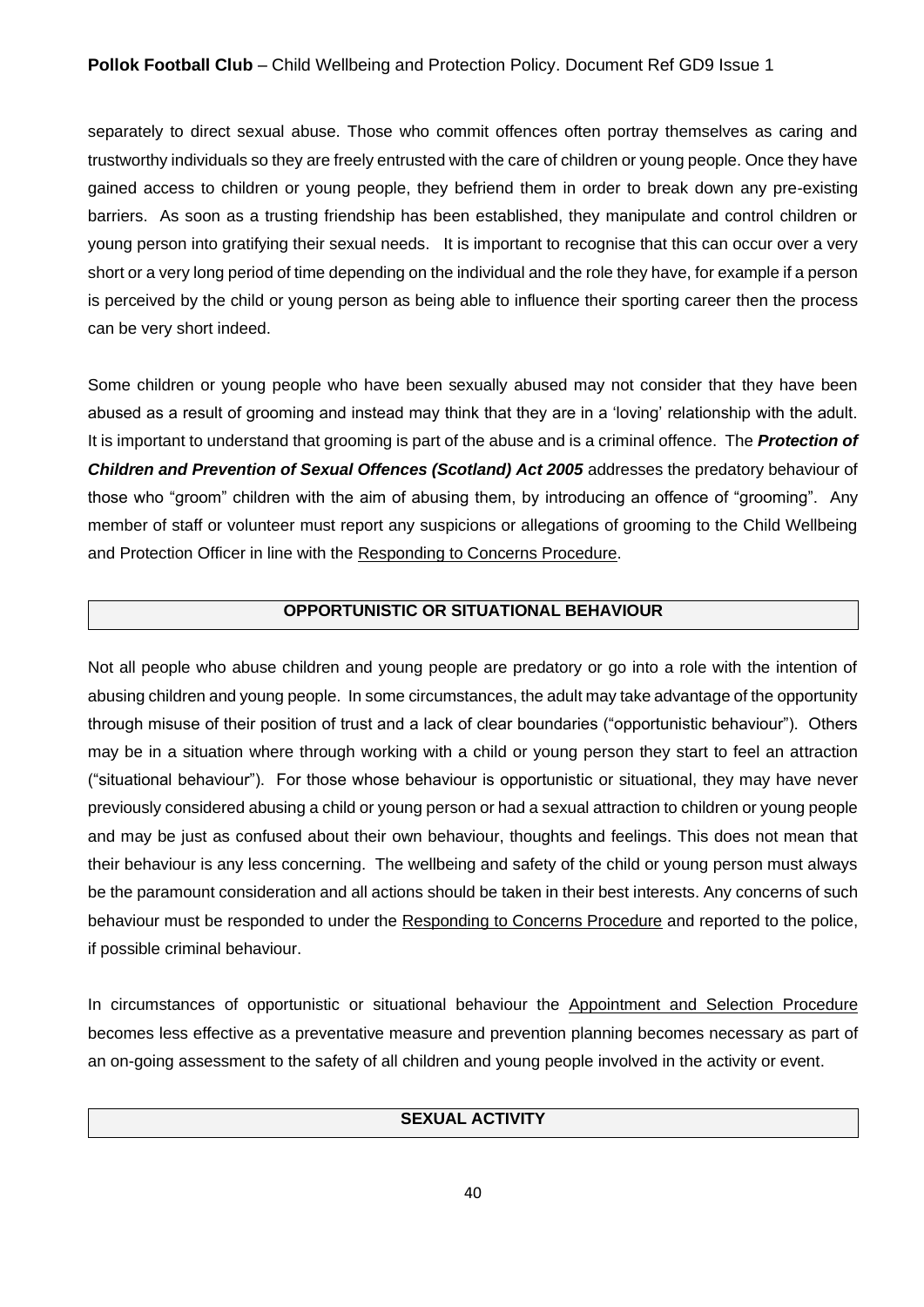Within football, as within other activities, sexual relationships do occur. It is important to address sexual activity both between children and between adults and children.

**Sexual activity between children and/or young people involved in football** is prohibited during team events, in facilities and social activities organised by the Club. Inappropriate or criminal sexual behaviour committed by a child or young person may lead to the information being shared with the child/young person's Named Person and may lead to reports being made to external agencies such as the police or social services. Sexual activity between children and young people is unlawful if one or both are aged under 16.

**Sexual interactions between adults and young people (aged 16 and over) involved in football** while not illegal raise serious issues given the power imbalance inherent in the relationship. Where a young person is of the age of consent, the power of the adult over that young person may influence their ability to genuinely consent to sexual activity. Members of staff and/or volunteers in a position of authority may have significant power or influence over a young person's career. **Sexual activity between adults and young people (aged 16 and over) involved in football is prohibited when the adult is considered to be in a position of trust or authority (coach, official etc).** Inappropriate or criminal sexual behaviour committed by an adult will lead to suspension and disciplinary action in accordance with the club's Disciplinary Procedures, which in the case of criminal behaviour must include contacting the police.

**Sexual activity between adults and children or young people under the age of 16** is a criminal act and should be immediately reported to the Child Wellbeing and Protection Officer and the police.

*<sup>\*</sup>All references and information provided on legislation listed above has been taken from '10 Steps to Safeguard Children in Sport' published online by the Safeguarding in Sport Service: www.children1st.org.uk/what-we-do/our-services/search-our-services/safeguarding-in-sport/10 steps-to-safeguard-children-in-sport*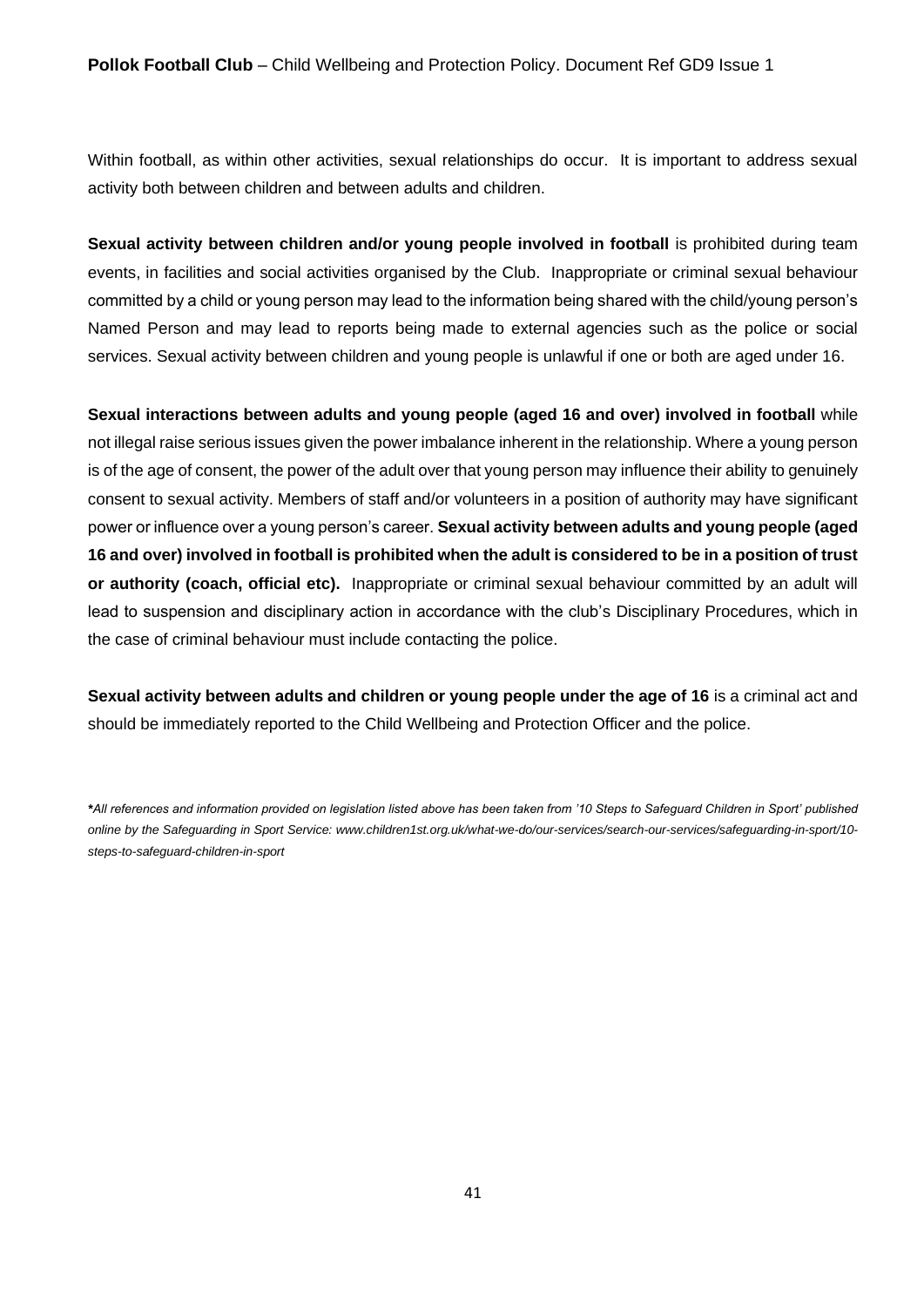# <span id="page-41-0"></span>**TRAVEL AND TRIPS AWAY**

Travel to away games and trips away from home should be both safe and fun for children and young people. It should be a chance for all children and young people to grow in confidence, self-esteem and skills. Parents and carers will often worry when their children are away but careful planning and preparation should help to ease those worries and demonstrate that consideration has been given to the various needs of their children and the potential risks associated with trips away.

This Practice Note sets out what is expected of members of staff and volunteers when travelling with children and young people as part of the football activities and should be read in conjunction with the Practice Note on Planning and Organisation.

# **TRANSPORTATION OF CHILDREN**

Where it is necessary to transport children and/or young people it is important to consider the risks associated. The following provides information about the responsibilities of both the child's parents/carers and the Club and sets out what is required when transporting children and young people.

|           | <b>Responsibility of Parents/Carers</b>         |           |                                               |
|-----------|-------------------------------------------------|-----------|-----------------------------------------------|
| $\bullet$ | Parents/carers must complete the Consent        | $\bullet$ | Ask appropriate questions about journey time, |
|           | Form declaring that they consent to their child |           | route etc.                                    |
|           | being transported by persons representing the   | $\bullet$ | Make sure parents/carers are clear about the  |
|           | club                                            |           | departure times and arrival time              |
|           | Parents/carers should inform those travelling   | $\bullet$ | Make sure an appropriate adult is present     |
|           | with their child of any issues their child may  |           | when the child or young person is collected   |
|           | have e.g. travel sickness                       |           | and dropped                                   |
|           |                                                 |           |                                               |

# **REMEMBER:**

**Where parents/carers make arrangements for the transportation of their children to and from the activity, outwith the knowledge of the club, it will be the responsibility of the parents/carers to satisfy themselves about the appropriateness and safety of the arrangements.** 

# *Responsibility of the Club*  **DO:**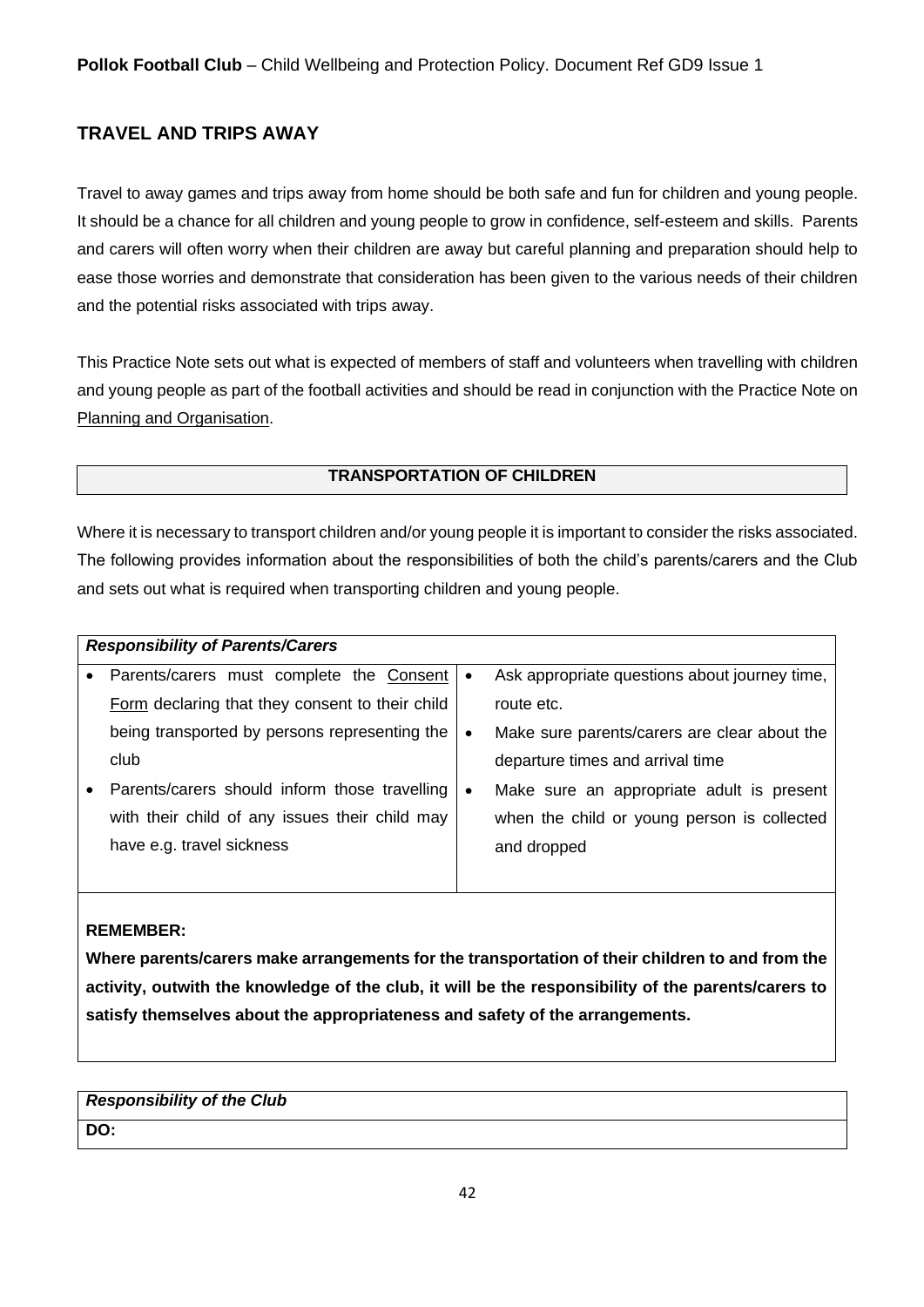|   | Check the driver(s) has a valid and appropriate    | $\bullet$ | Make sure there are signed consent forms for all |
|---|----------------------------------------------------|-----------|--------------------------------------------------|
|   | licence for the vehicle being used e.g. D1         |           | children and young people who are being          |
|   | classification for driving minibuses               |           | transported                                      |
|   | Ensure that all vehicles and drivers are correctly | $\bullet$ | Inform parents/carers that the club will be      |
|   | insured for the purpose of the trip                |           | transporting their child, the reasons why and    |
|   | Ensure that all vehicles are fit for purpose and   |           | how long the journey will take                   |
|   | have relevant breakdown cover                      | $\bullet$ | Tell the children and/ young people about the    |
|   | Check that all reasonable safety measures are      |           | travel arrangements to make sure they are        |
|   | available e.g. fitted, working seatbelts, booster  |           | comfortable with the plans                       |
|   | seats where appropriate                            | $\bullet$ | Agree a collection policy with parents/carers    |
|   | Require children and/or young people wear          |           | which<br>includes<br>clear<br>shared<br>and<br>a |
|   | seatbelts at all times and travel in the back seat |           | understanding of arrangements for collection at  |
|   | for health and safety reasons                      |           | the end of a football activity                   |
| ٠ | Make sure there is an appropriate ratio of adults  | $\bullet$ | Have a point of contact and a working mobile     |
|   | per child. For further information on Adult to     |           | phone in case of break down or any other issues  |
|   | Child ratios see Practice Note - Planning and      |           | enroute                                          |
|   | <b>Organisation</b>                                | $\bullet$ | When the transportation is not pre-planned, call |
|   | Require drivers to have adequate breaks when       |           | ahead to inform the child's parents/carers that  |
|   | driving long distance. Further information on the  |           | you are giving them a lift and inform them of    |
|   | legal requirement on drivers in relation to        |           | when you expect to arrive                        |
|   | breaks<br>be<br>found<br>appropriate<br>can<br>at  |           |                                                  |
|   | https://www.gov.uk/drivers-hours/gb-domestic-      |           |                                                  |
|   | rules                                              |           |                                                  |

# **DON'T:**

Travel alone with a child or young person. Staff should travel in pairs or, in exceptional circumstances, with more than one child in the car. If you require to transport a child due to an emergency situation and it is not possible for another adult to travel with you, tell another member of staff or volunteer that you are transporting a child or young person, give details of the route and the anticipated length of the journey

# **TRIPS AWAY FROM HOME (INCLUDING OVERNIGHT STAYS)**

Travelling to away fixtures, tournaments and residential stays are regular activities which may require detailed arrangements involving overnight stays. Even what may appear as the most straightforward trip will require some level of planning and coordination by the members of staff and/or volunteers involved to make sure that it is a safe and enjoyable experience.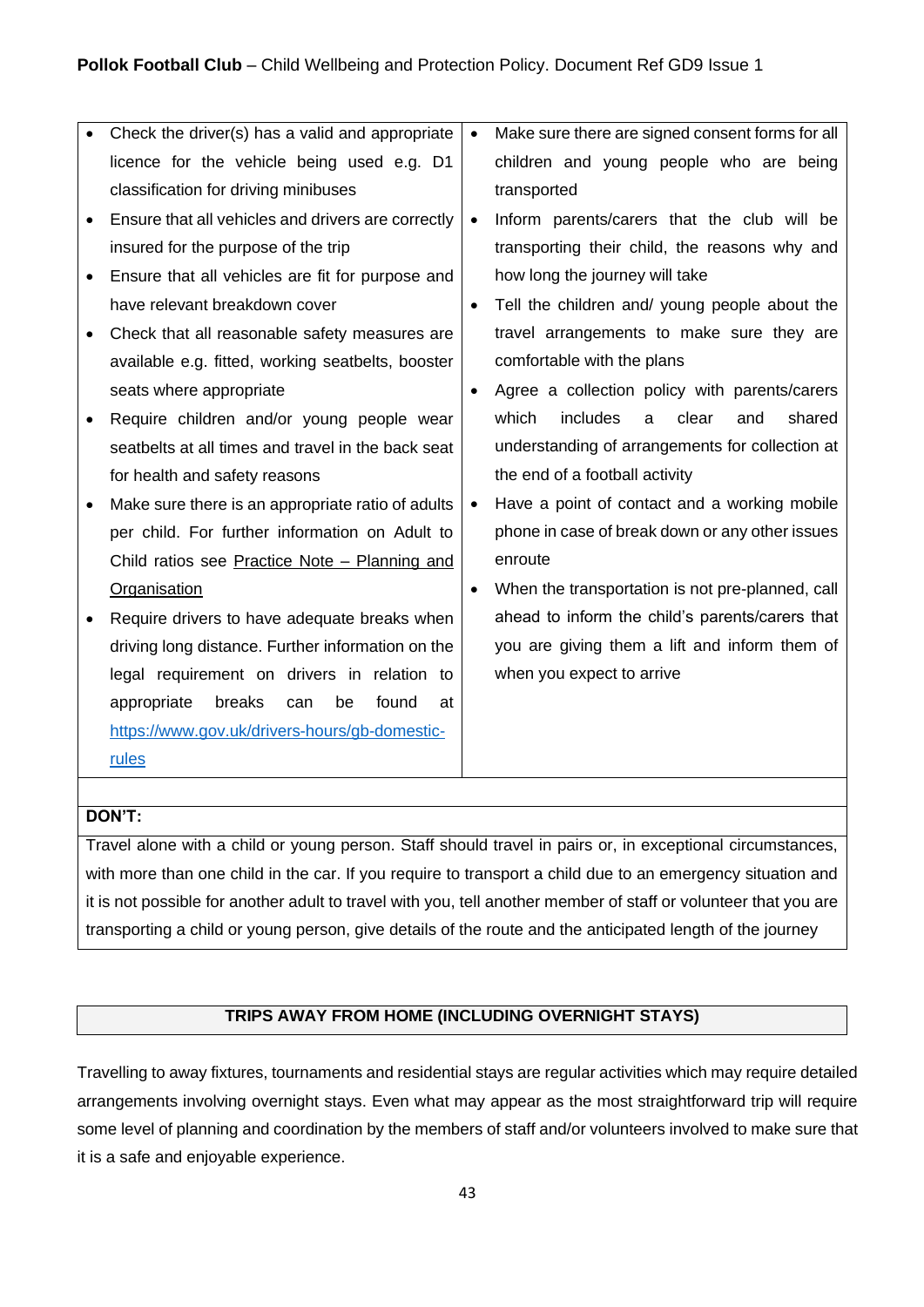The following information outlines a number of issues that members of staff and volunteers must take into consideration when travelling with children and young people. This guidance applies to all away trips including trips which involve overnight stays and travelling abroad.

# *Planning and preparation*

| Who should travel with the team?                                |                                                         |  |  |
|-----------------------------------------------------------------|---------------------------------------------------------|--|--|
| All trips away must be planned to involve at least<br>$\bullet$ | Everyone travelling should be familiar with and<br>٠    |  |  |
| adults. For further<br>information<br>two<br><sub>on</sub>      | agree to abide by the Child Wellbeing and               |  |  |
| appropriate Adult to Child ratios see Practice                  | Protection Policy and have received appropriate         |  |  |
| Note - Planning and Organisation                                | training                                                |  |  |
| Members of staff and/or volunteers travelling on                | There should be a qualified first aider as part of<br>٠ |  |  |
| the trip who have responsibility for the children               | the group with access to a full and up to date          |  |  |
| and young people or who are in regulated work                   | first aid box                                           |  |  |
| must be selected in accordance with the                         | Make sure the appropriate members of staff or<br>٠      |  |  |
| Appointment and Selection Procedure                             | volunteers have been selected for the trip e.g. if      |  |  |
| A Child Wellbeing and Protection Officer should                 | travelling with a male group of players, there          |  |  |
| be designated for the trip and that person(s)                   | should always be a male member of staff and             |  |  |
| must have undertaken appropriate training                       | vice versa                                              |  |  |
|                                                                 |                                                         |  |  |

*Designated Child Wellbeing and Protection Officer for the Trip*

During the trip members of staff and/or volunteers will be responsible for the safety and wellbeing of children and/or young people in their care. It is essential that a member of staff or volunteer is designated as Child Wellbeing and Protection Officer (CWPO) to coordinate the arrangements to promote, support and safeguard the wellbeing of the children and/or young people during the trip. The CWPO will ensure all practical arrangements have been addressed and act as the main contact for dealing with any concerns about the safety and wellbeing of the children and/or young people whilst away from home. A detailed itinerary will be prepared and copies provided to the club's Child Wellbeing and Protection Officer and parents/carers, including the CWPO's contact details during the trip. The CWPO should be familiar with contact details for the club's Child Wellbeing and Protection Officer so that advice can be sought, if required.

In the event of an emergency at home during the trip, parents/carers should be encouraged to make contact with the CWPO in the first instance so that arrangements can be put in to place to support the child on hearing any distressing news.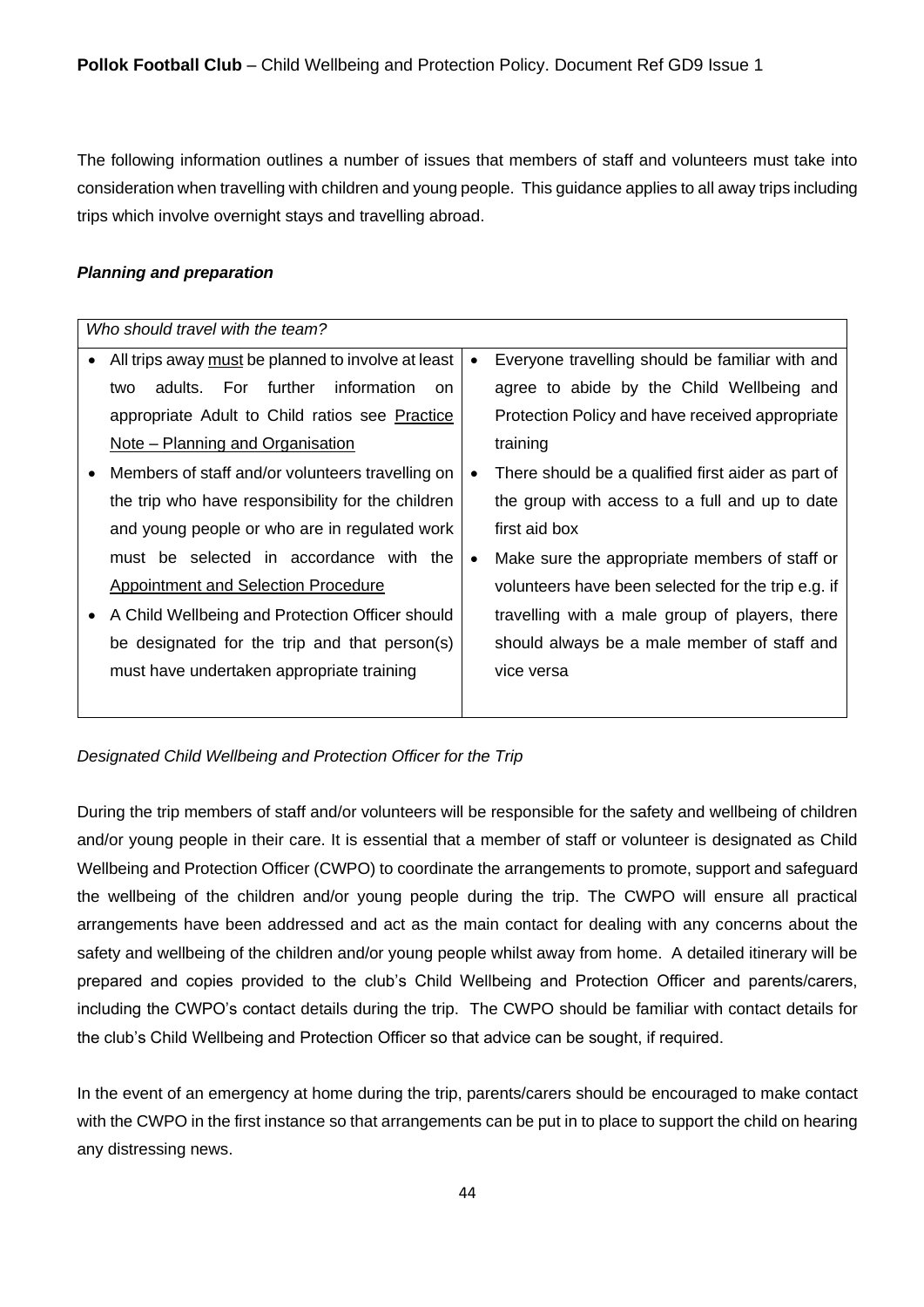*How to involve the parent/carers and children and young people in the preparation and planning*

- For trips involving overnight stays meet with parents/carers before any trip, when possible, to explain the arrangements, itinerary and important contact details and address any concerns or questions
- Parents/carers must complete the Consent Form in advance of the trip. If appropriate, the young people should also complete the Consent Form
- Give the children and young people and their parents/carers an information pack which includes: dates, what you are doing, where you are going, rules, kit list, recommended pocket money, medical care needs etc.
- Provide the parents/carers with contact details in case of an emergency. This must include the contact details for the designated CWPO
- Work with the children and young people establish rules for the trip, including consequences for breaking the rules
- Children and young people should also know who they can talk to if they have any worries or concerns while away from home. All children and young people and their parents/carers should know who the designated CWPO will be for the trip and given the CWPO's contact details
- For trips abroad, children and/or young people should be informed of the local customs. Information can be found at on the UK Government website at https://www.gov.uk/foreign-travel-advice
- Ask the children and/or young people and their parents/carer to make you aware of any dietary requirements. This can include dietary requirements due to allergies or religious beliefs e.g. a child or young person may be observing Ramadan

*Travel Arrangements*

| $\bullet$ | Members of staff and/or volunteers must ensure    |           | Members of staff and/or volunteers should also     |
|-----------|---------------------------------------------------|-----------|----------------------------------------------------|
|           | there is adequate and relevant insurance cover    |           | themselves with<br>familiarise<br>the<br>nearest   |
|           | (including travel and medical insurance)          |           | hospital/A&E Department and if<br>travelling       |
| $\bullet$ | Where possible, the whole squad should travel     |           | abroad, the details of the emergency services in   |
|           | in identifiable clothing e.g. team tracksuit      |           | the location they visit e.g. what is the telephone |
| $\bullet$ | If travelling abroad, check if you need visas     |           | number for the emergency services in that          |
|           | and/or vaccinations                               |           | country?                                           |
| $\bullet$ | Potential areas of risk should be identified      | $\bullet$ | If the trip involves overseas organisers shall     |
|           | through a risk assessment. Further information    |           | ensure they are aware of local procedures for      |
|           | on risk assessments can be found in the           |           | dealing with concerns about the wellbeing of       |
|           | <b>Practice Note - Prevention Planning</b>        |           | children and/or young people                       |
| $\bullet$ | Members of staff and/or volunteers should have    |           | Members of staff and/or volunteers must ensure     |
|           | clear roles and responsibilities for the duration |           | arrangements are in place for the supervision      |
|           | of the trip                                       |           |                                                    |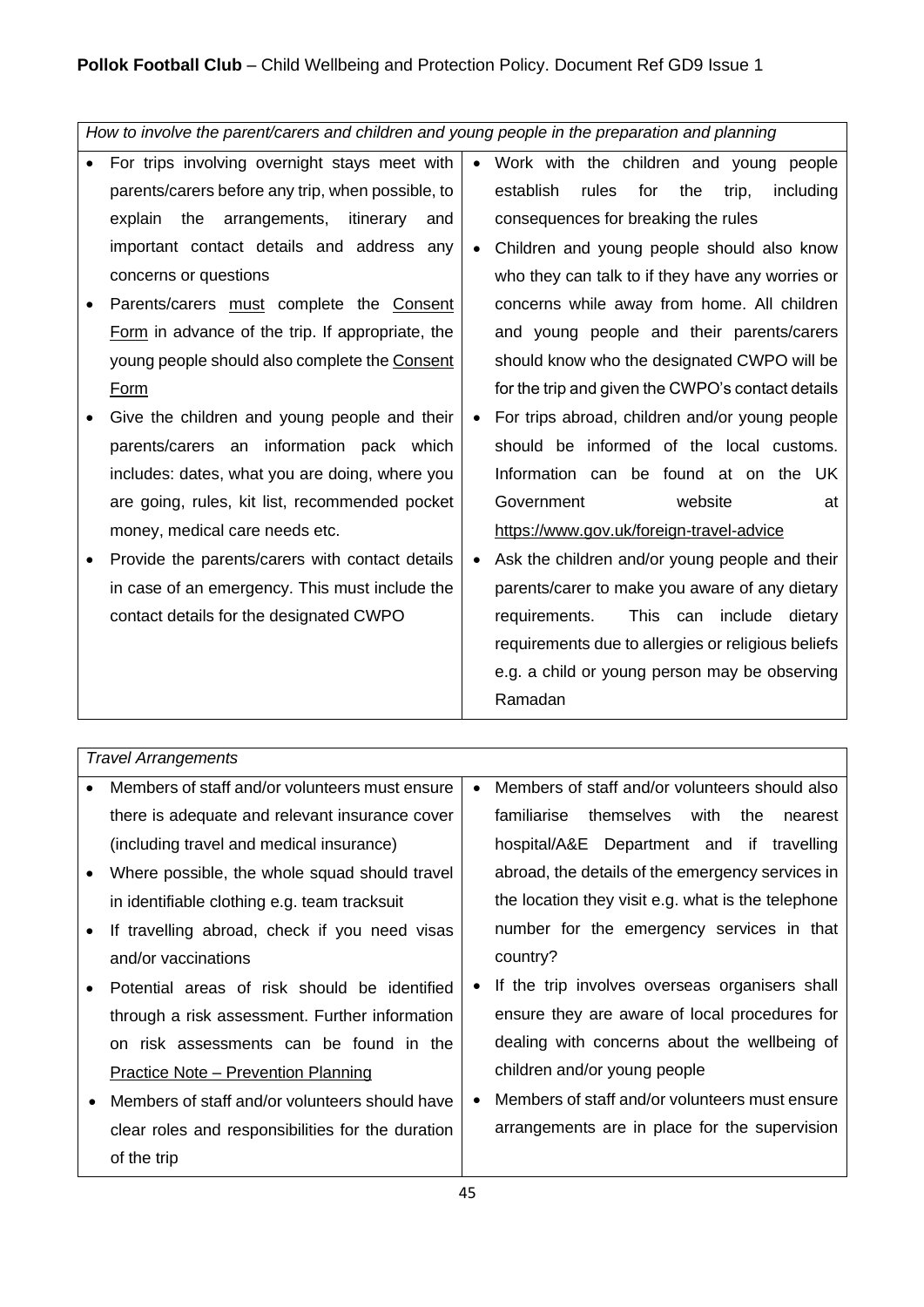| and risk assessment of activities during free |
|-----------------------------------------------|
| time                                          |

# *Accommodation*

Members of staff and/or volunteers should find out as much as possible about the accommodation and the surroundings at the planning stage to help identify all practical issues and allow time to address them in advance, in consultation with children/young people and their parents/carers, where appropriate.

| The following is a (non-exhaustive) list of some of the practical things which should be considered in |                                                             |  |  |
|--------------------------------------------------------------------------------------------------------|-------------------------------------------------------------|--|--|
| advance about the arrangements for accommodation:                                                      |                                                             |  |  |
| Location: central and remote locations both<br>$\bullet$                                               | Environmental factors<br>$\bullet$                          |  |  |
| present different challenges                                                                           | Personal safety issues                                      |  |  |
| Accommodation facility: health & safety of<br>$\bullet$                                                | For overnight stays, agree who is sharing with<br>$\bullet$ |  |  |
| building confirmed by owners/providers                                                                 | whom before you go. This will enable suitable               |  |  |
| Appropriate safeguards are in place for<br>$\bullet$                                                   | sharing in terms of age and gender.                         |  |  |
| accommodation where the same areas can be                                                              | Parents/carers and the children and young                   |  |  |
| accessed by others e.g. if staying in a hotel can                                                      | people should be consulted in advance about                 |  |  |
| other guests and hotel staff access this area?                                                         | arrangements for sharing, where possible and                |  |  |
| Special access or adaptive aids required by                                                            | appropriate, and there should be a certain                  |  |  |
| members of staff or volunteers or children or                                                          | amount of flexibility as friendships can change             |  |  |
| young people                                                                                           |                                                             |  |  |

# *Residential at a Facility / Centre*

Members of staff and/or volunteers should ensure the facility is appropriately licensed and has adequate and relevant insurance cover in place. The facility should have policies on Child Wellbeing / Protection and Health & Safety. Adequate security arrangements should be in place and facility staff should have been appropriately vetted. Facility staff involved in the training or instruction of children and/or young people must be appropriately qualified and trained. Members of staff and/or volunteers should ensure there is adequate supervision of the group for the duration of the stay, particularly when the facility is being shared with other groups.

# *During the trip*

On arrival: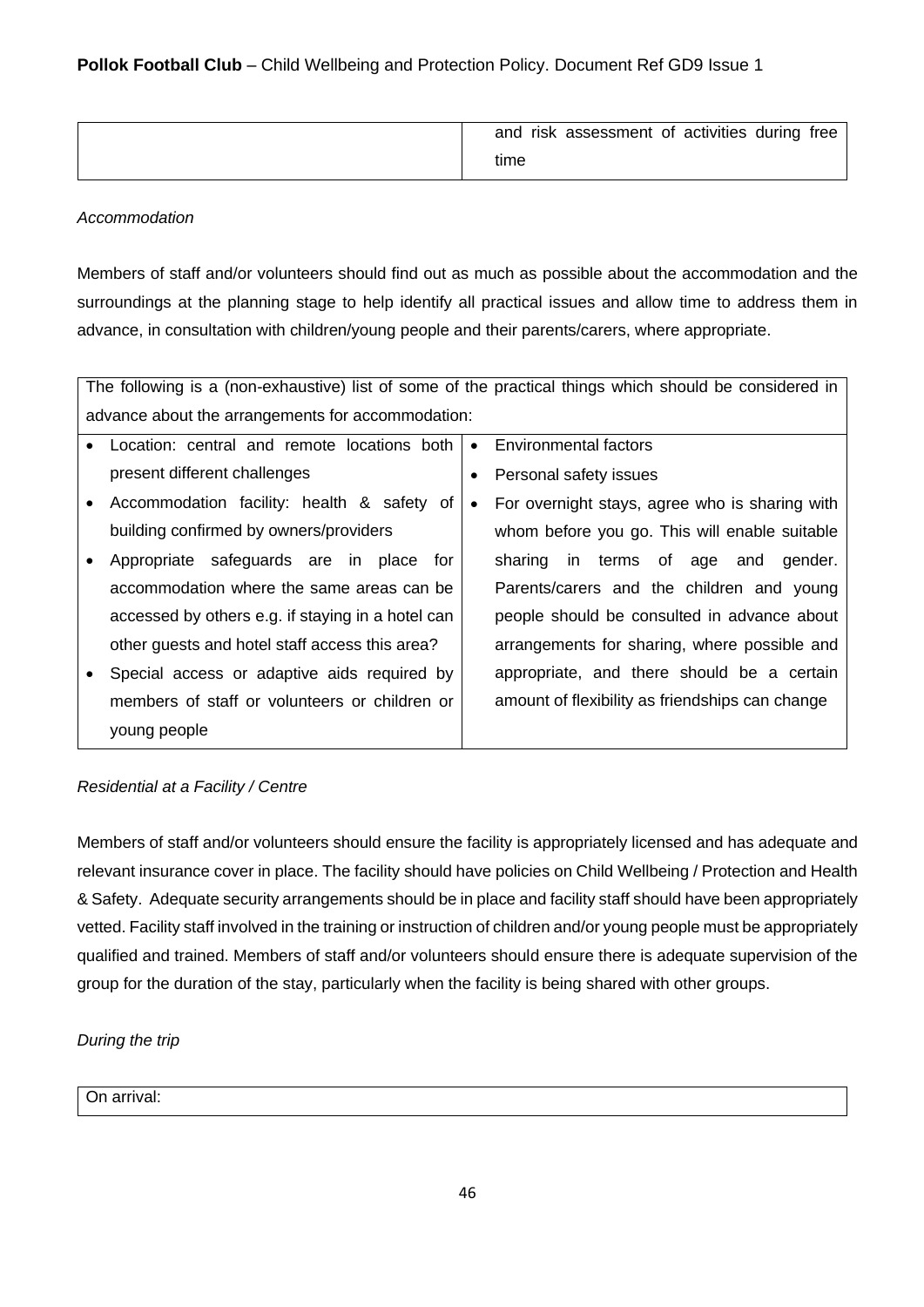| • Check all rooms e.g. are there the correct    | $\bullet$ | Ideally all the bedrooms should be together,   |
|-------------------------------------------------|-----------|------------------------------------------------|
| number of beds, is there any damage which       |           | however if they are not ensure that members of |
| needs to be reported etc.                       |           | staff and/or volunteers spread out e.g. if the |
| Ensure there is no access to alcohol in the     |           | group is over three floors, there should be at |
| rooms and that all rooms are non-smoking        |           | least one adult room on each floor             |
| • Ensure movie access is appropriate or not     | $\bullet$ | Adults must never share a room alone with a    |
| available in the rooms                          |           | child or young person                          |
| Ensure that everyone is aware of the fire exits | $\bullet$ | Have a meeting on arrival to review the        |
| and the emergency procedures                    |           | programme and rule                             |
| Ensure there is somewhere to store money or     |           |                                                |
| valuables                                       |           |                                                |
|                                                 |           |                                                |

Best practice during the trip:

- Hold daily group meetings and a staff meeting. They don't need to be long but they do provide the opportunity to discuss any issues or problems and solve them before they grow
- During 'free time', children and/or young people must not be allowed to wander alone in unfamiliar places
- A check should be carried out when leaving each place **and** arriving at the next venue/location to make sure everyone is present
- Members of staff and/or volunteers should not enter the bedrooms of the children and young people unless in an emergency situation or in the interest of health and safety. If it is necessary to enter the rooms there should be at least two adults present and they should knock the door and say they are coming in before entering. Once in the room the door should remain open, if appropriate
- Member of staff and/or volunteers must not be over familiar with the children and/or young people during the trip and remember that they are in a position of trust at all times
- The use of alcohol and/or drugs or engaging in sexual relationships (between two young people) should not be condoned during the trip, even if the legislation relating to any of these behaviours is more lenient than in Scotland
- Members of staff and/or volunteers should maintain an overview of the wellbeing of all children and/or young people during the trip. This can help to identify issues at an early stage and resolve them as quickly as possible. Children and/or young people can participate in this process by, for example, taking turns to complete a daily diary about the trip. This can be an overt or discreet way for them to communicate things (both positive and negative) that they want members of staff and/or volunteers to know